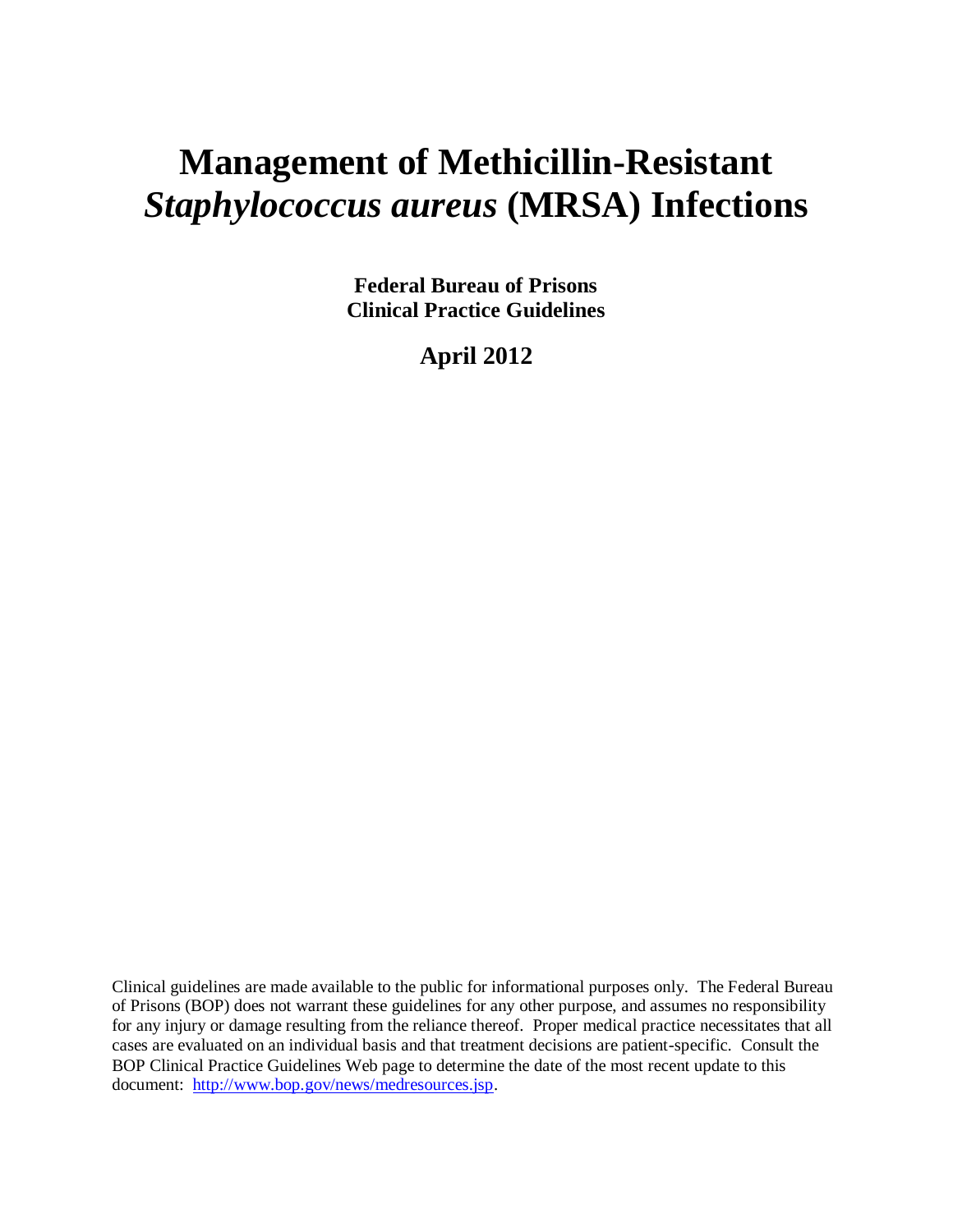## **What's New in the Document?**

#### **Revisions to the April 2011 version of these guidelines are as follows:**

• *[Appendix 4,](#page-29-0) Treatment Options for Serious MRSA Infections*, now refers readers to the BOP *Antimicrobial Stewardship Guidance*, when available, for detailed information on dosing and monitoring information for vancomycin.

#### **The following changes to the February 2010 version were made in the April 2011 version:**

- The References section has bee[n updated](#page-23-0) to include the Infectious Diseases Society of America (IDSA) *Clinical Practice Guidelines for the Treatment of MRSA in Adults and Children*.
- Clinical distinction is made between purulent cellulitis and nonpurulent cellulites.
- Vancomycin dosaging and monitoring are updated (see *[Appendix 4](#page-29-0)*).

#### **The following changes to the August 2005 version were made in the February 2010 version:**

- Terminology has changed from "community-acquired" and "healthcare-acquired" MRSA to "communityassociated" and "healthcare-associated" MRSA.
- Background information on the epidemiology of community-associated MRSA is updated (*Section 2*).
- Risk factors for MRSA are listed in [Table 1](#page-4-0) (*Section 2*).
- Criteria for [empiric diagnosis](#page-6-0) of MRSA (without culture) are provided (*Section 4*). Criteria for [empiric](#page-7-0)  [treatment](#page-7-0) (without culture results) are included (*Section 4*).
- Steps [for Evaluation and Treatment of SSTIs](#page-10-0) (page 7) are significantly revised. Treatment approach is based upon clinical presentation. A simple algorithm for treatment decisions is provided in *[Appendix 1](#page-24-0)* and is summarized below:
	- *Lesions <5 cm and no signs of systemic infection or cellulitis:* Conservative treatment alone (warm soaks and compresses, and incision and drainage—*without antibiotics*) is recommended. Consider antibiotics if immunosuppression, e.g., diabetes.
	- *Lesions >5 cm and no signs of systemic infection or cellulitis:* Conservative measures and oral antibiotic treatment are recommended.
	- *Cellulitis and no signs of systemic infection:* Prescribe empiric antibiotic therapy covering for both MRSA and *Streptococcus sp.* Maintain a low threshold for IV antibiotics and hospitalization.
	- *Signs and symptoms of systemic infection, toxic presentation, or fasciitis:* Hospitalize and prescribe empiric IV antibiotics covering for both MRSA and *Streptococcus sp.* and other pathogens as clinically warranted.
- A procedure for Incision and Drainage is provided (*[Appendix 2](#page-25-0)*).
- For antibiotics that are prescribed to treat presumed or confirmed MRSA infections, administration should be directly observed via pill line.
- Decolonization is rarely indicated and should only be considered in individuals with recurrent infection or if there is ongoing transmission in a specific cohort of individuals. Th[e procedure for decolonization](#page-10-1) is updated (*Section 4*).
- The title of *[Appendix 9,](#page-36-0)* which discusses appropriate housing of inmates with known or suspected MRSA, is changed from "MRSA Containment Guidelines" to "MRSA Inmate Housing Guidelines."
- Standard Precautions are the generally recommended precautions to be utilized with MRSA pneumonia. Inmates with MRSA pneumonia can generally be housed with other inmates; however, decisions about their housing should be made on a case-by-case basis. If inmates with MRSA pneumonia have copious respiratory secretions or have poor hygiene habits, they should be housed in a separate room and contact precautions should be utilized.
- The [Definitions s](#page-19-0)ection now includes common dermatology terminology.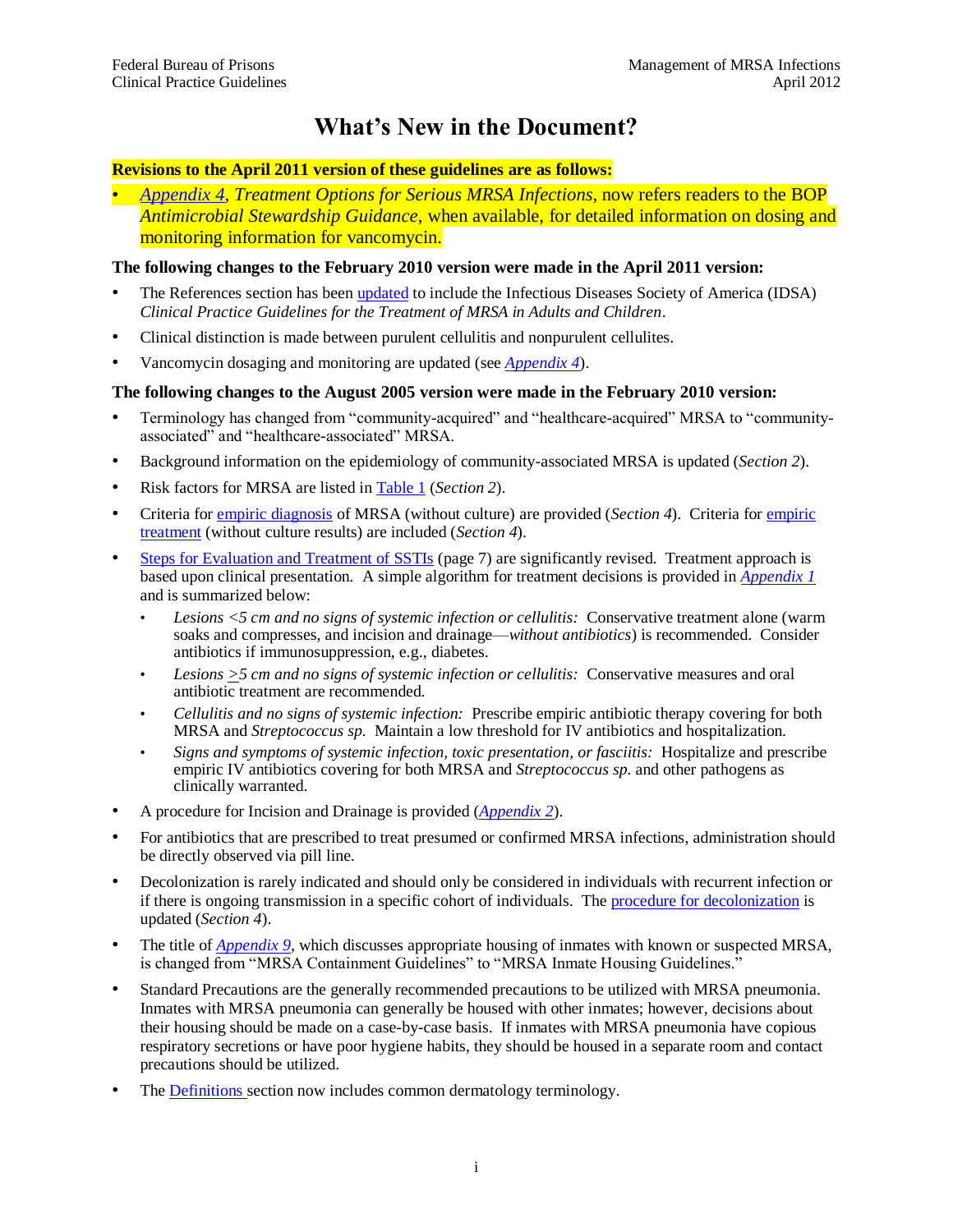## **Table of Contents**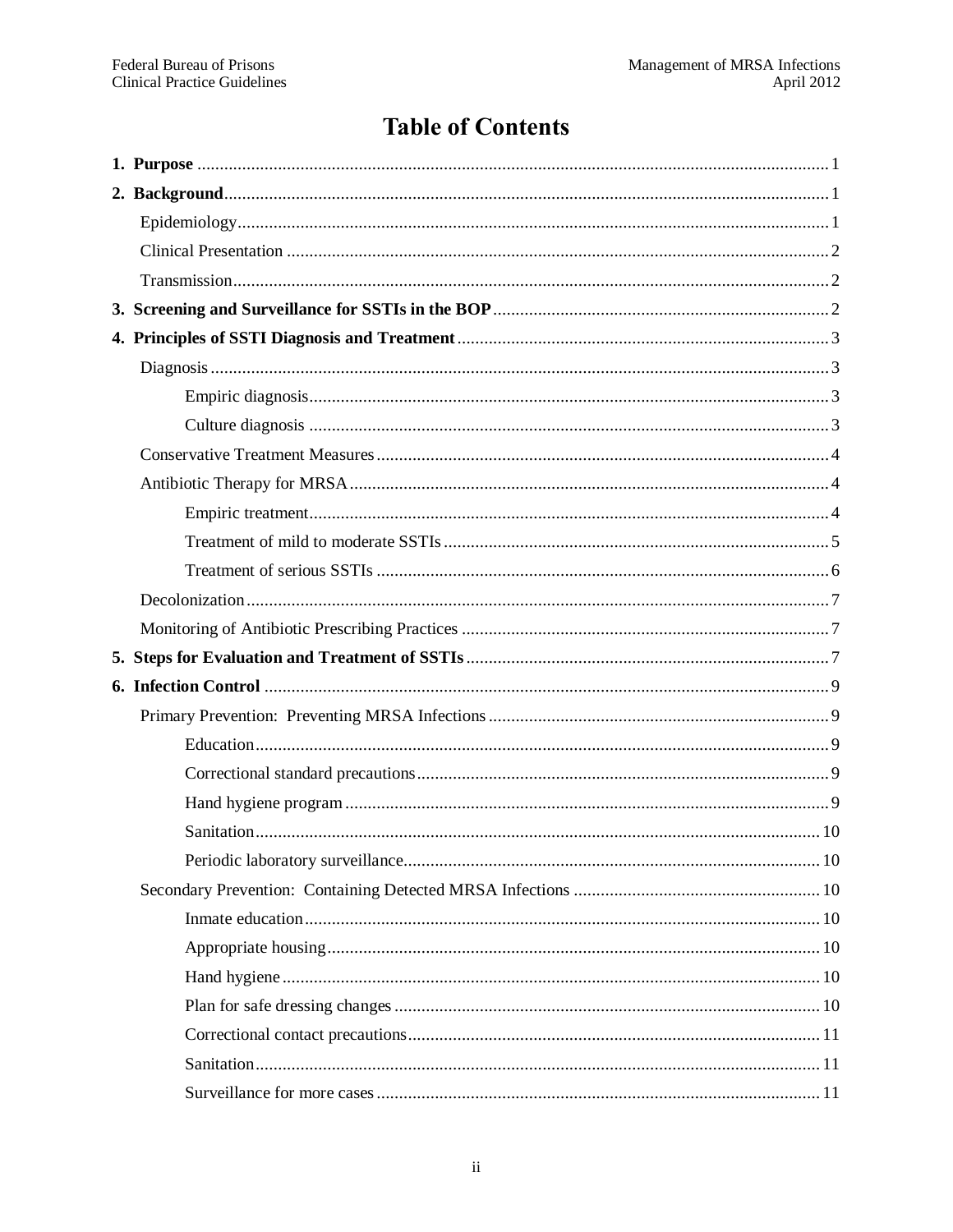| <b>Appendices</b>                                                                           |
|---------------------------------------------------------------------------------------------|
|                                                                                             |
|                                                                                             |
| Appendix 3. Treatment Options for Mild-to-Moderate Skin and Soft Tissue MRSA Infections  25 |
|                                                                                             |
|                                                                                             |
|                                                                                             |
|                                                                                             |
|                                                                                             |
|                                                                                             |
|                                                                                             |
|                                                                                             |
|                                                                                             |
|                                                                                             |
| <b>Tables</b>                                                                               |
|                                                                                             |
|                                                                                             |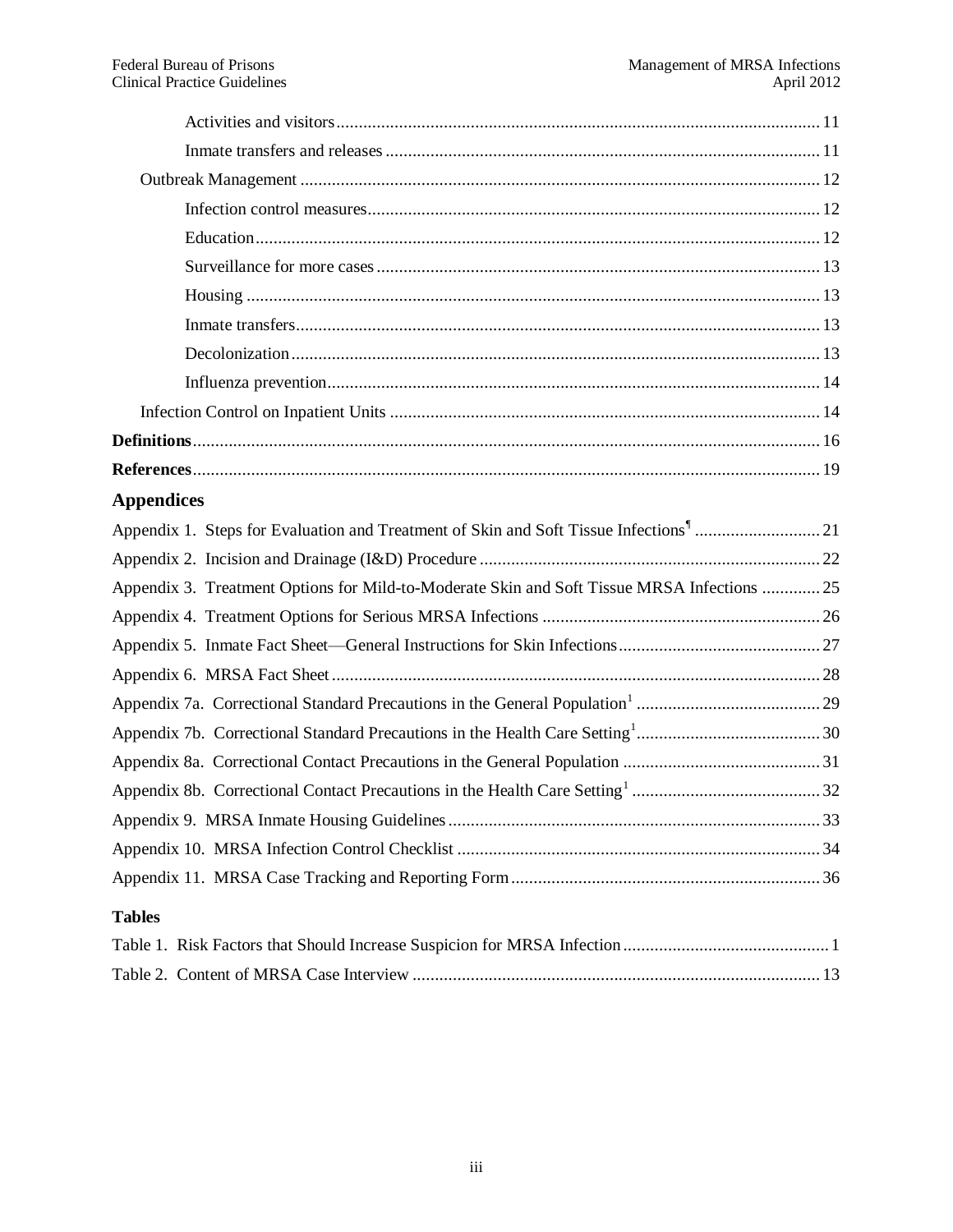## <span id="page-4-1"></span>**1. Purpose**

The BOP Clinical Practice Guidelines for the Management of Methicillin-Resistant *Staphylococcus aureus* (MRSA) Infections provide recommendations for the prevention, treatment, and containment of MRSA infections within federal correctional facilities.

## <span id="page-4-2"></span>**2. Background**

## <span id="page-4-3"></span>**Epidemiology**

MRSA infections are traditionally associated with exposure to a health care environment, especially the inpatient hospital setting. However, MRSA has newly evolved to include bacterial strains affecting persons without previous exposure to health care environments. These community-associated MRSA (CA-MRSA) infections have been identified in a variety of populations, including: athletes participating in close contact sports, military recruits in barracks settings, intravenous drug users, men who have sex with men, tattoo recipients, religious community members, and inmate populations. Moreover, many healthy adults and children—without any obvious risks for exposure—are also developing MRSA infections. In most communities in the U.S., MRSA is the leading cause of skin and soft tissue infections (SSTIs) among persons seeking emergency care. Risk factors for MRSA are listed in Table 1.

### <span id="page-4-0"></span>**Table 1. Risk Factors that Should Increase Suspicion for MRSA Infection**

| High prevalence of MRSA in the institution or<br>community of origin                                                              | Complaint of "spider or insect bite"<br>SSTI with failure to respond to beta-lactam                               |
|-----------------------------------------------------------------------------------------------------------------------------------|-------------------------------------------------------------------------------------------------------------------|
| History of MRSA infection or colonization                                                                                         | antibiotics                                                                                                       |
| Close contact with someone known to be<br>infected with MRSA                                                                      | History in the past year of:<br>▶ Hospitalization                                                                 |
| Recent or frequent antibiotic use                                                                                                 | $\blacktriangleright$ Long-term care                                                                              |
| Recurrent skin disease                                                                                                            | Dialysis and end-stage renal failure                                                                              |
| Crowded living conditions                                                                                                         | $\triangleright$ Diabetes mellitus                                                                                |
| Clusters of infections among persons in<br>groups with skin-to-skin contact or sharing<br>items, e.g., towels, exercise equipment | $\triangleright$ Surgery<br>$\blacktriangleright$ Indwelling catheter<br>$\blacktriangleright$ Injection drug use |

Further complicating the evolving epidemiology of MRSA is that the distinction between CA-MRSA and healthcare-associated MRSA (HA-MRSA) is increasingly blurred. *S. aureus* can persist as a colonizer for months to years. Therefore, some infections that develop in the hospital may be community-acquired; conversely, some MRSA infections that develop in the community may be healthcare-acquired.

Within the federal prison system, CA-MRSA infections have been associated with illicit, unsanitary tattoo practices and poor inmate hygiene. MRSA transmission in other correctional systems has been linked to inmates sharing soap or towels with one another, infrequent showering, and inmates lancing boils with fingernails or tweezers.

An estimated 10–30% of persons are colonized with *Staphylococcus aureus* in their nares, mucous membranes, or breaks in their skin; a smaller percentage are colonized with MRSA. Colonized persons are more likely to develop staphylococcal infections; however, many colonized persons remain asymptomatic and never become ill. Staphylococcal colonization occurs more commonly in injection drug users, persons with diabetes, hemodialysis patients, persons with acquired immunodeficiency syndrome (AIDS), surgical patients, and previously hospitalized patients.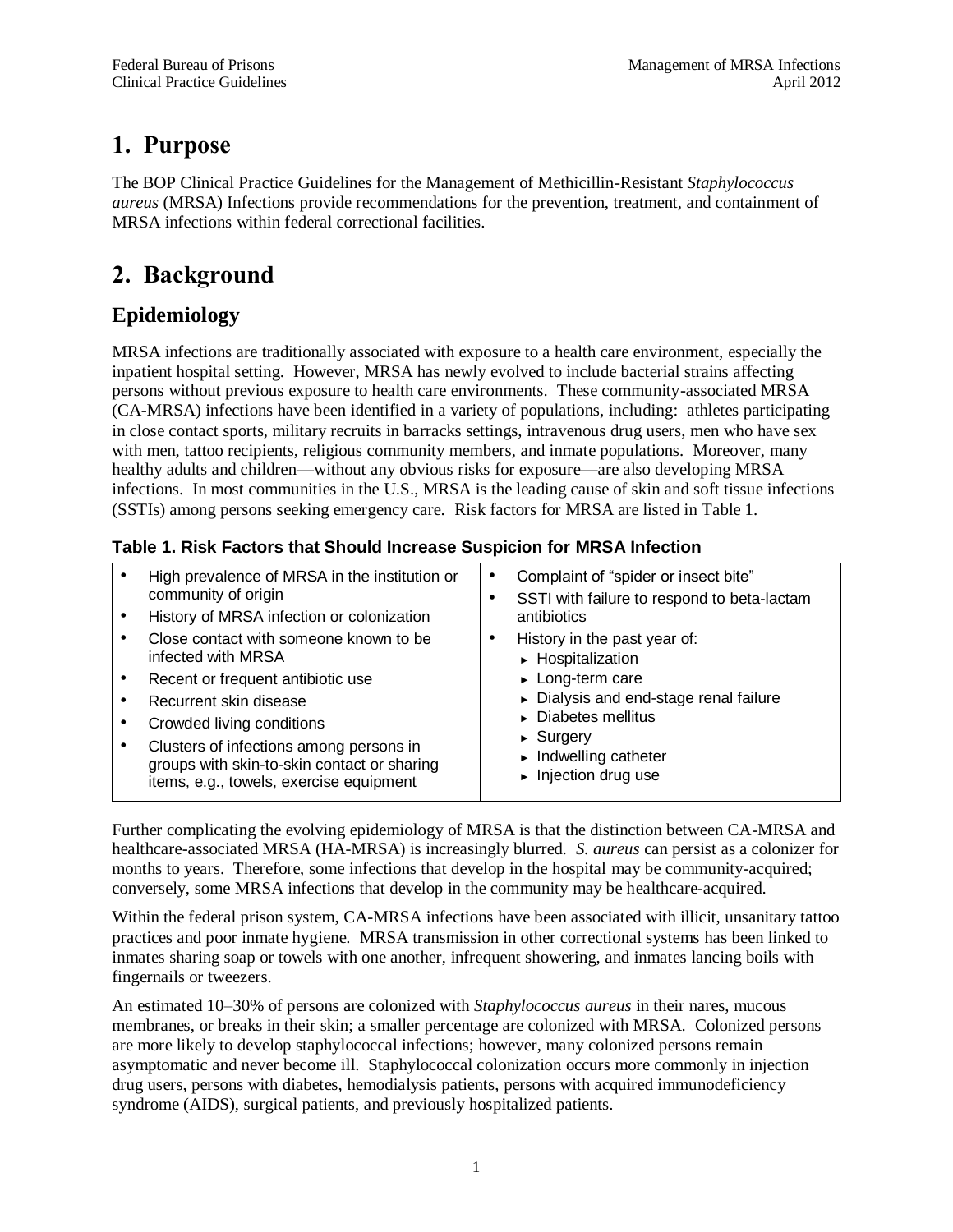### <span id="page-5-0"></span>**Clinical Presentation**

The range of disease caused by CA-MRSA is similar to that caused by CA-methicillin sensitive *Staphylococcus aureus* (MSSA)*.* The most common lesions are [abscesses](#page-19-0) an[d cellulitis.](#page-19-2) Frequently, abscesses are accompanied with an area of central [necrosis.](#page-20-0) [Furuncles](#page-19-3) (boils) are also common, particularly in the context of a MRSA outbreak. Frequently MRSA infections are reported by patients to be "spider bites." This is not because a spider bite has actually occurred, but because CA-MRSA lesions often have a similar appearance to a spider bite—a raised red tender lesion that may progress to develop a necrotic center. Fever, leukocytosis, and systemic signs of inflammation are often absent. Less commonly—but not infrequently—CA-MRSA presents as: [impetigo,](#page-20-1) [folliculitis,](#page-19-4) deep-seated abscesses, [pyomyositis,](#page-21-0) [osteomyelitis,](#page-20-2) necrotizing [fasciitis,](#page-19-5) staphylococcal toxic-shock syndrome, pneumonia, and sepsis. Serious systemic infections are more common among persons with a history of injection drug use, diabetes, or other immunocompromising conditions.

### <span id="page-5-1"></span>**Transmission**

A primary mode of transmission of MRSA is person-to-person via contaminated hands. MRSA may also be transmitted by sharing towels, personal hygiene items, and athletic equipment; through close-contact sports; and by sharing tattoo or injection drug use equipment. Persons with MRSA pneumonia who are in close contact with others can potentially transmit MRSA by coughing up large droplets of infectious particles that can contaminate the environment. Persons with asymptomatic MRSA nasal carriage can also transmit MRSA, especially when symptomatic from a viral upper respiratory infection. MRSA can also cause a toxin-mediated, food borne gastroenteritis.

## <span id="page-5-2"></span>**3. Screening and Surveillance for SSTIs in the BOP**

The following screening measures should be implemented routinely to assure prompt detection of SSTIs within the BOP.

*Intake:* All inmates undergoing intake medical screening and physical examinations should be carefully evaluated for skin infections.

*Recently hospitalized inmates:* All inmates who are discharged from the hospital should be screened for skin infections immediately upon return to the prison and be specifically instructed to self-report any new onset of skin infections or fever. (MRSA or other hospital-acquired infections may develop weeks after hospital discharge.)

*Inmates at greater risk of serious MRSA infections:* Inmates with risk factors, such as diabetes, immunocompromised conditions, open wounds, recent surgery, indwelling catheters, implantable devices, chronic skin conditions, or paraplegia with decubiti, should be periodically evaluated for skin infections during routine medical evaluations.

*Monitoring bacterial culture results:* All bacterial culture results should be reviewed in a timely manner to detect new MRSA infections.

*Observations by correctional workers:* Inmates with minor skin infections may be reluctant to seek health care. Inmates with visible or reported sores or wounds, or who self-report "boils" or "insect or spider bites" should be referred to health services.

*Food handlers:* All inmate food handlers should be advised on the necessity of self-reporting all skin infections, no matter how minor. Food handlers should be routinely examined for visible skin infections. Food handlers with suspected or confirmed contagious MRSA should be removed from their duties until they are no longer infectious.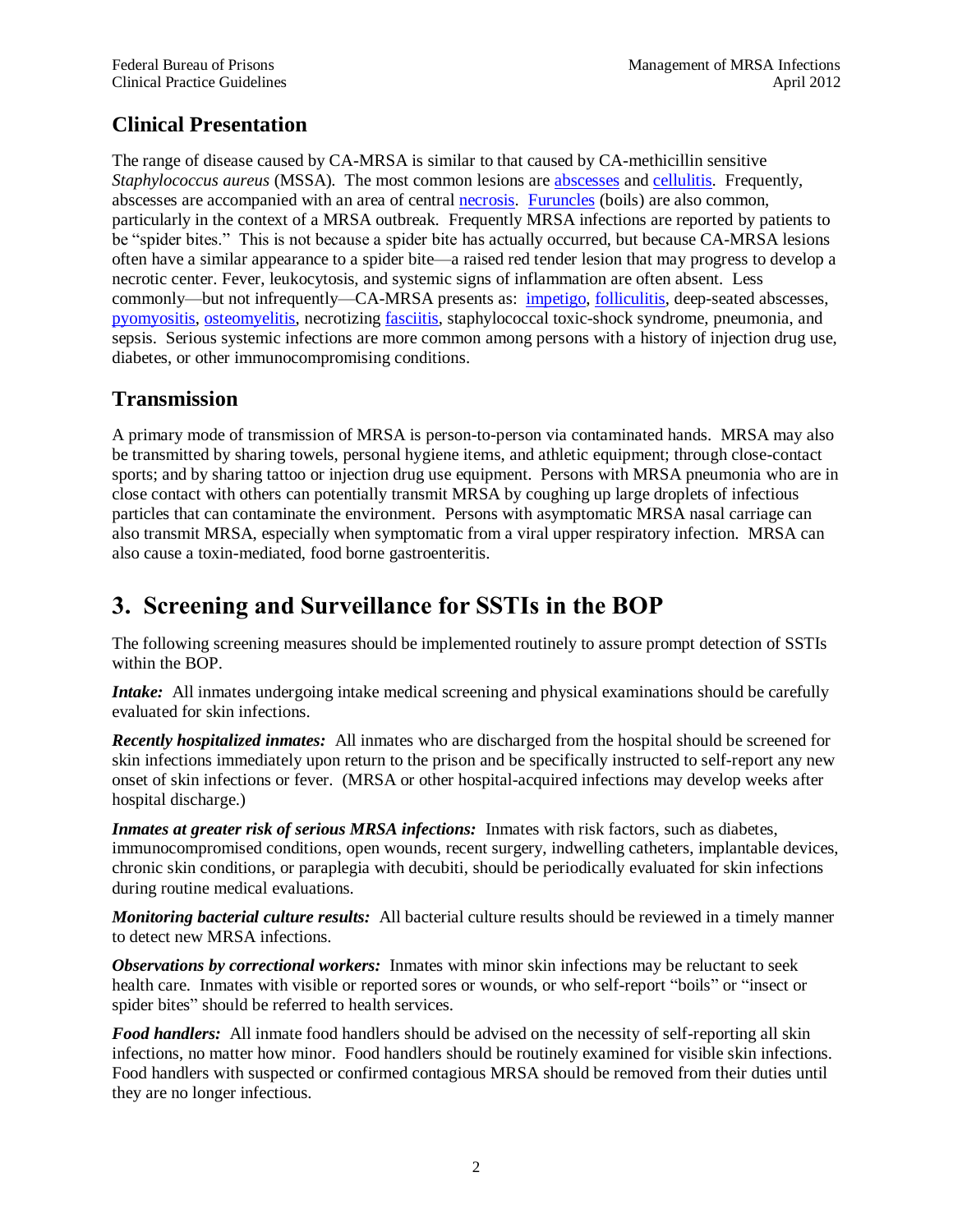*Transfers:* Inmates with SSTIs should ordinarily not be transferred to other institutions until fully evaluated and appropriately treated. More information is provided under [inmate transfers and releases](#page-14-4) in *Section 6*.

*Employees:* Correctional workers (including health care workers) should report all skin infections and any confirmed MRSA infections to their supervisor. Supervisors should refer correctional workers with possible skin infections to their health care provider. Employees with MRSA infections should be removed from direct inmate contact until the infection resolves.

*Periodic bacteriologic surveillance:* Bacterial wound cultures should be obtained as part of periodic surveillance of SSTI pathogens within a given correctional setting to determine the predominant circulating pathogens.

## <span id="page-6-1"></span>**4. Principles of SSTI Diagnosis and Treatment**

 *Specific steps for evaluating and treating SSTIs are outlined in [Section 5](#page-10-0) and in [Appendix](#page-24-0) 1. General principles regarding diagnosis and treatment are discussed below.* 

### <span id="page-6-2"></span>**Diagnosis**

A careful [patient history and skin examination](#page-10-0) should be performed. The decision about obtaining a wound culture is based upon the following considerations:

### <span id="page-6-0"></span>**Empiric diagnosis**

The diagnosis of a probable MRSA SSTI can be made empirically—without culture confirmation—for inmates who present with an SSTI within the context of a known MRSA outbreak, or when periodic surveillance of SSTIs confirms that CA-MRSA is the predominant circulating pathogen within a given correctional setting. Conversely, a presumptive diagnosis of MSSA can be made—without culture confirmation—for inmates who present with an SSTI where the predominant circulating pathogen is methicillin-sensitive.

### <span id="page-6-3"></span>**Culture diagnosis**

MRSA infections are diagnosed by routine aerobic bacterial cultures. Oxacillin-resistance, detected by laboratory susceptibility testing, also indicates methicillin-resistance. Positive MRSA cultures from blood and sterile body fluids (e.g., joint fluid, pleural fluid, cerebrospinal fluid) are considered diagnostic. Positive cultures of drainage from non-sterile sites (e.g., wounds) may indicate either bacterial colonization or infection. Wound cultures obtained from expressed pus (avoiding skin contamination) or aspirated abscesses are diagnostically meaningful; whereas, positive cultures obtained directly from the surface of a wound are of limited value in detecting true infection.

<span id="page-6-4"></span>*Indications:* Bacterial cultures for detecting a possible MRSA SSTI should be obtained from inmates whenever clinically warranted, including in the following situations:

- Serious MRSA infections, e.g., deep-seated abscesses requiring drainage;
- Recurrent skin infections:
- An SSTI that is not resolving with current treatment; and
- As part of periodic surveillance to determine the predominant circulating pathogens in a given facility.

Blood cultures should be obtained in febrile inmates with suspected MRSA infections and whenever active injection drug use or endocarditis is clinically suspected.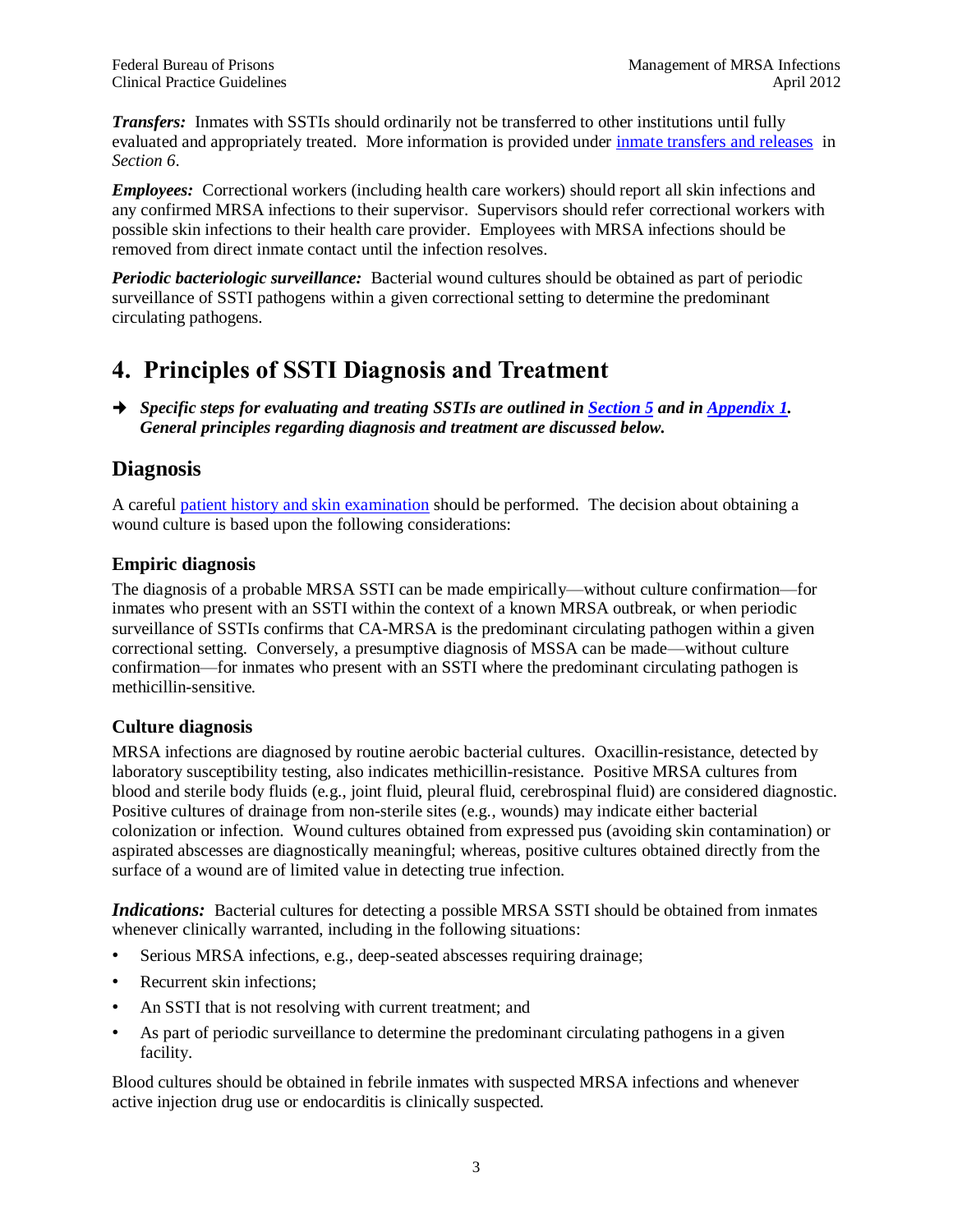### <span id="page-7-1"></span>**Conservative Treatment Measures**

A conservative, mechanical approach should be a component of treatment of most SSTIs and is the primary treatment of choice for minor SSTIs (<5 cm) that have no signs of systemic illness. Most skin abscesses in the early stages of development can be treated with warm soaks or compresses to promote spontaneous drainage.

• *Warm soaks and compresses:* The use of warm soaks or compresses should be routinely considered when treating minor SSTIs, including confirmed MRSA infections. Soak the infected area in warm water for 20 minutes, ideally 2–3 times per day. (If soaking is not feasible, apply a heating pad or a warm, moist washcloth to the area for 20 minutes, 2–3 times a day.) Continue until the infection clears. Change dressings once a day until the wound has healed.

*Decisions about how to safely implement warm soaks and/or compresses in the correctional setting must be made on a case-by-case basis, in consultation with the infection control officer.*  Consideration should be given to how and where to safely perform the soaks, as well the safe *[disposal](#page-13-7)  [of bandages](#page-13-7)* in *Section 6*.

- *Incision and drainage (I & D):* Surgical drainage may be required if spontaneous drainage does not occur. Incision and drainage should not be performed on lesions involving the face, hands, and genitalia. See *[Appendix 2](#page-25-0)*, *Incision and Drainage Procedure*. If an infection requires drainage, frequently reassess to determine whether repeated drainage is warranted. With some deep-seated abscesses, it may not be possible to successfully perform  $I \& D$  without conducting imaging studies or performing an invasive procedure.
- *Foreign devices:* Catheters and other foreign devices related to the infection should be removed whenever possible.

## <span id="page-7-2"></span>**Antibiotic Therapy for MRSA**

Antibiotic therapy for MRSA should be considered for the following treatment indications: large SSTIs (>5 cm); cellulitis; and with signs or symptoms of systemic infection and other serious manifestations.

A distinguishing feature of CA-MRSA isolates (compared to HA-MRSA) is that they are often susceptible *in vitro* to common oral antibiotics. The optimal drug treatment regimen for CA-MRSA is unknown. When antibiotics are clearly warranted for the treatment of an SSTI, it is recommended that antibiotics be prescribed that are effective *in vitro* to the cultured isolate. Lacking culture results, prescribe antibiotics that are effective against the circulating strain of MRSA, if known.

 *Antibiotics that are used to treat presumed or confirmed MRSA infections should be directly observed via pill line.*

### <span id="page-7-0"></span>**Empiric treatment**

Empiric antibiotic treatment of SSTIs can be considered for large (>5 cm) lesions when:

- Bacterial cultures are not easily obtainable, e.g., cellulitis, deep-seated abscess; or
- Local institution surveillance of wound cultures has identified a circulating strain of MRSA that has stable antibiotic sensitivities.

Empiric antibiotic therapy—whether for MRSA or MSSA—should not be prescribed in lieu of more conservative measures such as warm soaks and compresses, and I & D.

*Note: CA-MRSA is now the predominant cause of SSTIs in many communities throughout the United States; however, MSSA remains an extremely common bacterial pathogen causing SSTIs. The appearance or severity of most abscesses is not useful clinically in identifying the offending*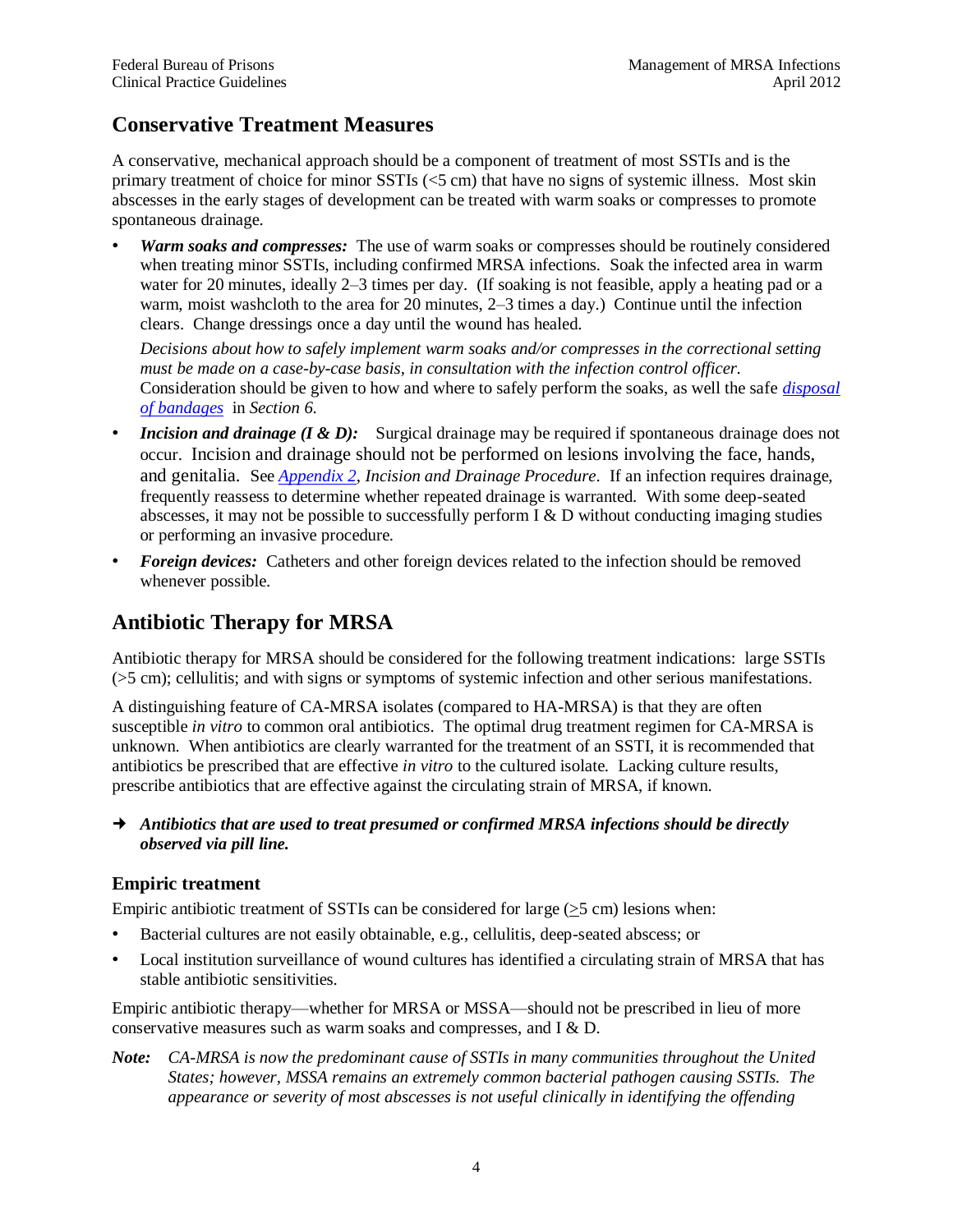*pathogen. The choice of empiric antibiotic therapy should be based on surveillance data and on whether or not the patient has associated risk factors for MRSA, such as recent hospitalization. [Beta-lactam](#page-19-0) antibiotics, such as cephalexin, can be prescribed empirically if periodic surveillance cultures reveal that MSSA is the predominant circulating pathogen.* 

#### <span id="page-8-0"></span>**Treatment of mild to moderate SSTIs**

If it is determined that more than conservative measures are indicated, oral antibiotic therapies can be provided to patients with SSTIs that do not involve either significant cellulitic changes or signs and symptoms of systemic infection. Oral antibiotics for treating SSTIs are outlined in *[Appendix 3](#page-28-0)*, and reviewed below.

- *Trimethoprim-sulfamethoxazole (TMP-SMX):* Most CA-MRSA isolates are sensitive *in vitro* to TMP-SMX, and antibiotic resistance has not been a significant problem in facilities where this treatment option has been exercised routinely. Potential limitations for TMP-SMX include the following:
	- $\blacktriangleright$  The optimal dose is uncertain and complicated by the potential lack of drug penetration into purulent abscesses.
	- ► TMP-SMX may not be effective against Beta-hemolytic streptococci, a common pathogen for nonpurulent cellulitis. A Beta lactam antibiotic, e.g., amoxicillin, should be added to TMP-SMX if coverage for both CA-MRSA and Beta-hemolytic streptococci is desired.
	- ► Hypersensitivity allergic reactions to TMP-SMX can be severe, e.g., Stevens-Johnson syndrome.
- *Clindamycin:*Many CA-MRSA isolates are sensitive *in vitro* to clindamycin; however, resistance to clindamycin among CA-MRSA isolates is developing in some settings. Factors to consider in weighing the use of clindamycin for the treatment of CA-MRSA include the following:
	- ► MRSA isolates that are susceptible to clindamycin *in vitro* may have inducible clindamycin resistance *in vivo.* The double-disk diffusion ("D-test") can detect inducible clindamycin resistance.

<span id="page-8-1"></span>*The D-test is performed as follows:* The MRSA isolate is inoculated onto an agar plate with erythromycin and clindamycin susceptibility discs. The MRSA strains with inducible resistance develop a circular zone of inhibition around the clindamycin disc that is blunted by the adjacent erythromycin disc, creating a visible capital "D" on the agar plate.

Inducible clindamycin resistance should be ascertained when utilizing the drug for inmates with severe disease, with a high organism load, or MRSA infections that are both erythromycinresistant and clindamycin-sensitive on routine susceptibility testing.

- ► Clindamycin is an effective drug against Beta hemolytic streptococcal infections and is therefore an empiric treatment option for non-toxic patients presenting with cellulitis.
- ► Clindamycin has excellent bone penetration and is therefore a potential treatment option for patients with joint or bone MRSA infections.
- ► Clindamycin may inhibit toxin production that may play a role in MRSA pathogenicity.
- ► Clindamycin can cause *Clostridium difficile* colitis.
- ► Clindamycin is not effective in treating endocarditis.
- *Doxycycline and minocycline:* CA-MRSA isolates may be sensitive *in vitro* to long-acting tetracyclines such as doxycycline and minocycline. Furthermore, CA-MRSA sensitivity to these antibiotics may be underestimated because tetracycline is routinely used to evaluate drug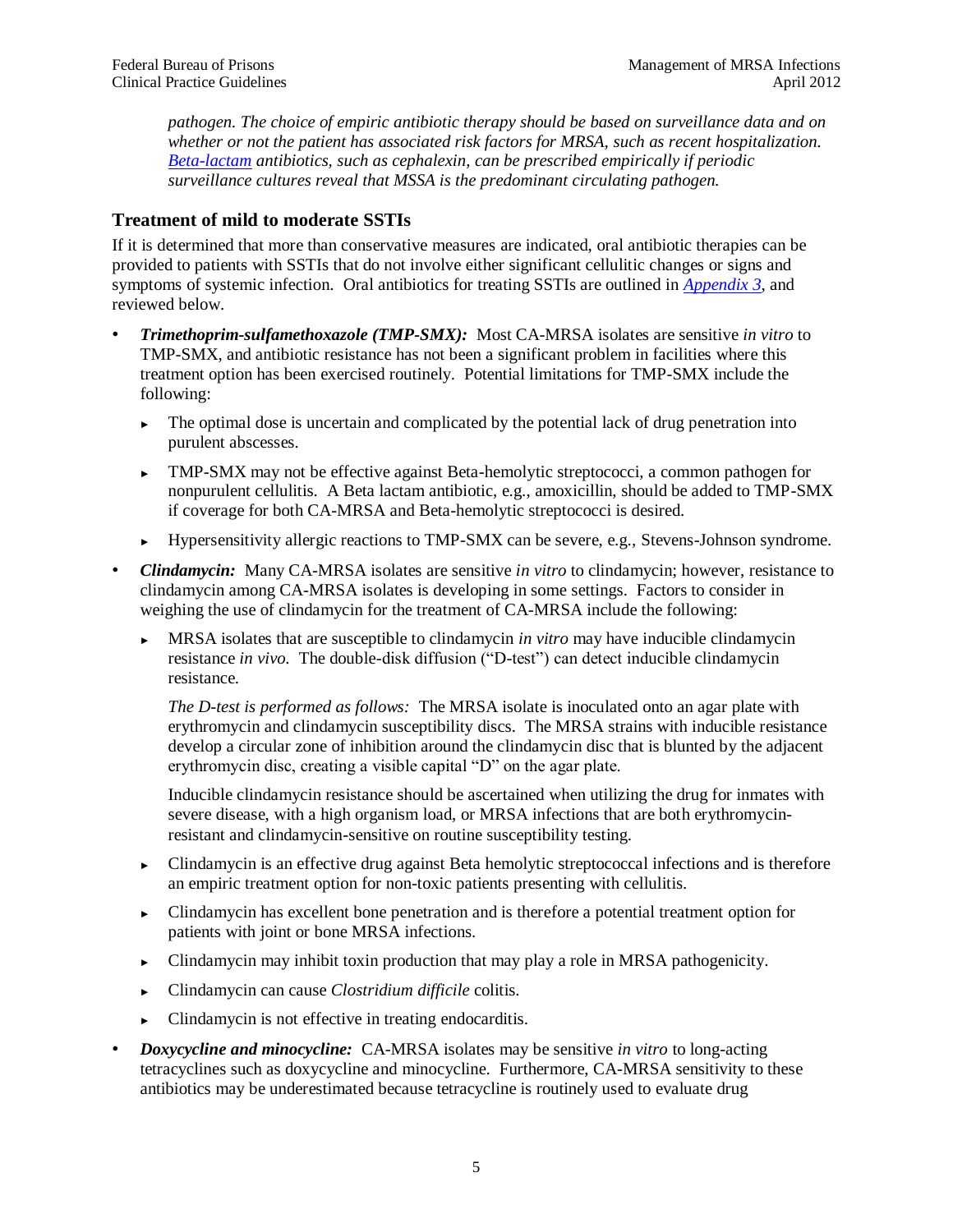susceptibilities for this class of antibiotics, but does not necessarily correlate with minocycline or doxycycline resistance to MRSA. Consultation with the laboratory is warranted.

- *Rifampin:* CA-MRSA isolates are routinely sensitive to rifampin, *in vitro*. Rifampin has been used in combination with other antibiotics to treat MRSA; however, the benefits are unproven. Within the BOP, rifampin is *not* recommended for treatment of uncomplicated SSTIs. Rifampin can be considered, on a case-by-case basis, for treatment of recurrent or complicated SSTIs only after approval of the Central Office. Rifampin should never be used as monotherapy for MRSA infections due to the rapid development of drug resistance. Thus, *rifampin must always be used in conjunction with another antibiotic.*
- *Vancomycin:* Oral vancomycin should never be prescribed to treat MRSA infections since it is inadequately absorbed from the gut.
- *Fluoroquinolones* should *not* be used for treatment of SSTIs.
- *Topical mupirocin* should *not* be used for treatment of folliculitis because of the high likelihood of drug resistance.

*Duration of treatment:* The duration of antibiotic therapy for MRSA skin and soft tissue infections depends on the severity of the infection, the site of infection, and the clinical response to therapy. For uncomplicated infections that do not respond within several days to warm soaks and/or  $I \& D$ , oral antibiotic treatment for at least 5–10 days is indicated. Inmates with skin infections should be examined periodically during therapy to determine if drainage or re-drainage is warranted, and to ensure that the infection is resolving. Once antibiotic therapy is discontinued, the inmate should be re-evaluated in frequent follow-up appointments to ensure that new lesions have not developed.

#### <span id="page-9-0"></span>**Treatment of serious SSTIs**

Systemic infections, significant cellulitis, endocarditis and other endovascular infections, osteomyelitis, necrotizing fasciitis, pneumonia, and other deep-seated MRSA infections require treatment with IV vancomycin or another effective agent for an extended period of time, i.e., 4–6 weeks or more. A second or third antibiotic may also be indicated in combination with vancomycin for certain MRSA infections (e.g., prosthetic valve endocarditis). See *[Appendix 4](#page-29-0)* for an overview of antibiotics used for treatment of serious SSTIs.

#### *Consultation with a physician expert is recommended for serious MRSA infections.*

Intravenous vancomycin can be safely administered to medically stable inmates in most BOP institutions. Clinical directors should consult with their chief pharmacists on protocols for administering and monitoring vancomycin therapy in the outpatient setting. Intravenous antibiotic therapy in an inpatient setting is indicated for pneumonia, toxic shock syndrome, or skin and soft tissue infections associated with clinical evidence of sepsis or necrotizing fasciitis, or if the infection is clinically worsening despite oral antibiotic therapy.

Linezolid is a relatively new oral and intravenous antibiotic that may be an alternative to intravenous vancomycin for highly resistant MRSA infections, possibly allowing earlier hospital discharge on an oral antibiotic regimen. However, linezolid is costly and has potential for significant toxicities with long-term use. *Linezolid should only be used after consultation with a physician expert to determine if alternative antimicrobials would be more appropriate.*

**Life Threatening Infections:** Empiric therapy with IV vancomycin, plus other antibiotics as warranted, should be strongly considered for inmates who present with life threatening infections such as pneumonia or sepsis—*regardless of existing risk factors*—due to the inherent risk of MRSA infection in the correctional setting.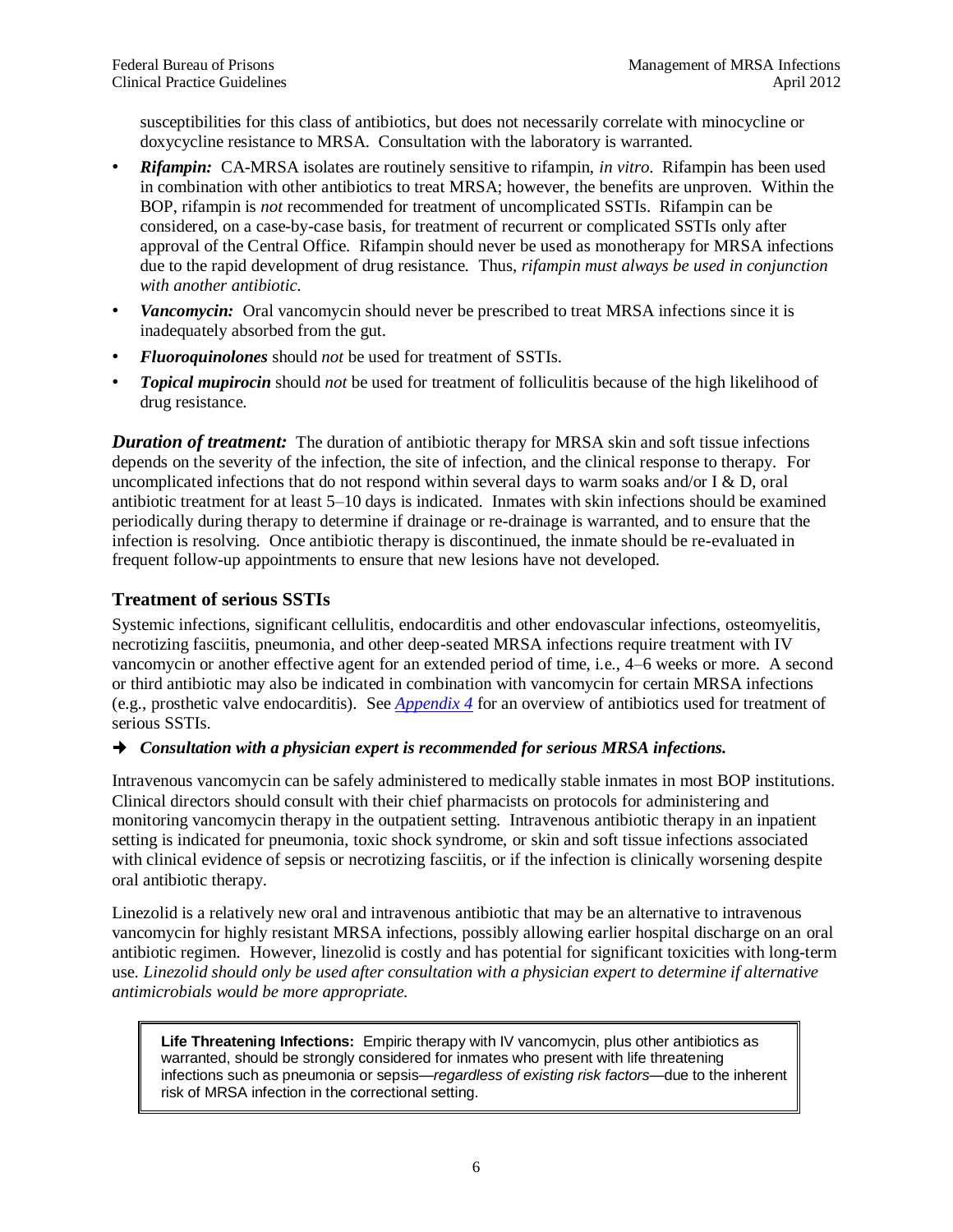### <span id="page-10-2"></span>**Decolonization**

Treatment to eliminate colonization with MRSA (decolonization) is not routinely recommended. The effectiveness of decolonization methods to interrupt MRSA recurrence and transmission are not wellestablished. However, it may be reasonable to consider decolonization on a case-by-case basis in two circumstances: (1) for inmates with recurrent MRSA infections (e.g., three or more infections in less than six months); and (2) in outbreak situations in which ongoing MRSA transmission is occurring among a well-defined cohort with close contact.

### <span id="page-10-1"></span>**Decolonization procedure**

The decolonization procedure recommended within the BOP includes all of the following measures to be administered in the health care clinic:

- Apply 2% mupirocin ointment generously throughout the inside of both nostrils with a cotton swab, *twice daily* for 5–10 days; and
- Topically administer chlorhexidine gluconate solution 4% (118 ML) for 5 days.
	- *Note:* Due to the lack of definitive evidence to support decolonization within the correctional environment, coupled with the security concerns related to chlorhexidine formulations, the judicious use of chlorhexidine for decolonization is recommended on a case-by-case basis. Chlorhexidine formulations contain anywhere between 4% and 70% ethanol or isopropyl alcohol and, therefore, should always be used within the controlled clinic setting to ensure appropriate use. Chlorhexidine formulations should not be dispensed directly to the inmate as a self-carry (i.e., Keep on Person—KOP) item. The directions for decolonization with chlorhexidine are to bathe daily for at least 5 days with 4% Chlorhexidine solution, washing and cleansing the body with a chlorhexidine-saturated cloth and warm water. Scrub for 3 minutes, and rinse thoroughly. Keep out of the eyes, ears, and mouth. Do not apply to open wounds.

Surveillance cultures following decolonization are not recommended in the absence of an active infection.

### <span id="page-10-3"></span>**Monitoring of Antibiotic Prescribing Practices**

Clinical directors, in consultation with their chief pharmacists, should monitor antibiotic prescribing patterns at their institutions to ensure that antibiotics are being appropriately prescribed—and not used in lieu of the recommended conservative treatments for uncomplicated MRSA, e.g., warm soaks or compresses and I & D. The use of broad-spectrum antibiotics should be strictly monitored, and unnecessary use curtailed, to reduce the development of antibiotic resistance among the inmate population.

## <span id="page-10-4"></span><span id="page-10-0"></span>**5. Steps for Evaluation and Treatment of SSTIs**

*[Appendix 1](#page-24-0)* provides an overview of steps for managing SSTIs, based on their presentation. The implementation of these steps is further discussed below.

### **Step 1. Evaluate patient and characterize the SSTI.**

*Patient Interview and History:* Inquire about the history of the problem, quality of any pain (including symptoms distant from the index lesion, which may suggest systemic spread), presence of systemic symptoms, and risk factors for MRSA (see *[Table 1](#page-4-0)*). Assess for the presence of immunocompromising conditions, e.g., diabetes mellitus.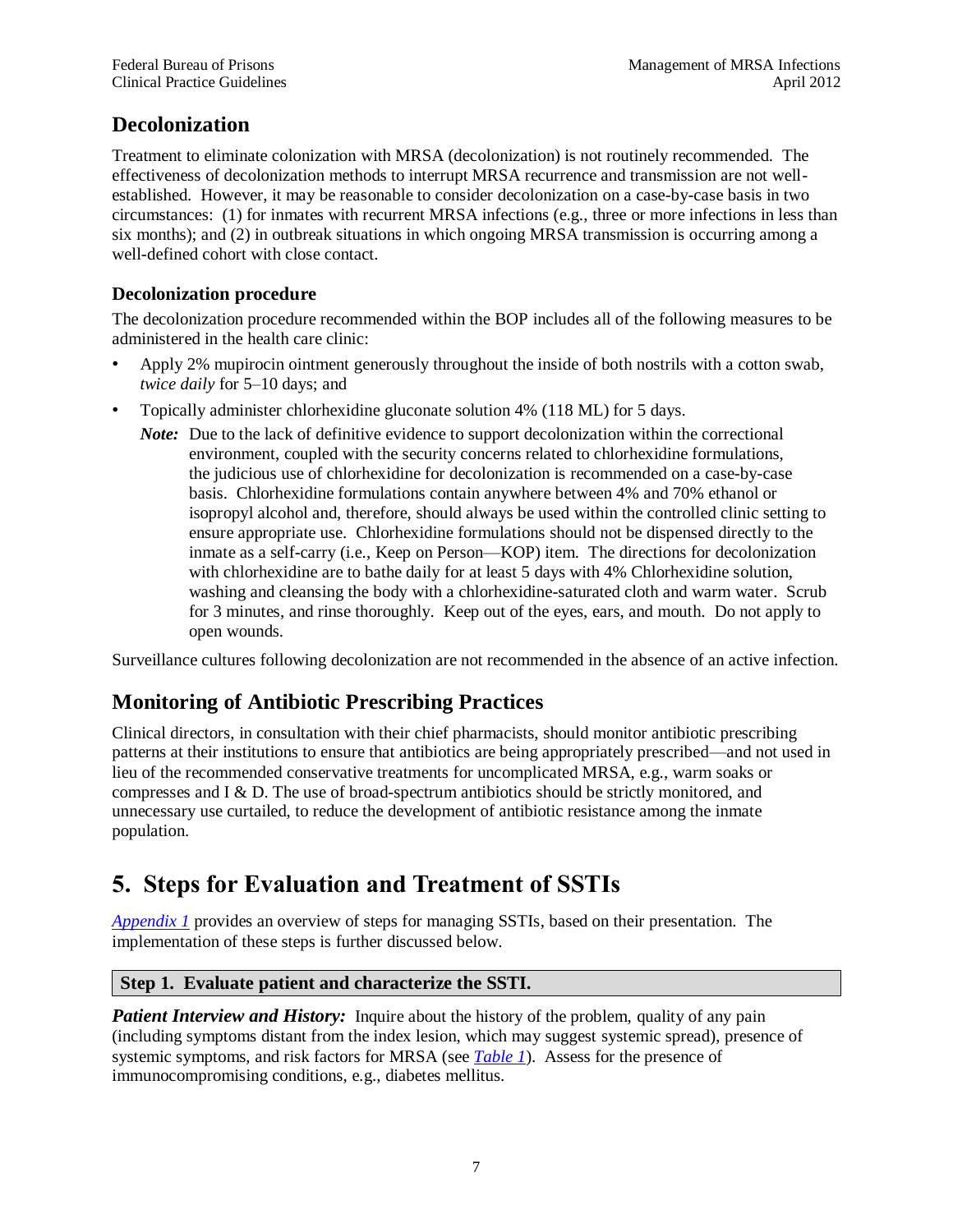*Physical Examination:* CA-MRSA SSTIs cannot be clinically distinguished from infections caused by other staphylococcal strains or other bacterial pathogens. The physical examination of an SSTI should involve a complete skin exam including the following:

- Determine the location of the infection(s).
- Measure size (diameter) of the lesion(s).
- Note presence or absence of [cellulitis](#page-19-2) with or without purulent drainage. Describe any pertinent changes: location, redness, streaking, [lymphangitis,](#page-20-3) [crepitus,](#page-19-6) edema, or exquisite pain.
- Note presence of [erythema,](#page-19-7) tenderness, [fluctuance,](#page-19-8) purulent drainage (whether spontaneous or induced), [necrosis,](#page-20-0) [gangrene,](#page-20-4) or signs of necrotizing [fasciitis.](#page-19-5)
- Assess for signs of systemic infection, including: fever, unstable vital signs, "toxic" presentation, streaking from the infection site, and rapid spread of inflammation over a period of hours. Systemically ill inmates should be carefully examined for non-dermatologic sources of infection, including endocarditis and pneumonia.

*Wound Culture:* If indicated, attempt to obtain wound culture (see [Indications](#page-6-4) in *Section 4*).

#### **Step 2. Provide appropriate treatment based upon the SSTI characteristics.**

*[Appendix 1](#page-24-0)* outlines an approach to treatment based upon the size of the lesion(s), and the presence or absence of immunosuppressive conditions, cellulitis, or signs of systemic infection. The majority of SSTIs can be successfully treated with conservative measures alone—including warm soaks and incision and drainage (I & D)—without the use of antibiotics. Note that these guidelines are provided for general reference only; each SSTI presentation should be managed on a case-by-case basis.

- *Lesion <5 cm:*In general, patients with small abscesses or localized erythema—without signs of systemic infection or cellulitis—should be treated initially with conservative measures *without*  antibiotics. These include warm soaks or compresses to produce spontaneous drainage, and I  $&$  D if an abscess is drainable unless it involves the face, hand, or genitalia. See *[Appendix 2](#page-25-0)* for procedures for I & D. Antibiotics should be considered for patients with immunosuppressive conditions, such as diabetes.
- *Lesion* >5 cm: In addition to conservative measures, patients with larger lesions—without signs of systemic infection or cellulitis—should generally be prescribed oral antibiotics. The antibiotic should be either selected based upon culture results, or selected presumptively based upon bacteriologic surveillance data for the facility (see discussion of [Empiric Treatment](#page-7-0) in *Section 4*). Perform I & D if the lesion is drainable.
- *[Cellulitis:](#page-19-2)* Patients with *purulent cellulitis* (e.g., cellulitis associated with purulent discharge or exudate in the absence of a drainable abscess), should receive empiric treatment with antibiotics that cover for CA-MRSA. Patients with *nonpurulent cellulitis* (e.g., cellulitis with no purulent drainage or exudate and no associated abscess) can usually be treated empirically for Beta-hemolytic streptococcal infection; however, dual coverage for CA-MRSA should be considered on a case-bycase basis, particularly in facilities where CA-MRSA infections commonly occur.

Clinicians should monitor all inmates with cellulitis carefully, and should have a low threshold for administering intravenous antibiotics and pursuing hospitalization

• *Complicated SSTIs or systemic infection:*Patients with deep-seated infections such as fasciitis, large abscesses, surgical or traumatic wound infections, or signs or symptoms of systemic infection should be hospitalized for IV antibiotics. Surgical debridement should be aggressively pursued as clinically warranted. Inmates with MRSA infections should be educated about both the treatment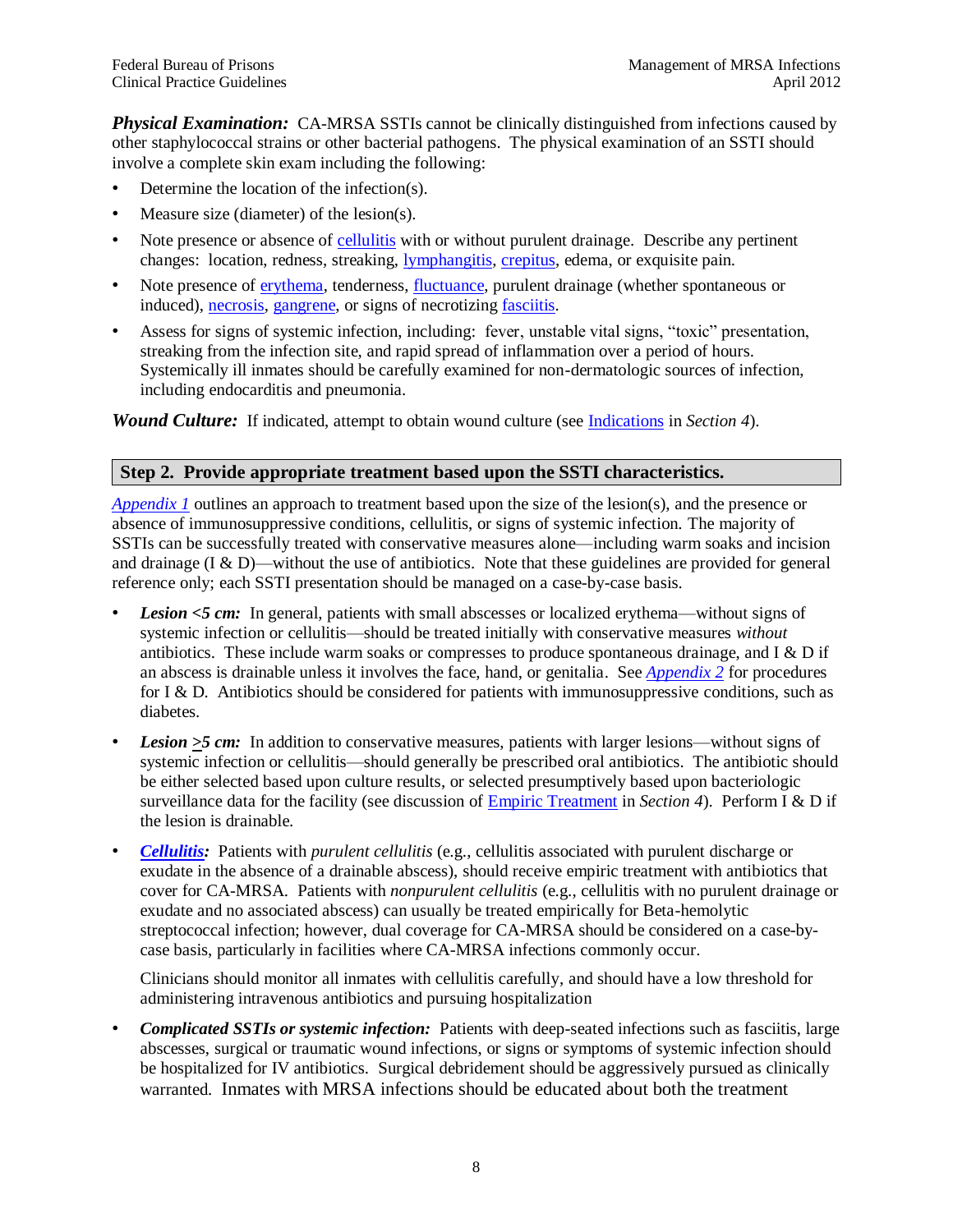regimen and appropriate precautions (see *[Appendix 5,](#page-30-0) General Instructions for Skin Infections, and [Appendix](#page-31-0) 6*, *MRSA Fact Sheet*).

#### **Step 3. Observe closely for resolution of SSTI and for no recurrence.**

Patients who are being treated with conservative measures (without antibiotics) should be monitored closely; if the SSTI worsens, then pursue antibiotic treatment and culture (if not obtained previously). For those on antibiotic therapy, adjust therapy based upon culture results and monitor inmates closely for complete resolution of infection.

Recurrent or persistent skin and soft tissue infections during or immediately following antibiotic therapy may indicate patient nonadherence to the prescribed treatment regimen, development of antibiotic resistance, or re-exposure to MRSA. Medication administration should be directly observed via pill line. Inmates with recurrent or persistent skin lesions should be evaluated on a case-by-case basis to assess the most likely cause and to determine the appropriate intervention.

## <span id="page-12-0"></span>**6. Infection Control**

### <span id="page-12-1"></span>**Primary Prevention: Preventing MRSA Infections**

Primary prevention involves measures to prevent MRSA transmission in the absence of a known case. Preventing transmission of MRSA in a confined setting, such as a prison, is extraordinarily difficult, time consuming, and resource-intensive. All potential opportunities for inmates to have close physical contact or to share communal items should be carefully scrutinized within each correctional institution to identify strategies to interrupt MRSA transmission. The following general interventions should be considered.

<span id="page-12-2"></span>*Education:* Inmates and correctional staff should be provided information on the transmission, prevention, treatment, and containment of MRSA infections. Condensed information for inmates is outlined in *[Appendix](#page-31-0) 6*, *MRSA Fact Sheet*. Regular hand washing should be emphasized as the most important intervention for preventing a MRSA outbreak. Emphasis should also be placed on the importance of inmates with skin infections being promptly referred for a medical evaluation.

<span id="page-12-3"></span>*Correctional standard precautions:* Correctional workers should assume that all inmates are potentially contagious. Precaution should be taken whenever direct contact is anticipated with blood, body fluids (e.g., secretions, excretions, feces, and urine), nonintact skin, and mucous membranes. Correctional standard precautions have been adapted from hospital standard precautions, which include increased emphasis on sanitation in housing areas, as well as accommodating recently identified modes of transmission of MRSA (e.g., sharing of towels, use of exercise benches, and participation in sweat lodges). Correctional standard precautions for the general population are outlined in *[Appendix 7a](#page-32-0)* and for the health care setting in *[Appendix](#page-33-0) 7b*.

<span id="page-12-4"></span>*Hand hygiene program:* Hand hygiene is the simplest and most important infection control measure for preventing and containing MRSA infections, and yet the most difficult to implement. Specific hand hygiene procedures are outlined in *[Appendix 7a](#page-32-0)* and *[Appendix 7b](#page-33-0)*.

*Oversight:* The hand hygiene program should be overseen by the institution's local infection control committee, by means of ongoing observational studies and data collection on program operation (e.g., compliance with hand hygiene guidelines, amount of hand hygiene supplies used, etc.). The hand hygiene behaviors of all correctional workers who have contact with inmates should be assessed, with feedback given to the workers as necessary.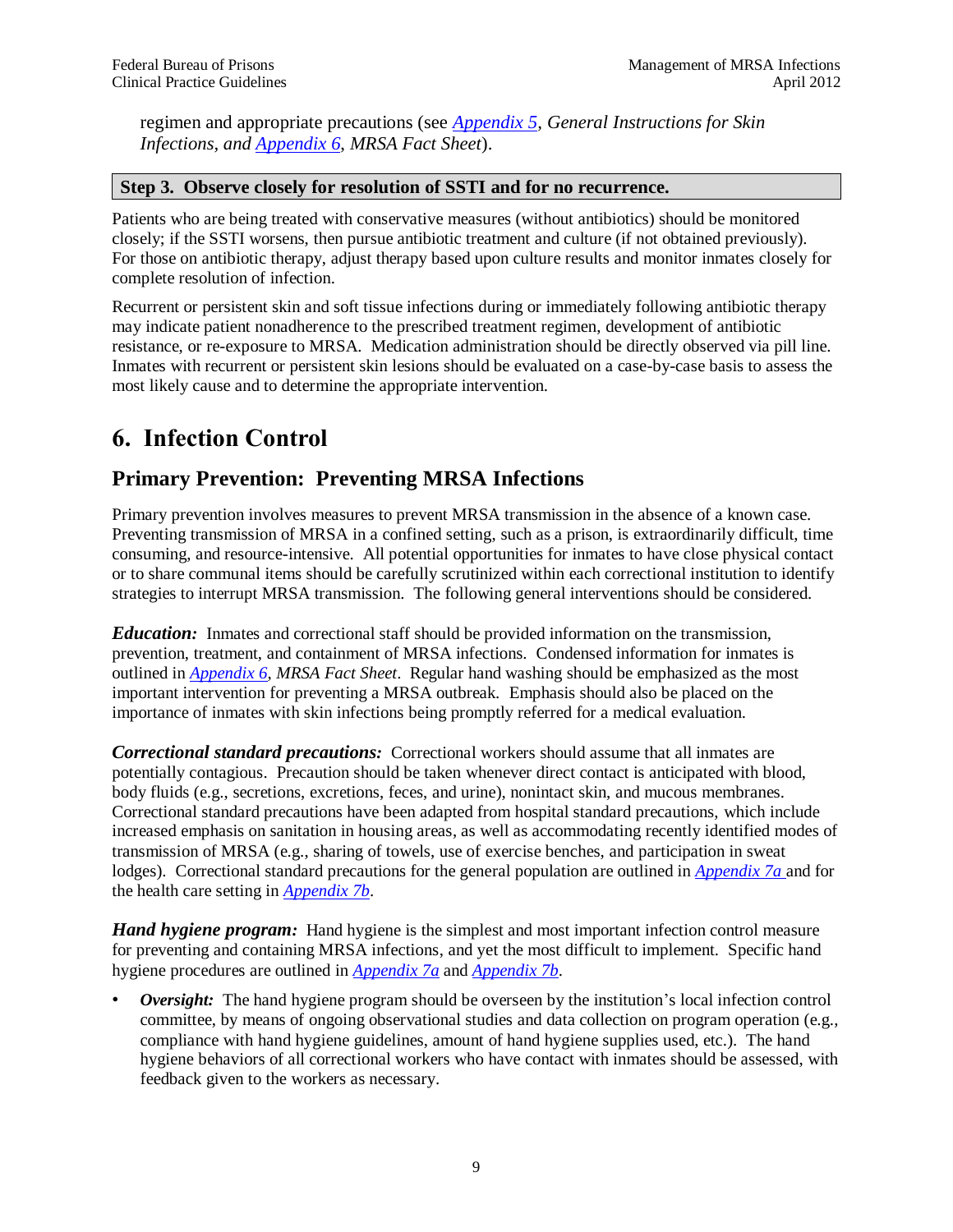• *Training:* Correctional staff, health care workers, and inmates should be provided periodic updates (during annual training and other venues) with emphasis on the importance of hand hygiene and effective hand hygiene techniques.

<span id="page-13-0"></span>**Sanitation**: MRSA is susceptible to most routinely used environmental cleaning agents. Sanitation measures, which are essential for preventing the spread of MRSA infections, are outlined in detail in *[Appendix 7a](#page-32-0)* and *[Appendix](#page-33-0) 7b.* Sanitation should be assessed regularly, with any lapses rectified in accordance with local policies and procedures.

<span id="page-13-1"></span>*Periodic laboratory surveillance:* To assess the predominant circulating pathogens within a correctional facility, bacterial wound cultures should be obtained as part of periodic surveillance of SSTI pathogens.

### <span id="page-13-2"></span>**Secondary Prevention: Containing Detected MRSA Infections**

Secondary prevention involves measures to prevent transmission of infection when there is a known case. A checklist of containment measures for use when an inmate is identified with a suspected MRSA infection is summarized below and in *[Appendix 10](#page-37-0)*.

<span id="page-13-3"></span>*Inmate education*: All inmates with MRSA infections should be instructed in regular handwashing, maintaining personal hygiene (including regular showers), and the importance of keeping wounds covered. A fact sheet for inmates with skin infections is provided in *[Appendix 5](#page-30-0)*.

<span id="page-13-4"></span>*Appropriate housing:* Inmates diagnosed with MRSA infections should be examined by a clinician to determine the risk of contagion to others. Decisions about housing assignments should be made utilizing the *MRSA Inmate Housing Guidelines* (*[Appendix 9](#page-36-0)*). Factors influencing decisions about where to house inmates with SSTIs include: the degree to which wound drainage can be contained, the ability or willingness of an inmate to follow infection control instructions, and the available housing options. In general, inmates with wounds in which drainage can be completely contained can be housed in general population. If drainage cannot be contained, the inmate should be housed separately. Inmates with MRSA pneumonia can generally be housed with other inmates; however, decisions about their housing should be made on a case-by-case basis. Inmates with MRSA pneumonia who have copious respiratory secretions, or who have poor hygiene habits and are likely to contaminate the environment, should be housed in separate rooms and contact precautions utilized. Criteria for discontinuing single-cell housing are outlined in *[Appendix 9.](#page-36-0)*

<span id="page-13-5"></span>*Hand hygiene:* Adequate hand hygiene should be re-emphasized with staff who work with inmates diagnosed with MRSA infections. Adequate hand washing supplies for inmates diagnosed with MRSA, and for the staff who are in contact with them, is critical. The availability of these supplies should be regularly assessed and remedied as necessary.

<span id="page-13-6"></span>*Plan for safe dressing changes*: A plan should be developed to assure that dressings can be replaced safely. Draining wounds must be adequately dressed to prevent contamination of environmental surfaces, and dressings should be changed regularly. Clean, non-sterile gloves should be worn when contact with wound drainage is anticipated. Gloves must be removed and hands cleaned immediately before leaving the patient's room. When caring for isolated patients with grossly draining wounds, a clean non-sterile gown should be worn whenever it is likely that there will be contact with wound drainage.

<span id="page-13-7"></span>• **Disposal of bandages:** Bandages should be disposed of in accordance with OSHA policy and as determined by the local safety and security policy. Bandages which fully contain the wound drainage can be disposed of in a leak-proof container (e.g., plastic bag or wax paper) and placed in the regular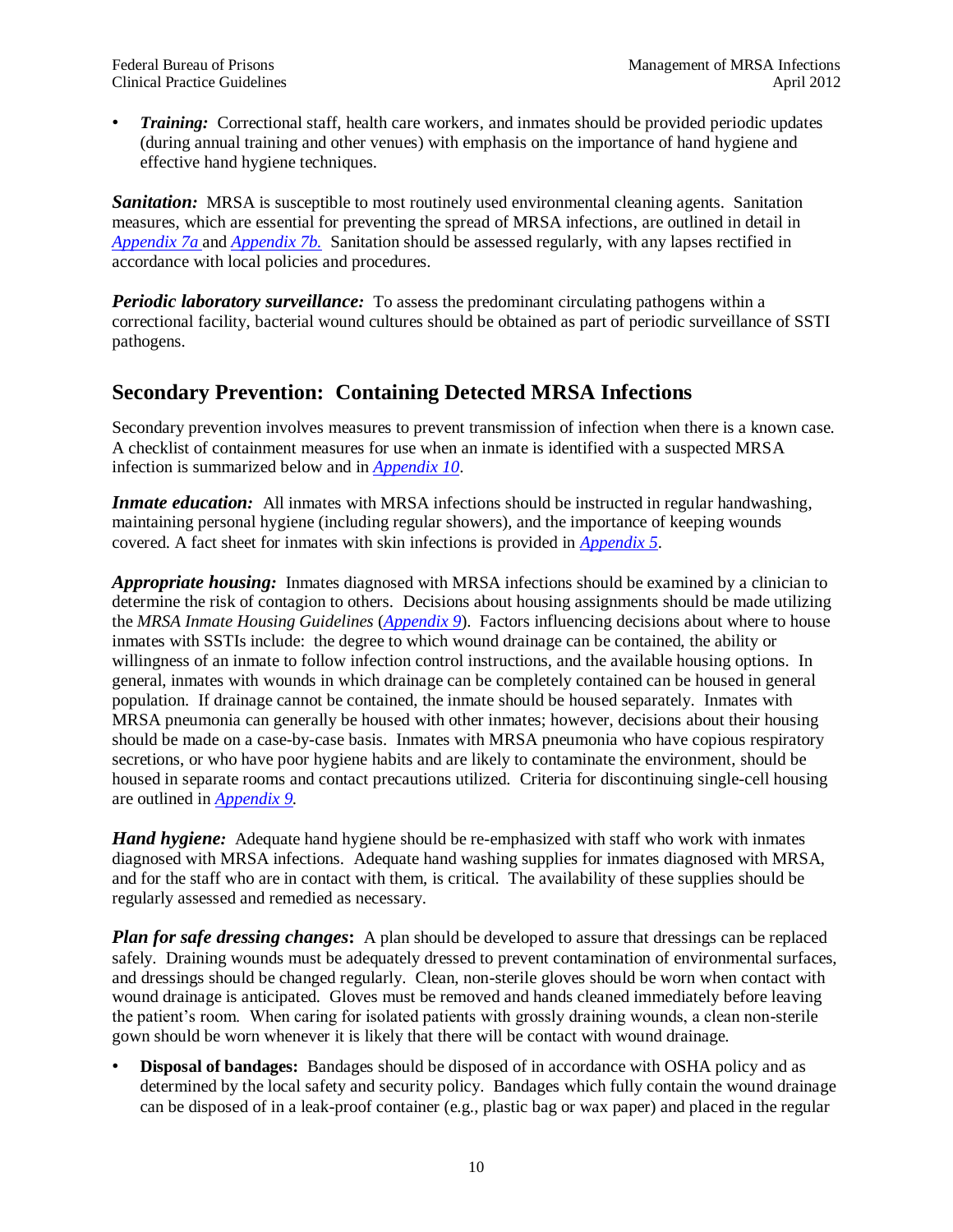trash. Bandages that are saturated and do not contain the drainage, or that may become liquefied and leak blood or contaminated materials, should be handled in accordance with regulated medical waste procedures. Inmates should be instructed in the proper disposal of their used bandages in accordance with local policy.

<span id="page-14-0"></span>*Correctional contact precautions***:** When health care providers and correctional personnel have direct contact with inmates who have suspected or confirmed SSTIs, correctional contact precautions should be utilized. Hospital contact precautions have been adapted to the unique requirements of the correctional setting and are outlined in detail for the general population in *[Appendix 8a](#page-34-0)*, and for health care settings in *[Appendix 8b](#page-35-1)*.

<span id="page-14-1"></span>**Sanitation:** Sanitation measures used for primary prevention of MRSA infections should be strictly enforced. Prioritize the cleaning of rooms that are used to house inmates who are placed on contact precautions—with focus on cleaning and disinfecting frequently touched surfaces (e.g., bedrails, bedside commodes, bathroom fixtures in patient room, and door knobs). All rooms of infected inmates should be decontaminated ("terminally cleaned") prior to occupancy by another inmate.

<span id="page-14-2"></span>*Surveillance for more cases***:** Upon the diagnosis of a single MRSA case, surveillance measures to detect additional cases should be started, utilizing procedures which are summarized under [Outbreak](#page-15-0)  [Management](#page-15-0) (page 12), and in *[Appendix 10](#page-37-0)*. Each case should be interviewed to determine risk factors for infection (see [Table 1\)](#page-4-0).

<span id="page-14-3"></span>*Activities and visitors***:** Inmates with MRSA infections may be excluded from certain activities on a case-by-case basis. For example, an inmate with a draining shoulder wound should be restricted from recreation activities, but might be allowed to eat meals in the cafeteria if the drainage is contained. Restriction of visitors is rarely indicated and should be handled on a case-by-case basis, in consultation with the infection control officer.

<span id="page-14-4"></span>*Inmate transfers and releases*: Inmates with contagious MRSA infections should ordinarily not be transferred to other BOP institutions or halfway houses until their infection has been adequately treated and the risk of contagion is controlled.

- **Required transfers:** Inmates with contagious MRSA infections whose transfer is absolutely required for security or medical reasons should have their draining wounds dressed the day of the transfer, with bandages that adequately contain the drainage. The following should occur prior to the transfer:
	- ► Escort officers should be notified of the inmate's condition and be educated on infection control measures, including the importance of hand hygiene, protective measures, safe disposal of contaminated dressings, and decontamination of security devices (e.g., handcuffs, leg irons, martin chains, and other reusable restraints). They should be advised to use disposable restraints, when feasible.
	- $\blacktriangleright$  The clinical director (or designee) of the sending institution should notify the receiving institution's clinical director or health services administrator of the pending transfer of an inmate with suspected or confirmed MRSA infection.
- **Releases:** Inmates with skin and soft tissue MRSA infections who are scheduled for release should:
	- ► Have draining infections bandaged to adequately contain drainage prior to release.
	- ► Be given enough antibiotics to complete treatment.
	- ► Be counseled on practical infection control measures to prevent transmission to household members and other anticipated close contacts.
	- ► Be given assistance in accessing follow-up medical services.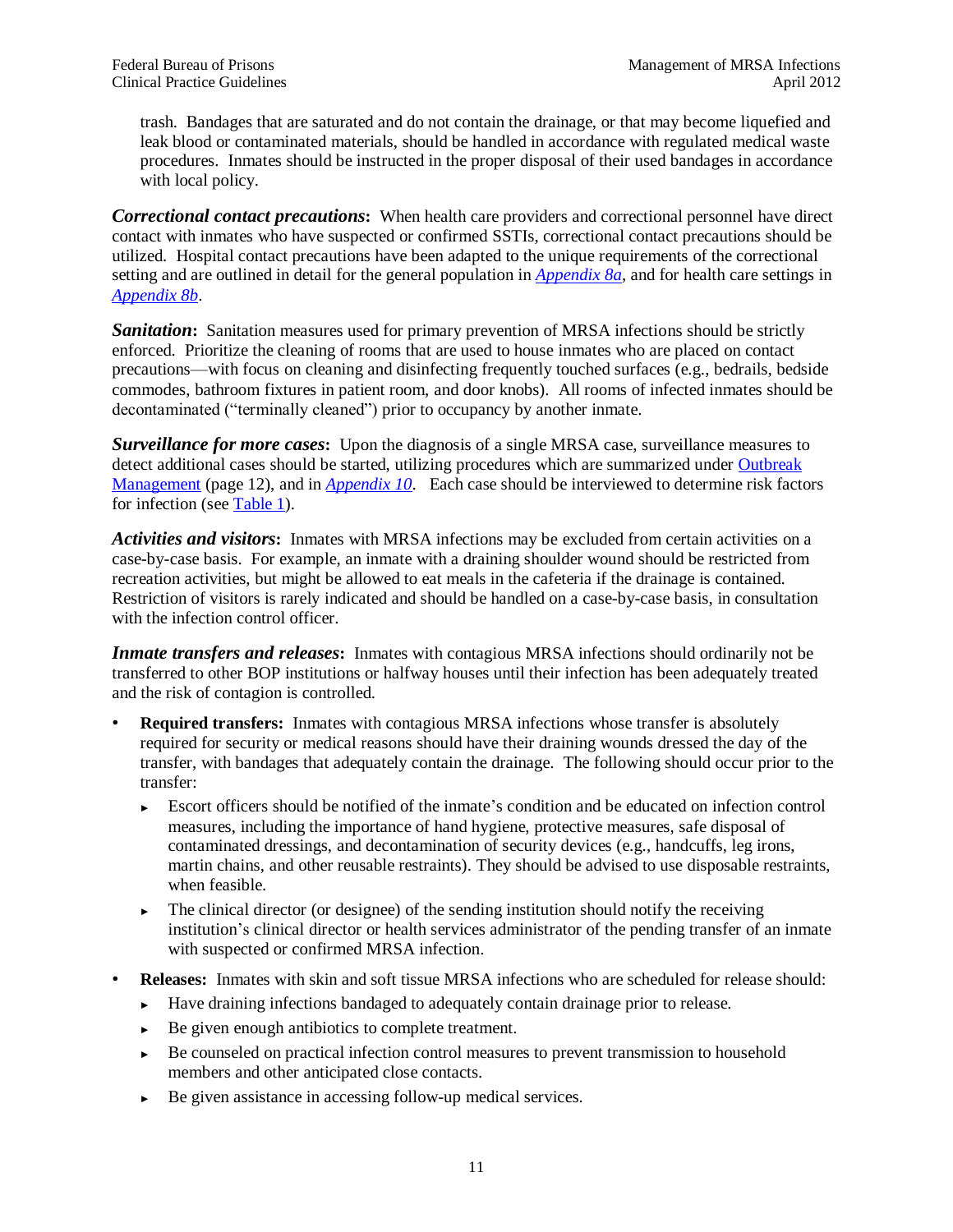### <span id="page-15-0"></span>**Outbreak Management**

A MRSA outbreak is suggested if similar antibiotic susceptibility patterns are identified among two or more MRSA isolates from epidemiologically-linked patients. Outbreak surveillance measures are not indicated if the MRSA infections are obviously unrelated (e.g., two inmates returning separately from a hospital where nosocomial MRSA infections are endemic, or multiple MRSA infections separated in time without any epidemiologic link).

*Detection of two or more cases of epidemiologically-related MRSA infections should prompt an immediate investigation to look for more cases. Once a MRSA outbreak is suspected the following measures must be taken.*

<span id="page-15-1"></span>**Infection control measures**: In the context of a MRSA outbreak the following should be emphasized:

- Hand hygiene and the use of correctional contact precautions should be strictly enforced for all health care providers and correctional workers.
- Sanitation of "high-touch" surfaces should be strongly emphasized in the affected units.
- More stringent infection control practices should be implemented after all patient contacts (e.g., routine cleaning and disinfection of patient care items such as stethoscopes and blood pressure cuffs).
- Diligent inspection and re-inspection to detect potential modes of ongoing MRSA transmission should be done in living, sleeping, bathroom, recreational, and other areas within the correctional facility where close skin-to-skin contact or sharing of personal hygiene or communal items is likely to occur. If the outbreak is confined to a particular housing unit or dormitory, careful inspections (including "shakedowns" when necessary) of all living, sleeping, and bathroom areas should be done to identify potential sources of infection, such as unsanitary conditions or ongoing injection drug use or tattooing.
- The broader use of antimicrobial soaps, washes, or shampoos in affected housing units and dormitories, or throughout the entire correctional facility, should be considered on a case-by-case basis during a MRSA outbreak.

<span id="page-15-2"></span>*Education***:** Educational efforts to contain a MRSA outbreak should target inmates, correctional workers, and health care personnel. The following educational initiatives should be considered:

- Town hall meetings with inmates to reinforce the importance of the following: regular handwashing, good personal hygiene, and routine showering; maintenance of a clean cell and regular laundering of bed linens; self-reporting of all skin lesions and keeping wounds covered; and refraining from injection drug use, tattooing, and sexual contact with other inmates.
- Recalls with correctional staff to reinforce the importance of the following: regular handwashing; the use of correctional standard precautions (see *[Appendix 7a](#page-32-0)*) when interacting with all inmates; the use of correctional contact precautions (see *[Appendix 8a](#page-34-0)*) when interacting with MRSA-infected inmates; the routine inspection of inmate housing units for cleanliness; the examination of food handlers for visible skin infections; and the detection of tattooing practices, injection drug use, and sexual activity among inmates.
- Meetings with health care personnel to reinforce the importance of the following: hand hygiene before and after every patient contact, decontamination of shared medical devices, and the appropriate use of correctional standard precautions (see *[Appendix 7b](#page-33-0)*) and correctional contact precautions (see *[Appendix](#page-35-1) 8b*).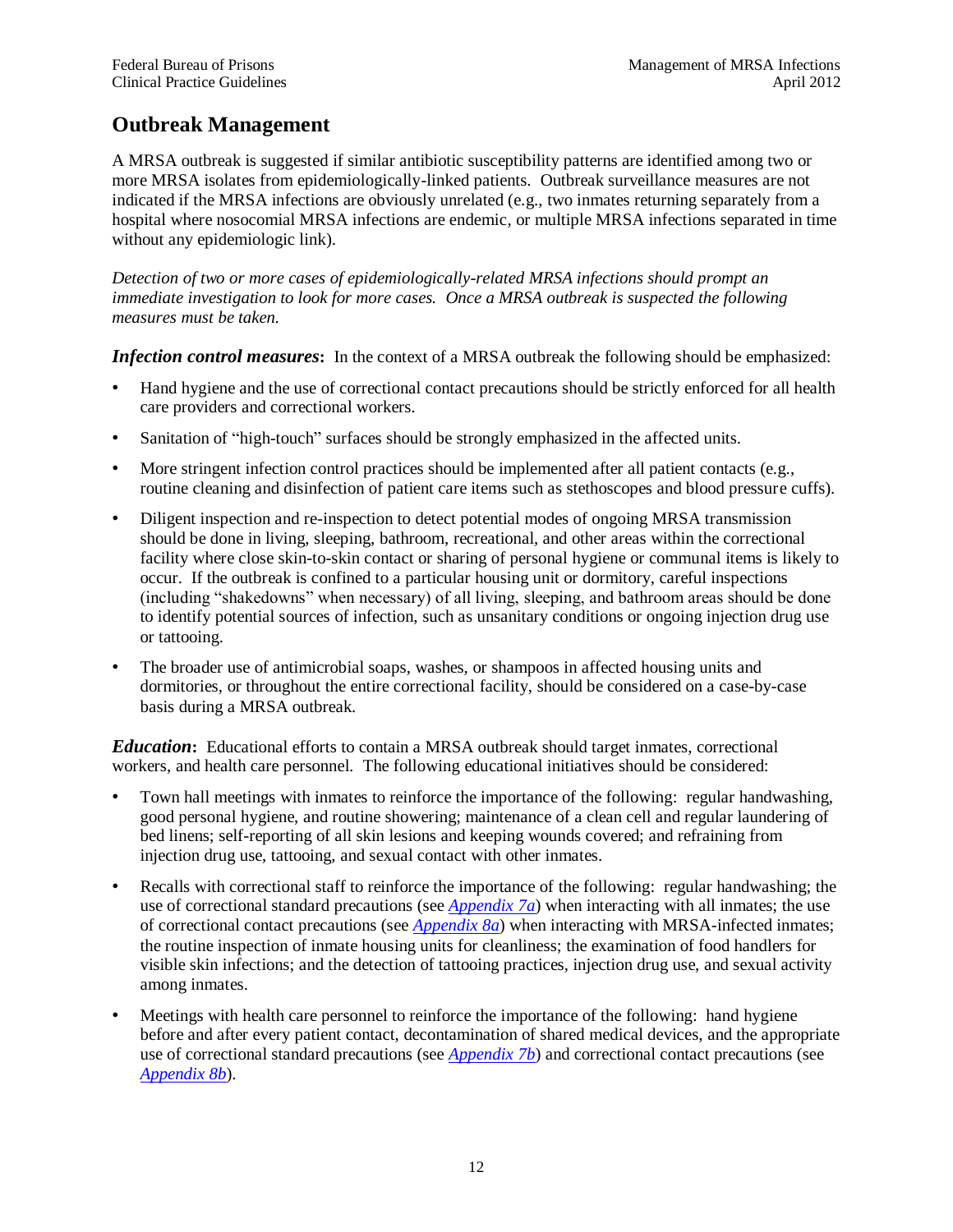<span id="page-16-0"></span>*Surveillance for more cases***:** Once a MRSA outbreak is suspected or confirmed, health care personnel should determine if the MRSA-infected inmates have a common source of infection.

**Interview the inmate(s) with MRSA** to identify potential sources of infection and close contacts. The date of onset of the infection should be ascertained to determine how far back in time the investigation should go, and whether the onset was before or after intake into the correctional system. The content of the interview is outlined below.

#### <span id="page-16-4"></span>**Table 2. Content of MRSA Case Interview**

| Prior incarceration at other facilities      | Sexual contact with other inmates           |
|----------------------------------------------|---------------------------------------------|
| Recent hospitalizations                      | Participation in close-contact sports       |
| Housing and work assignments                 | Exposures to others with draining wounds or |
| Sharing of personal hygiene items with other | skin infections                             |
| inmates                                      | History of food handling                    |
| Participating in sweat lodge ceremonies      | Common health care provider                 |
| Recent injection drug use or tattooing       |                                             |
|                                              |                                             |

- **Identify and evaluate contacts:** Assess for signs and symptoms of an SSTI. *[Appendix 11](#page-39-0)* is a linelist to be used for tracking MRSA contacts.
- **Increase SSTI surveillance at routine health care visits:** Health care providers evaluating inmates during sick call and chronic care visits should be on the alert for inmates who have SSTIs or other evidence of MRSA infections.
- **Targeted surveillance of high-risk inmates:** If the outbreak involves multiple inmates or is sustained over time, targeted examinations for both surveillance and diagnostic purposes should be considered for inmates who are at higher risk for MRSA (e.g., inmates with diabetes, renal failure, surgical wounds, indwelling catheters, chronic skin diseases, or immunocompromised conditions).
- **Laboratory surveillance:** Bacterial cultures and antibiotic susceptibilities should be regularly monitored to detect MRSA infections among the inmate population.
- **Health care worker as possible source:** If a health care worker is suspected of being the common source of MRSA infections, the worker should be interviewed by the clinical director or designee to: (1) determine if the worker has had any recent SSTI; and (2) review the worker's infection control practices such as hand washing and the use of contact precautions. The health care worker should be referred to a physician for medical evaluation and clearance if a MRSA infection is suspected clinically or epidemiologically.

<span id="page-16-1"></span>*Housing***:** In the context of a large MRSA outbreak, cohorting of inmates with SSTIs may be considered as long as the cohorted inmates have MRSA infections with similar antibiotic susceptibilities.

<span id="page-16-2"></span>*Inmate transfers*: During a MRSA outbreak, the guidelines for transferring inmates with contagious MRSA infections (see [Inmate Transfers and Releases](#page-14-4) on pages 11–12) should be followed. All inmates scheduled to transfer to another institution should be interviewed by a health care provider and have a targeted skin examination to determine if they have an undiagnosed SSTI.

<span id="page-16-3"></span>*Decolonization*: Treatment to eliminate colonization with MRSA is not generally recommended. However, in the context of a MRSA outbreak, with MRSA transmission occurring among a well-defined cohort, it may be reasonable to consider decolonization as a control strategy. The [decolonization](#page-10-1)  [procedure](#page-10-1) is outlined on page 7.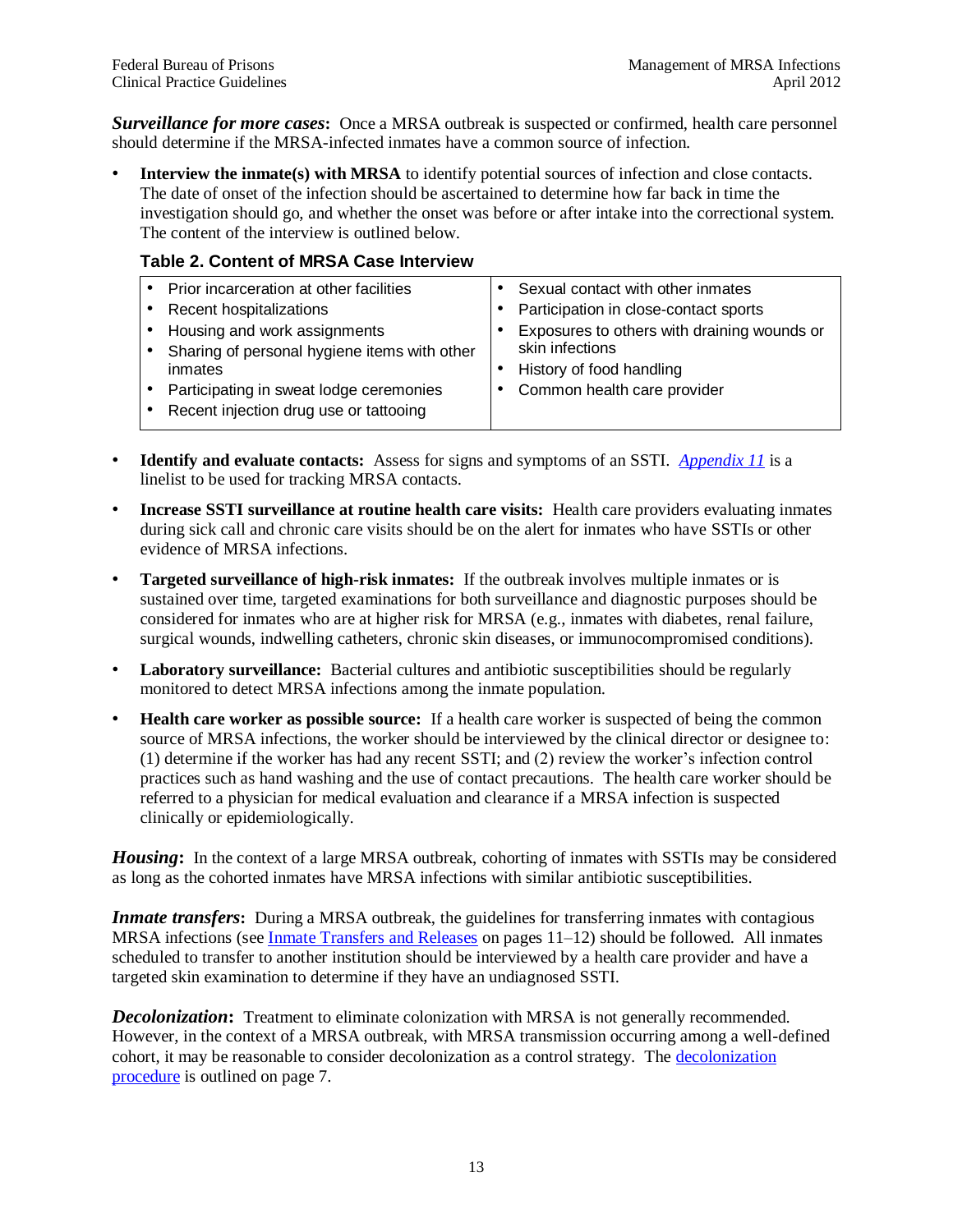<span id="page-17-0"></span>*Influenza prevention*: Individuals with influenza are at higher risk of secondary, pulmonary infections with *Staphylococcus aureus* and other bacteria. Necrotizing MRSA pneumonias, affecting multiple inmates, could occur during concurrent influenza and MRSA outbreaks within the correctional setting. If a MRSA outbreak occurs during influenza season, or if MRSA infections are endemic in the facility, clinical directors should consider more aggressive influenza prevention strategies, including the following:

• Influenza vaccination of the entire affected inmate population, regardless of individual risk factors for influenza, in consultation with Central Office HSD.

### <span id="page-17-1"></span>**Infection Control on Inpatient Units**

Inpatient units within correctional facilities should develop site-specific infection control practices to prevent the spread of resistant organisms. Infection control guidelines used for the hospital setting have been adapted to the correctional inpatient setting.

*Primary prevention:* The following routine infection control measures should be emphasized generally to prevent MRSA transmission:

- Educate inpatient health care providers on the importance of preventing the spread of antibiotic resistant organisms and the efficacy of control measures.
- Strictly enforce hand hygiene before and after all patient contacts.
- Avoid inappropriate or excessive antibiotic usage for inpatients (with monitoring through the infection control committee, and the pharmacy and therapeutics committee).
- Dedicate noncritical patient-care equipment to a single patient when contact precautions are indicated; when use of common equipment or items is unavoidable, adequately clean and disinfect before use with other patients.
- Strictly enforce environmental disinfection of patient rooms, including terminal cleaning at the time of patient discharge, with a focus on environmental surfaces exposed to frequent hand contact (e.g., bed rails, door knobs).
- Regularly monitor bacterial cultures of current and recently discharged inpatients to detect clusters of MRSA infections.
- Appropriately assign beds for new admissions who have undiagnosed, potentially infectious conditions (which may include MRSA). Avoid placing them in a room with other patients at high risk for developing infections.

*Secondary prevention:* The following infection control measures should be utilized to contain known or suspected MRSA infections in inpatient units:

- Aggressively evaluate, contain, and treat inpatients with suspected or confirmed MRSA infections, since these inpatients are at greater risk of serious disease.
	- *Note:* Transmission of MRSA infections within the inpatient setting can occur easily and can cause serious illness to medically compromised patients. Contact precautions and other recommended infection control practices should be strictly enforced.
- Heighten MRSA surveillance of other inpatients.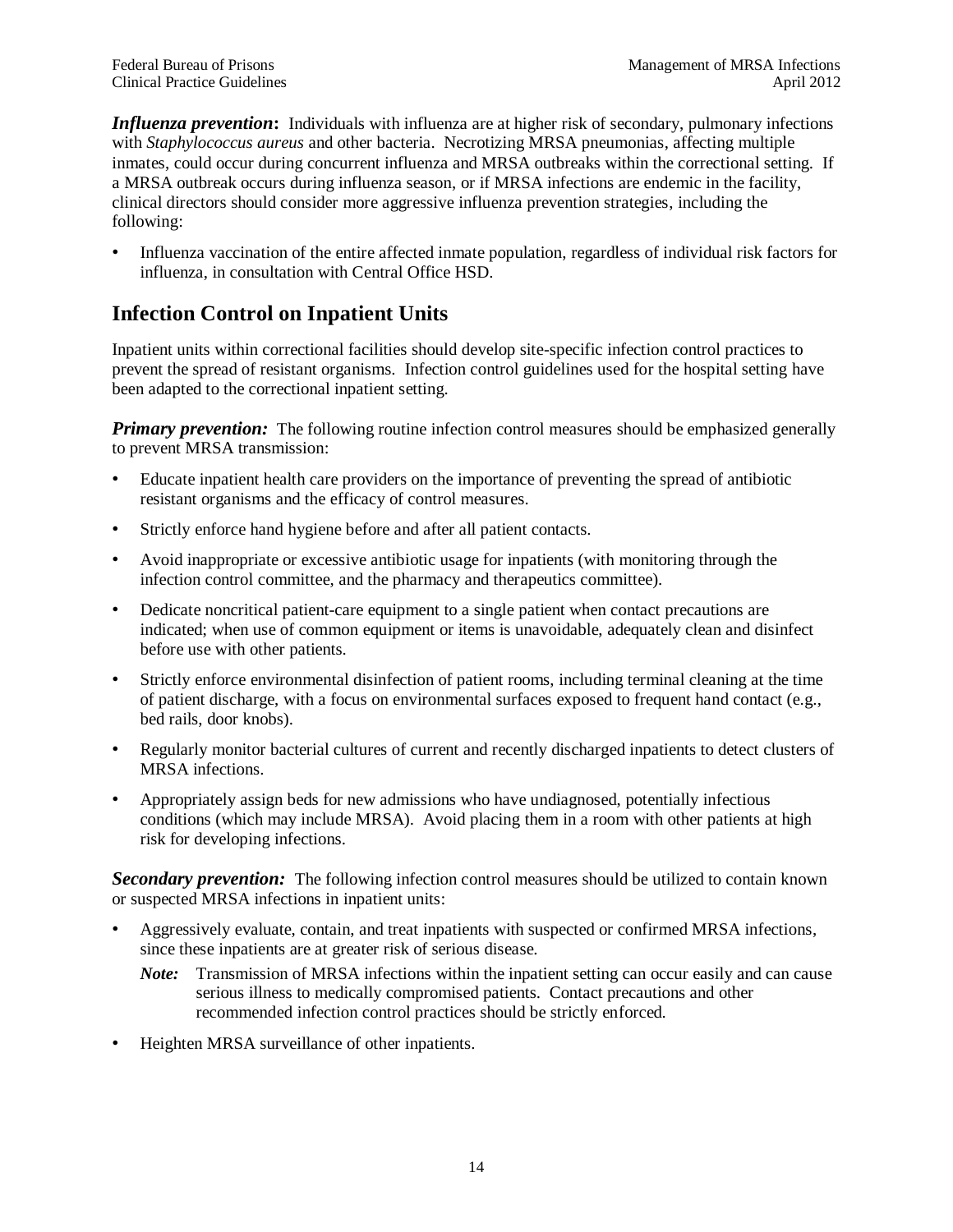• As resources permit, designate specific staff to care for contagious MRSA patients to minimize the risk of cross-infection (i.e., these same staff members should not be assigned to care for other inmates at high risk of developing infection).

*Outbreak management:* MRSA outbreaks within the inpatient setting can be extremely difficult to control and are affected by multiple factors that vary among inpatient units. The most effective methods to eradicate MRSA infections from the inpatient setting have involved the active surveillance and isolation of the patients with MRSA infection, along with using strict contact precautions when managing these patients. Public health authorities should ordinarily be consulted when developing a specific infection control strategy, due to the difficulties in managing MRSA outbreaks in the inpatient setting and the inherent risks to the patient population.

Beyond full implementation of the primary and secondary infection control measures described above, strategies for controlling a MRSA outbreak in the inpatient setting may also include the following: (1) careful and repeated examinations of all inpatients for undiagnosed MRSA infections; and (2) aggressive culturing of all potential infections and regular review of culture results. The utility of obtaining nares surveillance cultures for new inpatients is unclear and should be undertaken only after expert consultation, usually in the context of a MRSA outbreak.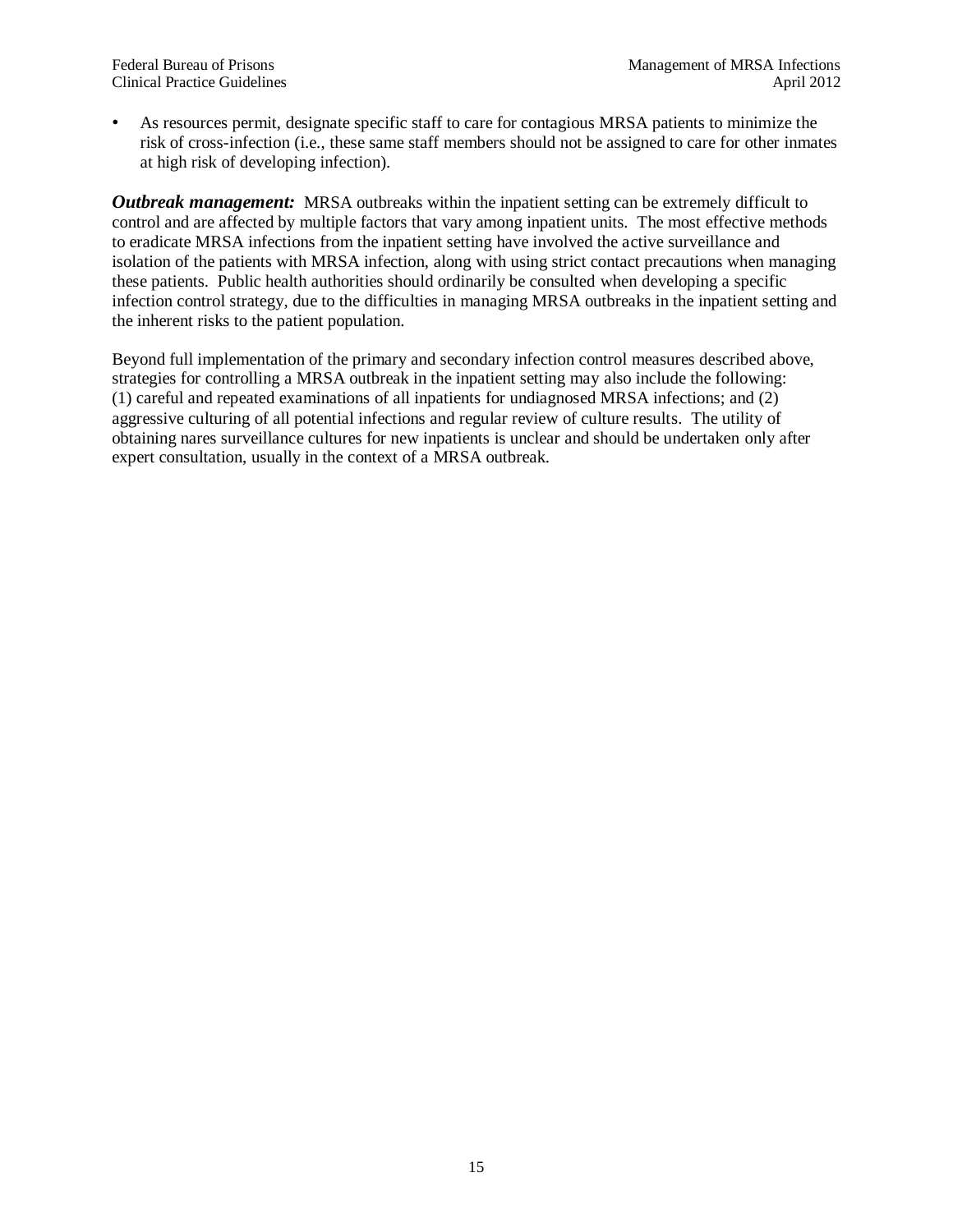## **Definitions**

<span id="page-19-1"></span><span id="page-19-0"></span>**Abscess** is an infection characterized by a localized accumulation of polymorphonuclear leukocytes with tissue necrosis involving the dermis and subcutaneous tissue.

**Beta-lactam antibiotics** include: penicillin, ampicillin, amoxicillin, amoxicillin/clavulanate, methicillin, oxacillin, dicloxacillin, cephalosporins, carbapenems (e.g., imipenem), and the monobactams (e.g., aztreonam).

**Bulla** (plural bullae) is a raised, circumscribed lesion (> 0.5 cm) containing serous fluid above the dermis.

**Carbuncle** consists of two or more confluent *furuncles* with separate heads. A furuncle is a wellcircumscribed, painful, supporative inflammatory nodule involving hair follicles that usually arises from preexisting *folliculitis*.

<span id="page-19-2"></span>**Cellulitis** involves deep subcutaneous infection of the skin—typically by bacteria—that results in a localized area of *erythema* and inflammation, with or without associated purulence.

**Colonization** is the presence of bacteria on or in the body without causing infection.

**Community-associated MRSA (CA-MRSA)** refers to an MRSA infection with onset in the community, in an individual lacking established risk factors for *health-care associated* infection, such as recent hospitalization, surgery, residence in a long-term care facility, receipt of dialysis, or presence of invasive medical devices.

**Correctional contact precautions**, which should be used with draining skin and soft tissue infections, are *hospital transmission-based precautions* for infection control that have been adapted to the correctional setting—taking into account relevant security concerns, inmate housing factors, and infection control issues inherent to jails and prisons (see *[Appendix 8a](#page-34-0)* and *[Appendix 8b](#page-35-1)*).

**Correctional standard precautions** are *hospital standard precautions* for infection control that have been adapted to the correctional setting—taking into account security issues, inmate housing factors, and infection control concerns inherent to jails and prisons (see *[Appendix 7a](#page-32-0)* and *[Appendix 7b\)](#page-33-0)*.

<span id="page-19-6"></span>**Crepitus** is grating, crackling, or popping sounds and sensations experienced upon contacting the skin.

**Crusting** appears as varying colors of liquid debris (serum or pus) that has dried on the surface of the skin.

<span id="page-19-7"></span>**Erythema** is blanchable redness of the skin, which can be localized or generalized, and is caused by dilation of superficial blood vessels and capillaries near the skin's surface.

<span id="page-19-5"></span>**Fasciitis** is an inflammation of the fascia, the soft tissue component of the connective tissue system that permeates the human body and interpenetrates and surrounds muscles, bones, organs, nerves, blood vessels, and other structures.

<span id="page-19-8"></span>**Fluctuance** is an indication of the presence of pus in a bacterial infection. As the skin becomes infected, redness and induration develop. If the pus does not drain, the skin overlapping the pus remains red, but touching this area produces a soft, boggy feel known as "fluctuance." In general, lesions that are fluctuant need to be incised and drained (see *[Appendix 2](#page-25-0)* for I & D procedure).

<span id="page-19-4"></span><span id="page-19-3"></span>**Folliculitis** is inflammation of the hair follicle that appears clinically as an eruption of *pustules* and/or *papules* centered upon hair follicles.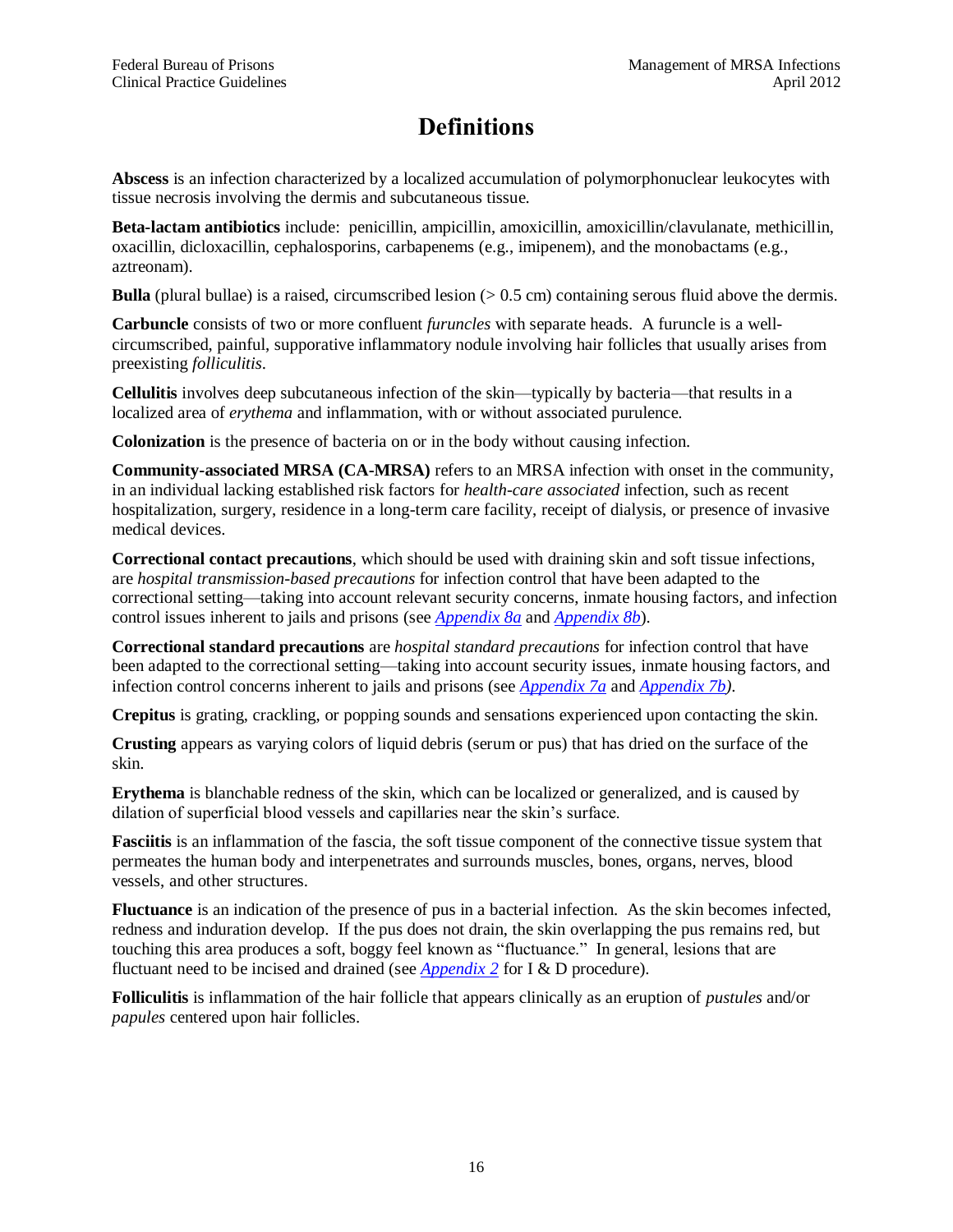**Furuncle** is a well-circumscribed, painful, supporative inflammatory nodule involving hair follicles that usually arises from preexisting *folliculitis*. Furuncles can occur anywhere on the skin surface that contains hair follicles and is subject to friction and maceration, e.g., thighs, neck, axillae, groin, and buttocks. They may extend into the dermis and subcutaneous tissues and often are associated with *cellulitis*.

<span id="page-20-4"></span>**Gangrene** is a complication of *necrosis* caused by infection or thrombosis, and is characterized by the decay of body tissues, which become black (and/or green) and malodorous.

**Health-care associated MRSA (HA-MRSA) infections** generally are associated with recent hospitalization, surgery, residence in a long-term care facility, receipt of dialysis, or presence of invasive medical devices.

**Hospital standard precautions** are the standard infection control practices used in hospital settings to reduce the risk of transmission of microorganisms from both recognized and unrecognized sources of infection. See [http://www.cdc.gov/ncidod/dhqp/gl\\_isolation.html](http://www.cdc.gov/ncidod/dhqp/gl_isolation.html)

**Hospital transmission-based precautions** are patient-specific precautions taken for hospitalized patients with suspected or diagnosed infections that are either highly transmissible or epidemiologically important. The three types of transmission-based precautions include airborne, droplet, and contact precautions. Contact precautions should be utilized with *SSTIs* (see *[Appendix 8a](#page-34-0)* and *[Appendix 8b](#page-35-1)* for *correctional contact precautions*).

<span id="page-20-1"></span>**Impetigo** is an infectious skin eruption of flaccid *pustules*, which open to form a thick, honey-colored to brown crust.

**Inflammation** is a local response to cellular injury that is marked by capillary dilatation, leukocytic infiltration, redness, heat, pain, swelling, and, often, loss of function.

<span id="page-20-3"></span>**Lymphangitis** is inflammation of the lymphatic vessels.

**Methicillin-resistant** *Staphylococcus aureus* **or "MRSA"** are staph bacteria that are resistant to *betalactam antibiotics*, including: penicillin, ampicillin, amoxicillin, amoxicillin/clavulanate, methicillin, oxacillin, dicloxacillin, cephalosporins, carbapenems (e.g., imipenem), and the monobactams (e.g., aztreonam). MRSA causes the same types of infections as does staphylococcal bacteria that are sensitive to beta-lactam antibiotics.

**MRSA outbreak** is a clustering of two or more epidemiologically-related, culture-positive cases of MRSA infection. Confirmation that a MRSA outbreak is caused by the same organism is suggested by similar isolate antibiotic susceptibilities and is further supported if molecular analysis, such as pulsedfield gel electrophoresis, identifies a predominant MRSA strain.

<span id="page-20-0"></span>**Necrosis** refers to dead tissue.

<span id="page-20-2"></span>**Osteomyelitis** is inflammation of bone and bone marrow usually due to a bacterial infection.

**Papule** is a well-circumscribed, elevated, solid lesion that measures less than 1 cm and is usually dome shaped.

**Primary prevention** is the implementation of general measures to prevent MRSA transmission in the absence of a known case. These include: screening to identify *SSTIs* at intake or after inmates return from the hospital; standard precautions, including hand hygiene and general sanitation; and education to report skin infections, etc. (See *secondary prevention* below.)

**Pustule** is a small (< 1 cm in diameter), circumscribed, superficial elevation of the skin that is filled with purulent material.

**Pyoderma** is a pus-containing skin infection.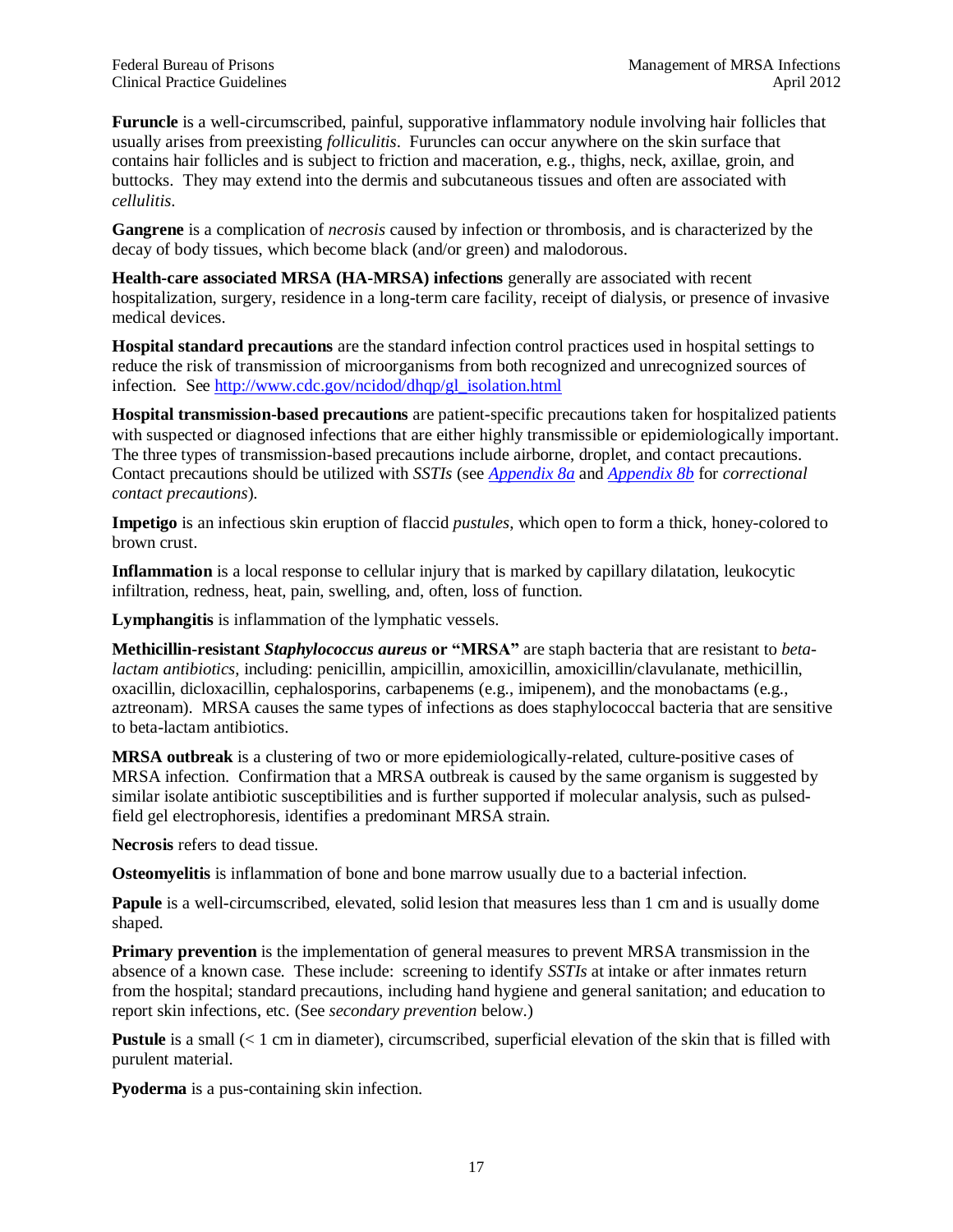<span id="page-21-0"></span>**Pyomyositis** is an acute bacterial infection of skeletal muscle.

**Secondary prevention** is the implementation of control measures *after* detection of a case of MRSA in the inmate population, including: appropriate treatment and housing of the case, institution of contact precautions, surveillance for additional cases, augmented general infection control measures including hand hygiene and general sanitation, appropriate handling of transfers and releases, etc.

**SSTI** is skin and soft tissue infection.

*Staphylococcus aureus*, often referred to as "staph," is a commonly occurring bacterium that is carried on the skin and in the nose of healthy persons. *Staphylococcus aureus* may cause minor skin or soft tissue infections such as boils, as well as more serious infections such as wound infections, abscesses, pneumonia, and sepsis.

**Suppurative** means pus-forming.

**Vesicle** is a small, blister-like elevation of the skin  $($ 1 cm), containing serous fluid.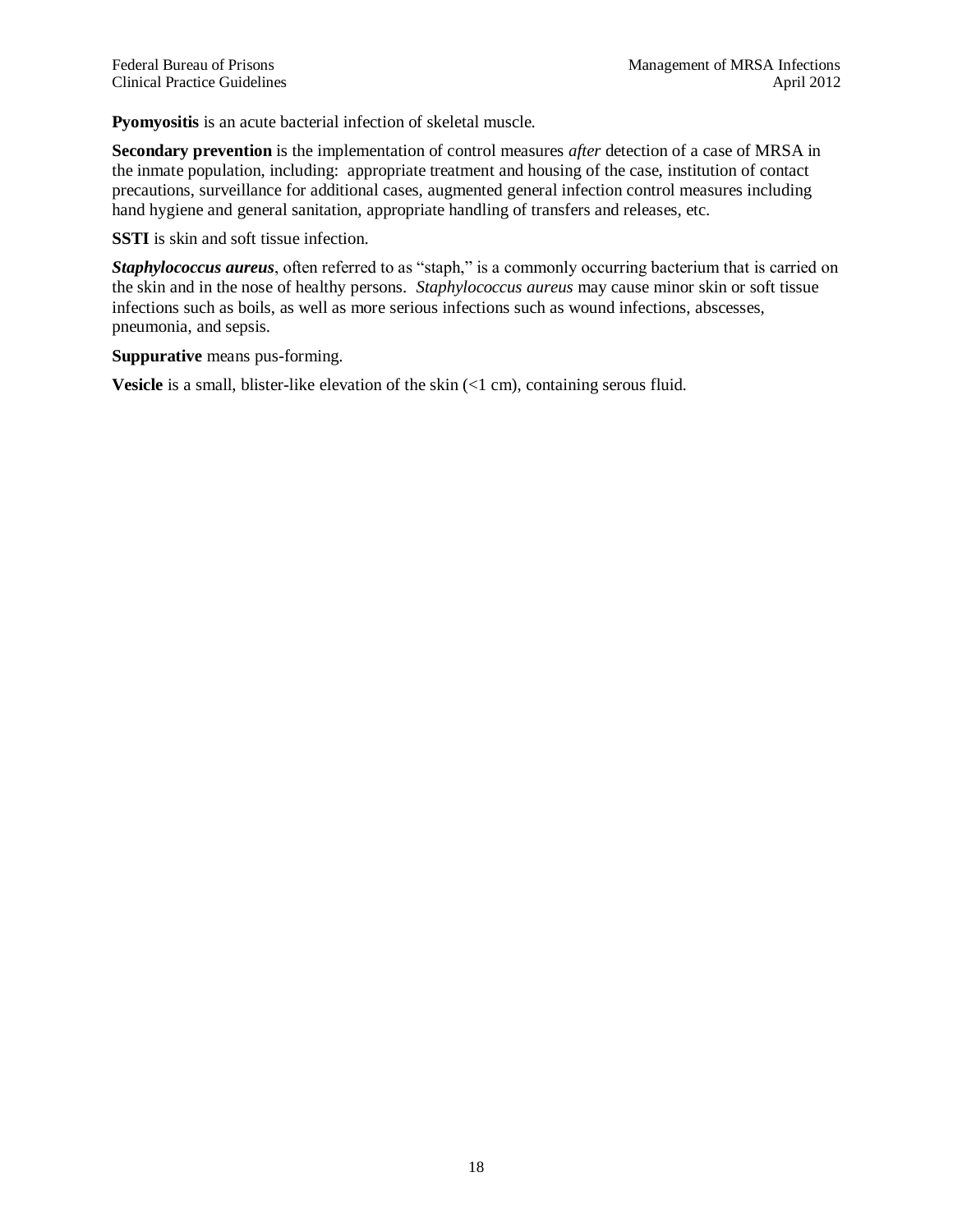## **References**

#### <span id="page-22-0"></span>**Epidemiology**

Baillargeon J, Kelley MF, Leach CT, et al. Methicillin-resistant *Staphylococcus aureus* infection in the Texas prison system. *Clin Infect Dis*. 2004;38:e92–95.

Boucher HW, Corey GR. Epidemiology of methicillin-resistant *Staphylococcus aureus. Clin Infect Dis.*  2008;46:S344–349.

Centers for Disease Control and Prevention. Methicillin-resistant *Staphylococcus aureus* infections in correctional facilities – Georgia, California, and Texas, 2001–2003. *MMWR*. 2003;52(41):992–996.

Francis JS, Doherty MC, Lopatin U, et al. Severe community-acquired pneumonia in healthy adults caused by methicillin-resistant *Staphylococcus aureus* carrying the Panton-Valentine leukoin genes. *Clin Infect Dis*. 2005;40:100–107.

Fridkin SK, Hageman JC, Morrison M, et al. Methicillin-resistant *Staphylococcus aureus* disease in three communities. *N Engl J Med*. 2005;352:1485–1487.

Kazakova SV, Hageman JC, Matava M, et al. A clone of methicillin-resistant *Staphylococcus aureus* among professional football players. *N Engl J Med*. 2005;352:468–475.

King MD, Humphrey BJ, Wang YF, et al. Emergency of community-acquired methicillin-resistant *Staphylococcus aureus* USA 300 clone as the predominant cause of skin and soft-tissue infections*. Ann Int Med.* 2006;144:309–317.

Miller LG, Perdreau-Remington F, Rieg G, et al. Necrotizing fasciitis caused by community-associated methicillin-resistant *Staphylococcus aureus* in Los Angeles. *N Engl J Med*. 2005;352:1445–1453.

Moran GJ, Krishnadasan A, Gorwitz RJ, et al. for the EMERGency ID Net Study Group. Methicillinresistant *S. aureus* infections among patients in the emergency department. *N Engl J Med* 2006;355:666– 674.

#### **Diagnosis and Treatment**

Baddour LM. Treatment of cellulitis. *UpToDate.* July 11, 2007;15.3.

Dirksen DJ. Incision and drainage of an abscess. In: Pfenninger JL, Fowler GC, eds. *Procedures for primary care physicians*. St. Louis: Mosby; 2003:50–53.

Dellkit TH, Duchin J for Infectious Diseases Society of Washington, Seattle and King County Public Health, Tacoma-Pierce County Health Department, Washington State Department of Health. Guidelines for evaluation and management of community-associated methicillin-resistant *Staphylococcus aureus* skin and soft tissue infections in outpatient settings; 2007. Available at: <http://www.doh.wa.gov/Topics/Antibiotics/providers.htm#mrsa>

Gorwitz RJ, Jernigan DB, Powers JH, Jernigan JA, and Participants in the CDC Convened

Expert's Meeting on Management of MRSA in the Community. Strategies for clinical management of MRSA in the community: summary of an experts' meeting convened by the Centers for Disease Control and Prevention. 2006. Available at: [http://www.cdc.gov/ncidod/dhqp/ar\\_mrsa\\_ca.html.](http://www.cdc.gov/ncidod/dhqp/ar_mrsa_ca.html)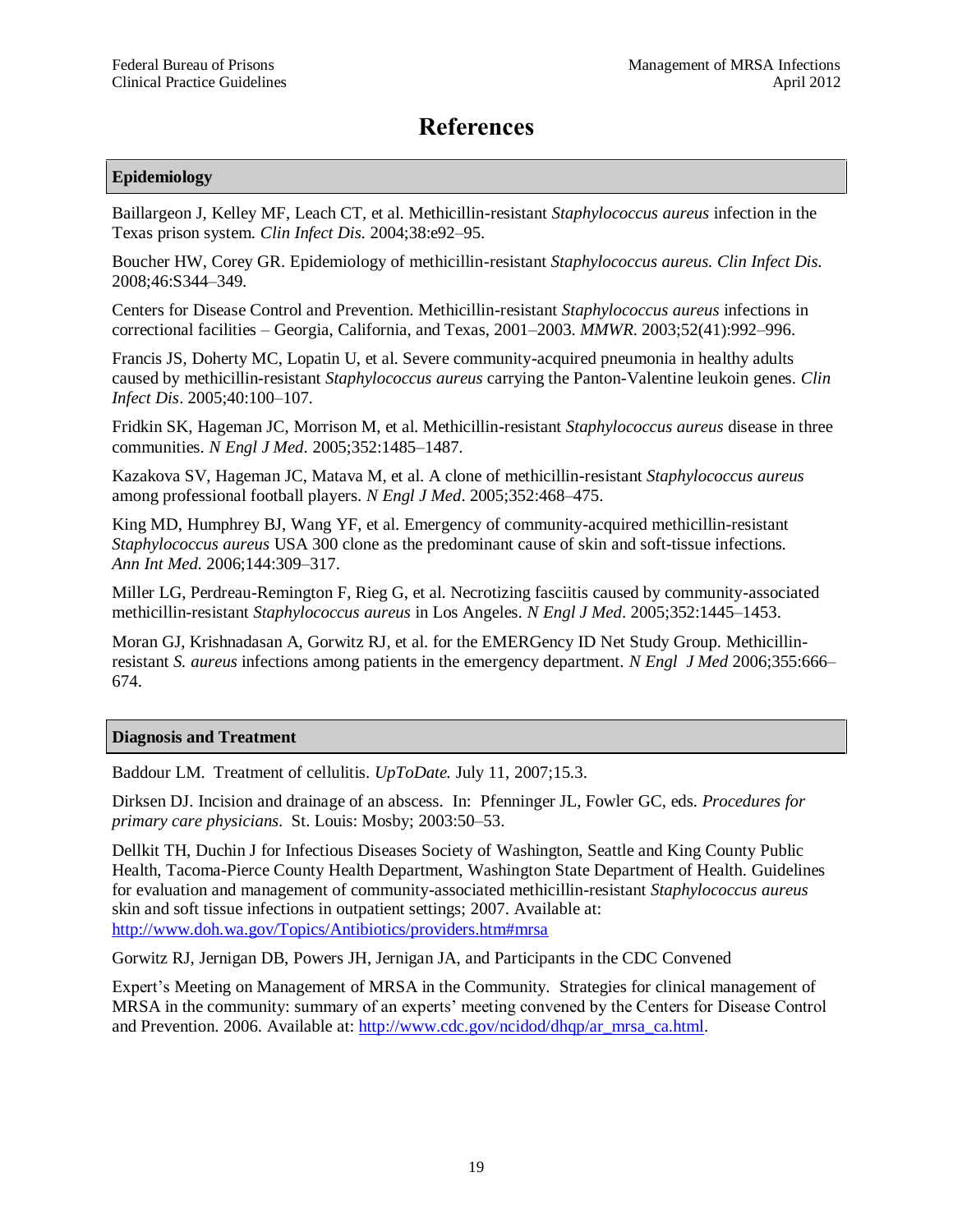Gorwitz RJ. The role of ancillary antimicrobial therapy for treatment of uncomplicated skin infections in the era of community-associated methicillin-resistant *Staphylococcus aureus. Clin Infect Dis.* 2007;785– 786.

Kronful R. Technique of incision and drainage for skin abscess. *UpToDate*. May 13, 2009;17.2

<span id="page-23-0"></span>Liu C, Bayer A, Cosgrove SE, et al. Clinical practice guidelines by the Infectious Diseases Society of America for the treatment of methicillin-resistant *Staphylococcus aureus* infections in adults and children. *Clin Infect Dis*. 2011;52:1–38.

Maree CL, Eells SJ, Tan J, et al. Risk factors for infection and colonization with community-associated methicillin-resistant *Staphylococcus aureus* in the Los Angeles County jail: a case-control study. *Clin Infect Dis.* 2010;51(11):1248–1257.

Nathwani D, Morgan M, Masterton RG, et al. on behalf of the British Society for Antimicrobial Chemotherapy Working Party on Community-Onset MRSA. Guidelines for the UK practice for the diagnosis and management of methicillin-resistant *Staphyloccus aureus* (MRSA) infections presenting in the community. *J Antimicrob Chemother.* 2008;61:976–994.

Ruhe JJ, Smith N, Bradsher RW, Menon A. Community-onset methicillin-resistant *Staphylococcus aureus* skin and soft-tissue infections: impact of antimicrobial therapy on outcome. *Clin Infect Dis.* 2007;44:777–784.

Rybak M, Lomaestro B, Rotschafer JC, et al. Vancomycin therapeutic guidelines: a summary of consensus recommendations from the Infectious Diseases Society of America, the American Society of Health-System Pharmacists and the Society of Infectious Diseases Pharmacists. *Clin Infect Dis.* 2009;49:325–327.

Stryjewski ME, Chambers HF. Skin and soft-tissue infections caused by community acquired methicillinresistant *Staphylococcus aureus. Clin Infect Dis.* 2008;46:S368–377.

#### **Infection Control**

Centers for Disease Control and Prevention. Guideline for hand hygiene in health-care settings: recommendations of the Healthcare Infection Control Practices Advisory Committee and the HICPAC/SHEA/APIC/IDSA Hand Hygiene Task Force. *MMWR*. 2002;51(RR16):1–44. Available at: <http://www.cdc.gov/Handhygiene/>

Centers for Disease Control and Prevention Web site. Information about MRSA for healthcare personnel, Updated October 10, 2007. Available at: [http://www.cdc.gov/ncidod/dhqp/ar\\_mrsa\\_healthcareFS.html.](http://www.cdc.gov/ncidod/dhqp/ar_mrsa_healthcareFS.html)

Siegel JD, Rhinehart E, Jackson M, Chiarello L, and the Healthcare Infection Control Practices Advisory Committee. 2007 guideline for isolation precautions: preventing transmission of infectious agents in healthcare settings, June 2007. Centers for Disease Control and Prevention [homepage on the internet]. Available at: [http://www.cdc.gov/ncidod/dhqp/gl\\_isolation.html](http://www.cdc.gov/ncidod/dhqp/gl_isolation.html)

Siegel JD, Rhinehart R, Jackson M, Chiarello L, and the Healthcare Infection Control Practices Advisory Committee. Management of multidrug-resistant organisms in healthcare settings, 2006. Centers for Disease Control and Prevention [homepage on the internet]. Available at: <http://www.cdc.gov/ncidod/dhqp/pdf/ar/mdroGuideline2006.pdf>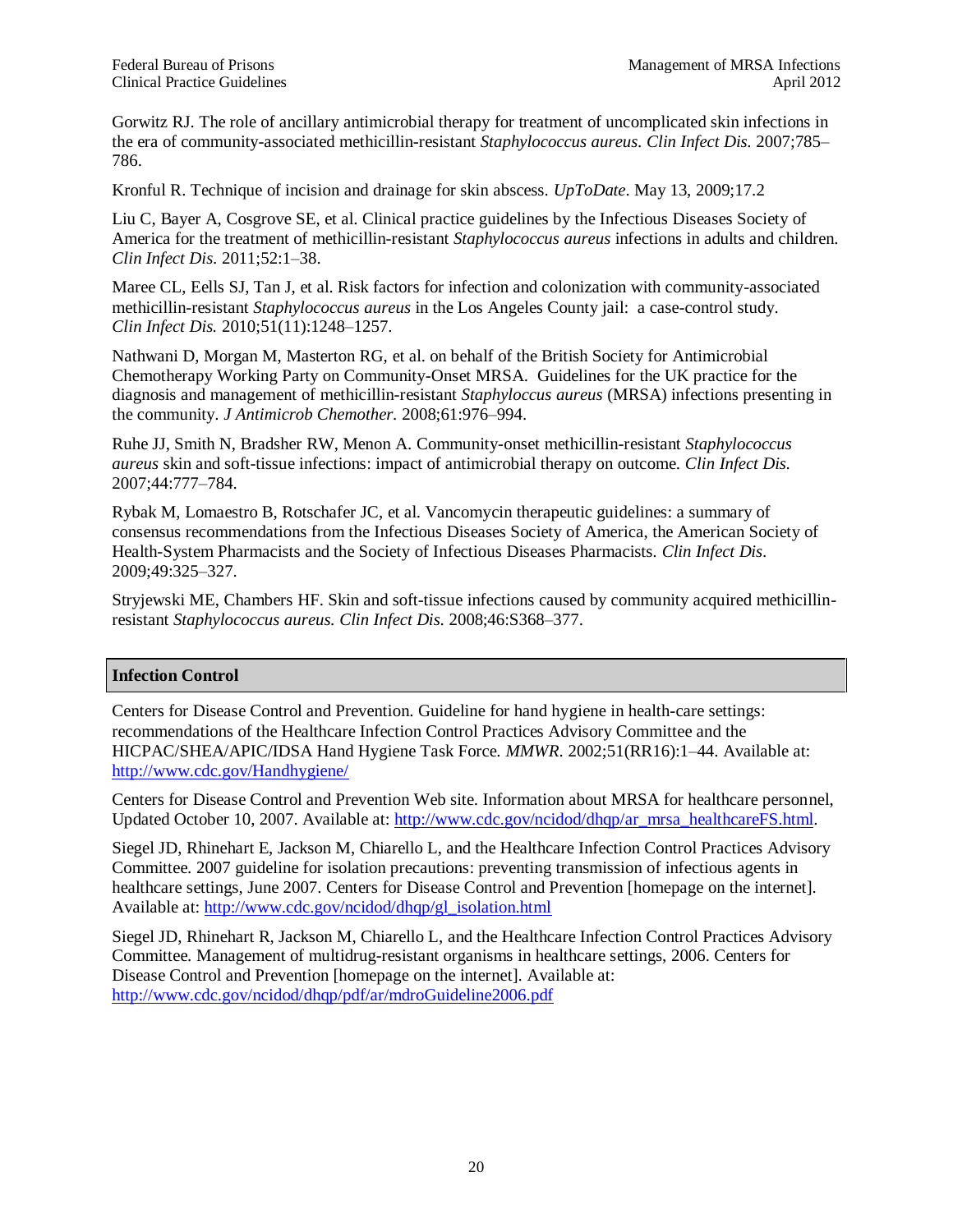### **Appendix 1. Steps for Evaluation and Treatment of Skin and Soft Tissue Infections¶**

<span id="page-24-0"></span>

### **Step 3. Observe closely for resolution of SSTI and for no recurrence.**

¶ Every SSTI presentation warrants management on a case-by-case basis.

€ I & D = incision and drain (see *Appendix 2*). Abscesses of face, hand, and genitalia should not be drained.

£ Antibiotic treatment for presumed or confirmed MRSA infection should be directly observed via pill line.

§ Signs and symptoms (S/S) of systemic infection include: fever, unstable vital signs, "toxic" presentation, streaking from the infection site, crepitus, necrosis, and rapid spread of inflammation over a period of hours.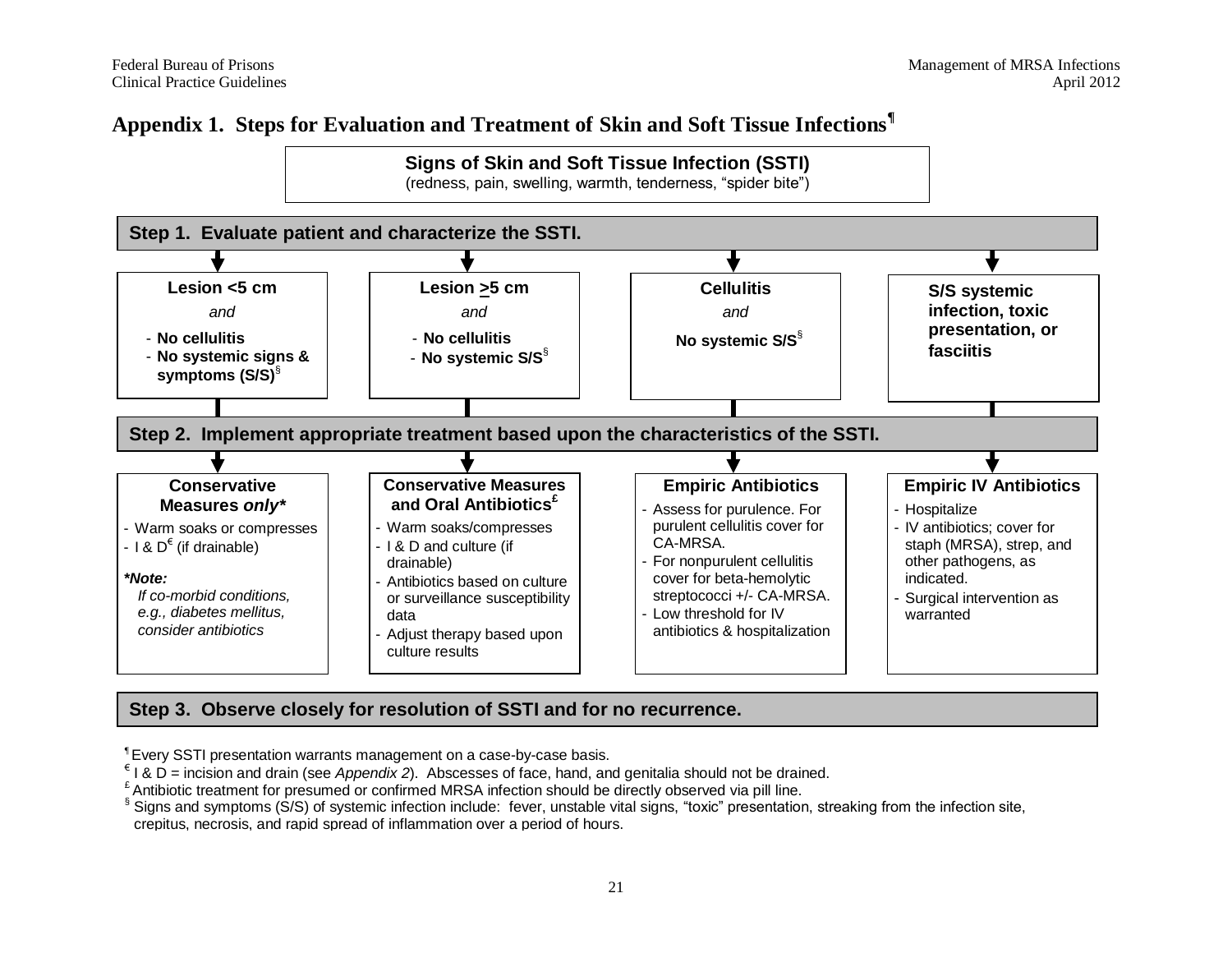### <span id="page-25-0"></span>**Appendix 2. Incision and Drainage (I&D) Procedure**

Abscesses are localized infections of tissue marked by a collection of pus surrounded by inflamed tissue. Abscesses may be found in any area of the body, but most abscesses presenting for urgent attention are found on the extremities, buttocks, breast, perianal area, axilla, groin, or from a hair follicle. Abscesses begin when the normal skin barrier is breached, and microorganisms colonize the underlying tissues. Causative organisms commonly include *Streptococcus sp.*, *Staphylococcus sp.*, enteric bacteria (perianal abscesses), or a combination of anaerobic and gram-negative organisms.

Abscesses resolve by drainage. Smaller abscesses may resolve with conservative measures (warm soaks) to promote spontaneous drainage. Larger abscesses will require incision to drain them (I & D), as the increased inflammation, pus collection, and walling-off of the abscess cavity diminish the effectiveness of antibiotic treatment. Healing following an I & D should progress from the inside of the abscess outward to the incision site. This will require a gauze packing to promote healing from the inside outward.

**Indication:** Abscess within the skin that is palpable.

#### **Contraindications**

- **1.** Extremely large abscesses that require extensive incision, debridement, or irrigation (best done in operating room).
- **2.** Deep abscesses in very sensitive areas (labial, supralevator, ischiorectal, perirectal) that require a general anesthetic to obtain proper exposure.
- **3.** Abscess in the hands or feet.
- **4.** Abscesses in the triangle formed by the bridge of the nose and the corners of the mouth (should generally be treated with warm compresses and aggressive antibiotic therapy).
- **5.** Abscesses located near major vessels must be differentiated from aneurysms before I & D are performed to avoid fatal hemorrhage. The distinction is made through aspiration with a large bore needle.

#### **Materials**

- **1.** Sterile gloves
- **2.** Mask/eye protection (if abscess appears to be under pressure enough to cause expulsion of contents with the incision)
- **3.** 1% or 2% lidocaine with epinephrine for local anesthesia; 10 cc syringe and 23 gauge needle for infiltration. Alternatively, diphenydramine (Benadryl) 10 to 25 mg can be used for anesthesia. Dilute a 50 mg (1 cc) vial in a syringe with 4 cc of normal saline. (*Note:* Epinephrine is contraindicated in areas such as the fingers, nose, toes, and penis.)
- **4.** Alcohol or povidone-iodine wipes
- **5.** #11 scalpel blade with handle
- **6.** Draping
- **7.** Hemostat or sterile cotton-tipped applicator
- **8.** Packing (plain or iodoform, ½" or ¼" packing)
- **9.** Scissors
- **10.** Gauze and tape
- **11.** Culture swab (aerobic and anaerobic)

*(continued on next page)*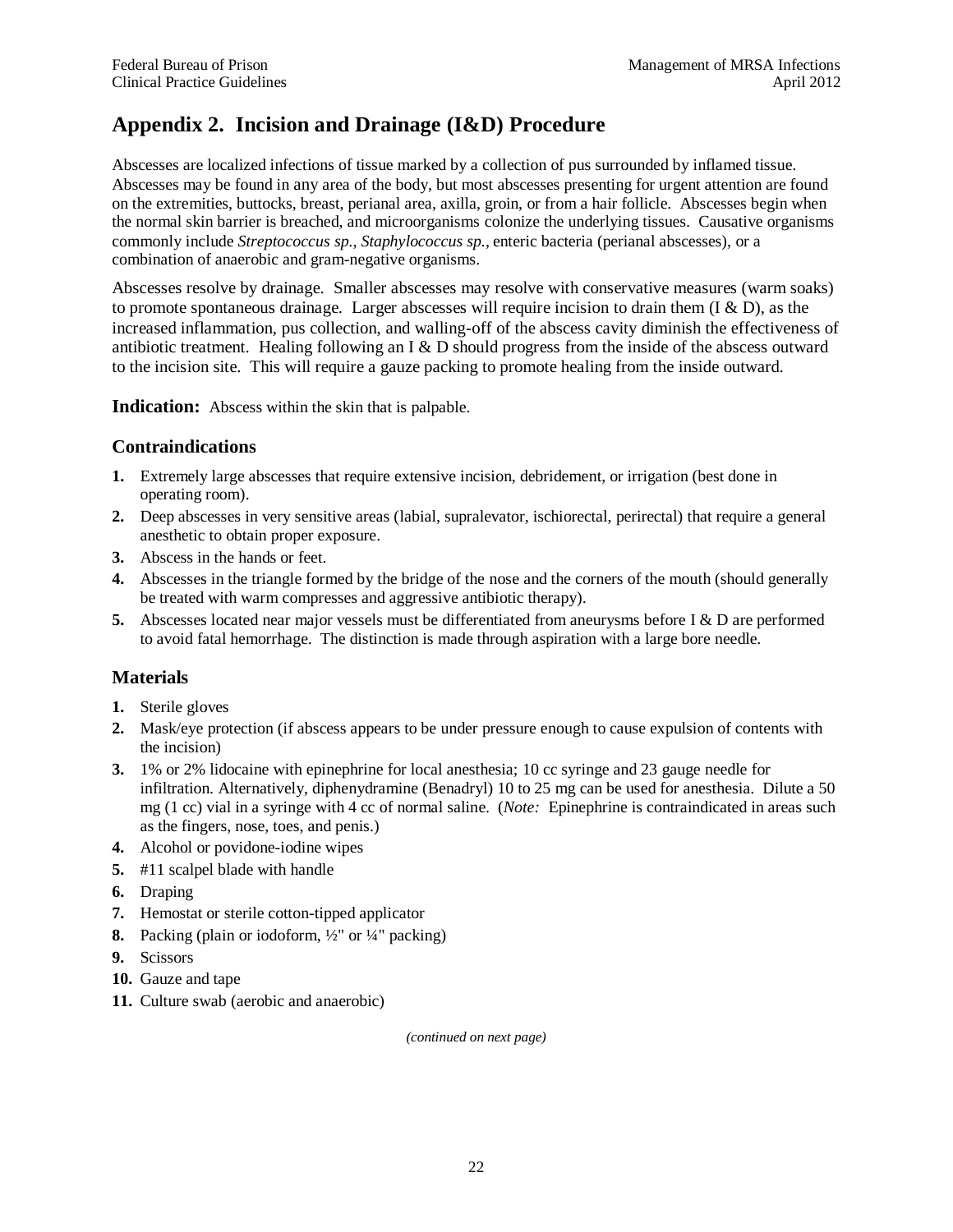### **Appendix 2. Incision and Drainage Procedure (I&D)** *(Page 2 of 3)*

### **Pre-Procedure Education**

- **1.** Obtain informed consent. Inform the patient of potential severe complications and their treatment.
- **2.** Explain the steps of the procedure, including the not insignificant pain associated with anesthetic infiltration.

#### **Procedure**

- **1.** Use Standard Precautions.
- **2.** Cleanse site over abscess with skin preparation of choice.
- **3.** Drape to create a sterile field.
- **4.** Infiltrate local anesthetic, allowing 2–3 minutes for anesthetic to take effect.
- **5.** Incise over abscess with the #11 blade, cutting through the skin into the abscess cavity. Follow skin fold lines whenever possible while making the incision. The incision should be sufficiently wide to allow the abscess to drain and to prevent premature closure of the incision. For smaller abscesses requiring incisions, a "stab" or "cruciate" incision should be adequate. Some refer to this as a puncture or stab technique since the operator inserts the tip of the scalpel directly into the center of the abscessed tissue without making a linear incision.
- **6.** Allow the pus to drain, using the gauzes to soak up drainage and blood. If a culture is being obtained, use the culture swab to take culture of abscess contents, swabbing inside the abscess cavity—not from the superficial skin over the abscess.
- **7.** Use the hemostat or sterile cotton-tipped applicator to gently explore the abscess cavity to break up any loculations within the abscess.
- **8.** Loosely pack the abscess cavity with the packing.
- **9.** Place gauze dressing over the wound, and tape in place (without placing tape over the incision site).
- **10.** Remove gloves and wash hands. Properly dispose of contaminated articles and assure appropriate cleaning of the area.
- **11.** Schedule a call-out within 24–48 hours post-op. Depending upon the location and size of the abscess, arrange for the packing material to be changed daily or several times per day.
- **12.** Pain from the site may require acetaminophen or nonsteroidal anti-inflammatory drugs; narcotics are rarely needed. With a tense abscess, the pain relief associated with the I  $\&$  D itself may be sufficient enough that no pain medication is required.

#### **Post-Procedure Patient Education.**

Patients should be instructed to watch for the following symptoms:

- Recollection of pus in the abscess
- Fever and chills
- Increased pain and redness
- Red streaks near the abscess
- Increased swelling

While some inmates will have to return to the clinic to have their dressings changed, others can be taught to do this for themselves. In addition to showing these patients how to change the packing and replace the dressings, they should be educated on:

- Disposal of dressing material
- Hand-washing technique
- Cleansing the area after the dressing is complete

*(continued on next page)*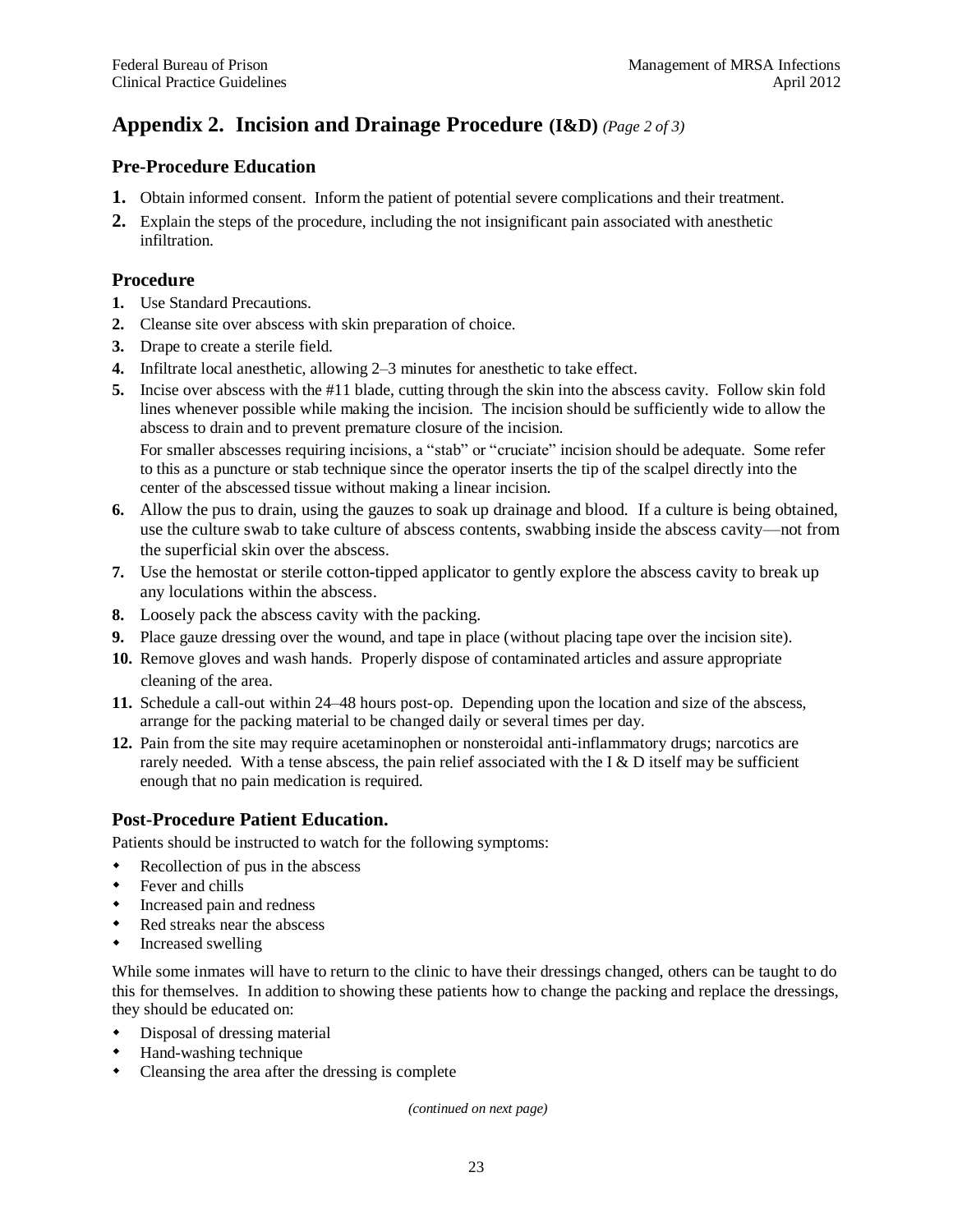### **Appendix 2. Incision and Drainage Procedure (I&D)** *(Page 3 of 3)*

#### **Complications**

Prevention and management of complications associated with the I & D procedure are outlined below.

| Complication                      | <b>Prevention</b>                                                                                                           | <b>Management</b>                                                                                  |
|-----------------------------------|-----------------------------------------------------------------------------------------------------------------------------|----------------------------------------------------------------------------------------------------|
| <b>Insufficient</b><br>anesthesia | Remember that the tissue around an<br>abscess is acidotic, and local anesthetic<br>loses effectiveness in acidotic tissues. | Do a field block; use sufficient quantity<br>of an esthetic; allow time for an esthetic<br>effect. |
| No drainage                       | Localize site of incision by palpation.                                                                                     | Extend incision deeper or wider as<br>needed.                                                      |
| Drainage is<br>sebaceous material | Abscess was an inflamed sebaceous<br>cyst.                                                                                  | Express all material; break up sac with<br>hemostat; pack open as with an abscess.                 |

Following I & D of any abscess, the site should be observed for signs of recollection of pus or cellulitis. Complications of an inadequately treated abscess include bacteremia and septicemia. In persons who are immunocompromised, particularly diabetics, an abscess on an extremity can be complicated by severe cellulitis or gangrene, with potential loss of the affected extremity. An I  $\&$  D of a periannal abscess frequently results in a chronic anal fistula that requires fistulaectomy by a surgeon. Deep palmar abscesses are a surgical emergency.

#### **Documentation on the Medical Record**

- **1.** Informed Consent (signed)
- **2.** Procedure used, prep, anesthetic (and quantity), success of drainage, culture if collected
- **3.** Any complications (or "none")
- **4.** Who was notified of any complication (MLP, attending MD)
- **5.** Follow-up arrangements for scheduled call-out and dressing changes

#### **Sources:**

Dirksen DJ. Incision and drainage of an abscess. In: Pfenninger JL, Fowler GC, eds. *Procedures for primary care physicians*. St. Louis: Mosby;2003:50–53.

Kronful R. Technique of incision and drainage for skin abscess. *UpToDate*. May 13, 2009;17.2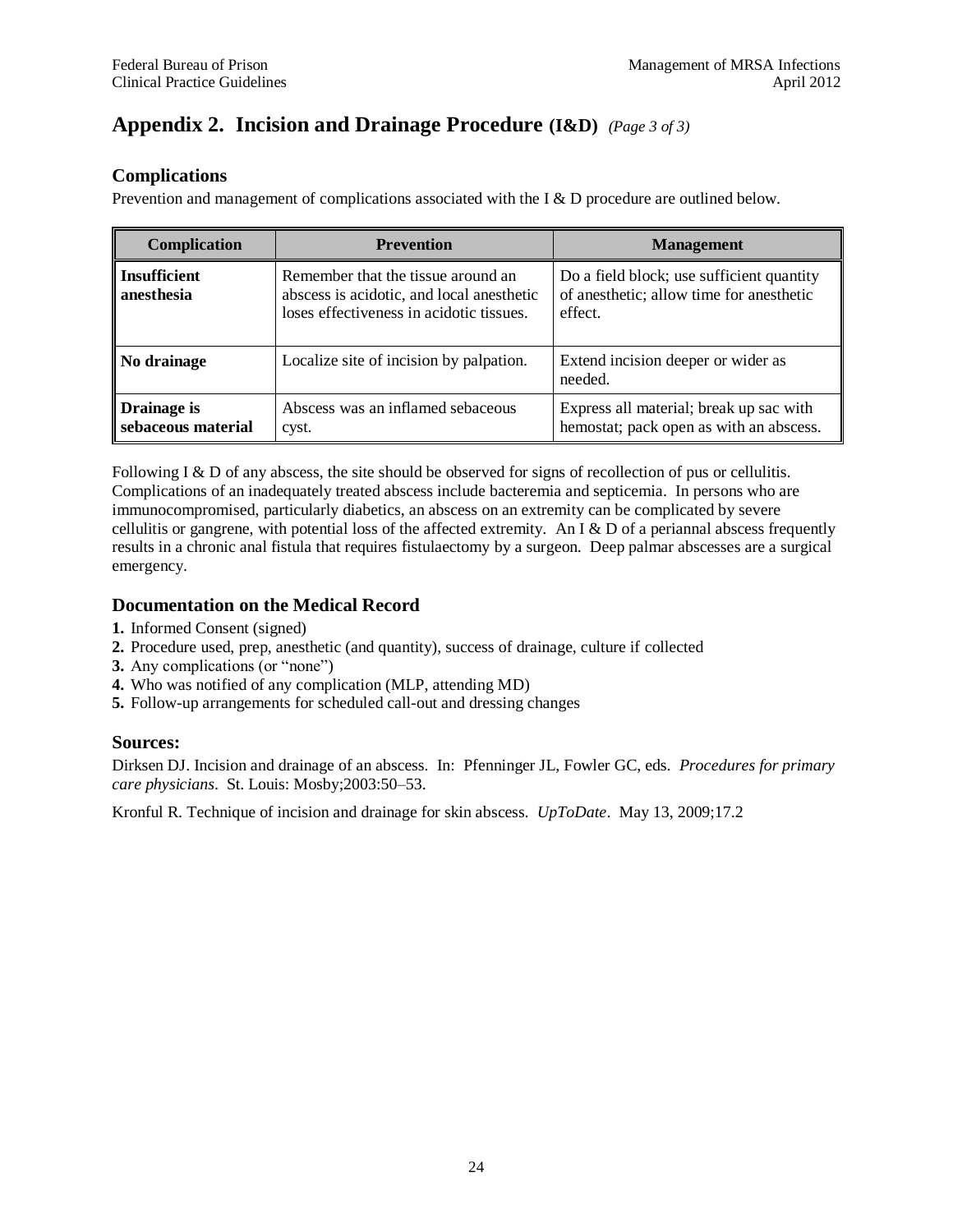| <b>Drug</b>        | <b>Oral Dose</b>                                                                           | <b>Monitoring</b>                                                                                                                                                                 | <b>Adverse Reactions/</b><br><b>Drug Interactions/Comments</b>                                                                                                                                                                                                                                                                                                                                                             |
|--------------------|--------------------------------------------------------------------------------------------|-----------------------------------------------------------------------------------------------------------------------------------------------------------------------------------|----------------------------------------------------------------------------------------------------------------------------------------------------------------------------------------------------------------------------------------------------------------------------------------------------------------------------------------------------------------------------------------------------------------------------|
|                    |                                                                                            |                                                                                                                                                                                   | Note: Antibiotic therapy for presumed or confirmed MRSA infection should be administered via pill line.                                                                                                                                                                                                                                                                                                                    |
| <b>TMP-SMX</b>     | 1 DS tablet<br>twice daily<br>(Consider higher<br>dosing with more<br>serious infections.) | Routine lab tests are<br>not indicated.<br>In cases of<br>prolonged treatment<br>or in complicated<br>patients: Monitor<br>CBC/platelets, and<br>renal & hepatitis<br>parameters. | Adverse effects: Rash, erythema<br>multiforme, Stevens-Johnson syndrome,<br>hemolysis w/ G-6-PD deficiency,<br>hepatitis, pancreatitis, bone marrow<br>suppression.<br><b>Drug interactions:</b> Dapsone,<br>anticoagulants, phenytoin, cyclosporine,<br>diuretics, MTX<br><b>Comments:</b> With renal insufficiency,<br>maintain hydration to prevent<br>crystalluria. Check for sulfa allergy.                           |
| <b>Clindamycin</b> | 300–450 mg<br>three times daily                                                            | Routine lab tests are<br>not indicated.                                                                                                                                           | <b>Adverse effects:</b> GI upset and relatively<br>high incidence of C. difficile-induced<br>colitis as compared to other antibiotics.<br><b>Comments:</b> If isolate is<br>erythromycin-resistant in vitro,<br>clindamycin resistance may develop<br>during therapy; consult with<br>microbiology laboratory prior to<br>treatment regarding " $D$ test" (Section 4).<br>Advise inmate to report diarrhea<br>immediately. |

### <span id="page-28-0"></span>**Appendix 3. Treatment Options for Mild-to-Moderate Skin and Soft Tissue MRSA Infections**

#### **Clinical Notes:**

- For less serious infections, antibiotic treatment may be avoided by using conservative measures (warm soaks or compresses and/or I & D). When antibiotics are administered, do so in conjunction with conservative measures.
- Select antibiotics based upon susceptibility results or the prevalent strain circulating in the facility.
- Minocycline or doxycycline, 100 mg twice daily, may be an alternative treatment option; however, laboratory susceptibility results must be carefully reviewed.
- Do not use fluoroquinolones to treat MRSA. MRSA isolates may be sensitive to quinolones *in vitro*; however, the potential for resistance limits the use of this class of antibiotics.
- Within the BOP, rifampin is *not* recommended for treatment of uncomplicated SSTIs. For treatment of recurrent or complicated SSTIs, rifampin can be considered on a case-by-case basis only after Central Office approval. Note that rifampin *must always* be used in conjunction with another antibiotic.
- Recurrent/persistent skin lesions may indicate nonadherence to treatment, antibiotic resistance, or re-exposure to an infected source.
- Resistant or serious infections usually require IV vancomycin or an alternative agent.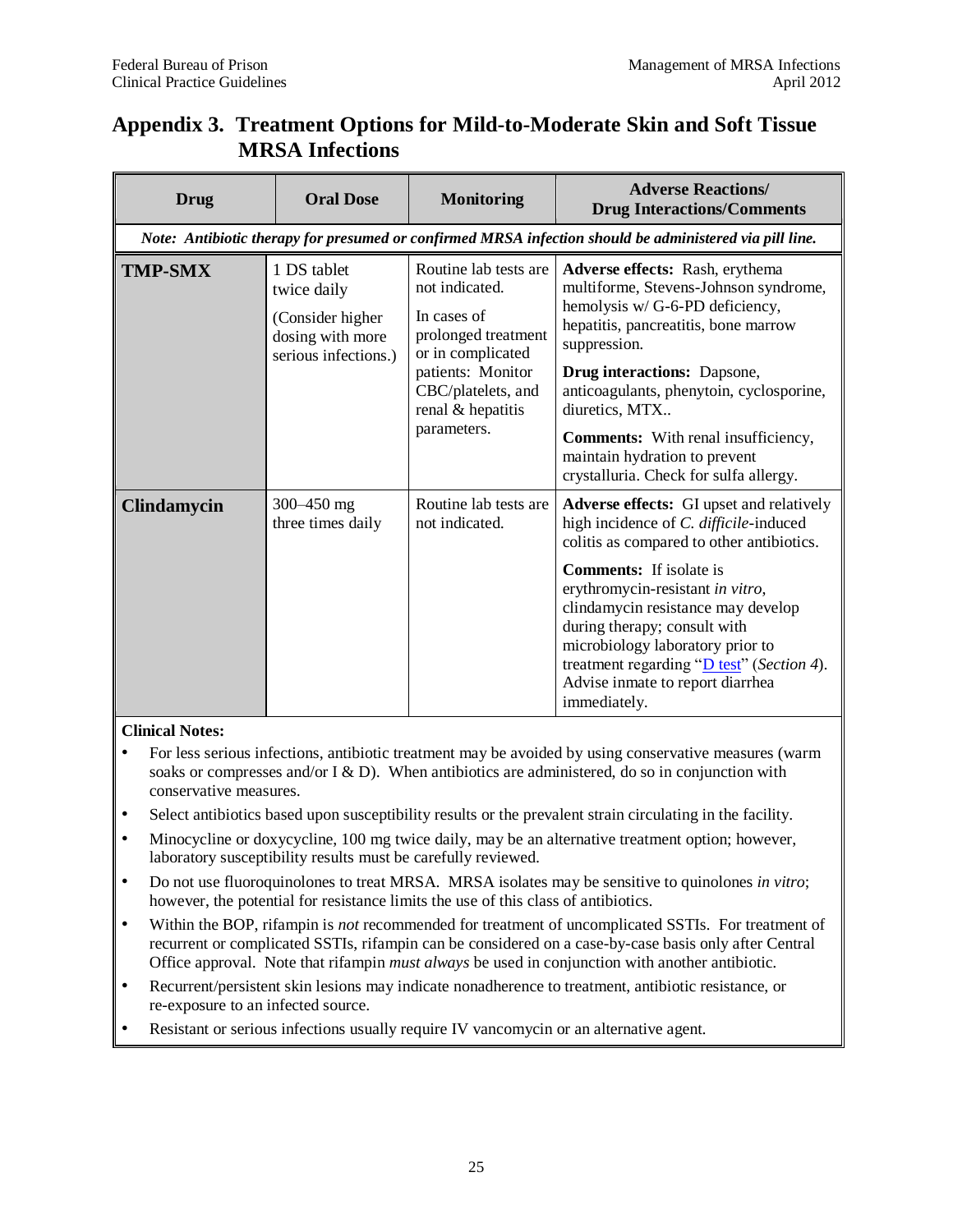| <b>Drug</b>                            | Dose <sup>1</sup>                                                                                                                                                                                                                                                                        | Monitoring                                                                                                                                                                                                                                                                                                                                                                                                                                             | <b>Adverse Effects/</b><br><b>Drug Interactions/Comments</b>                                                                                                                                                                                                                                                                                                                                                                                                                                                                                                                                                                                                                                                                                             |
|----------------------------------------|------------------------------------------------------------------------------------------------------------------------------------------------------------------------------------------------------------------------------------------------------------------------------------------|--------------------------------------------------------------------------------------------------------------------------------------------------------------------------------------------------------------------------------------------------------------------------------------------------------------------------------------------------------------------------------------------------------------------------------------------------------|----------------------------------------------------------------------------------------------------------------------------------------------------------------------------------------------------------------------------------------------------------------------------------------------------------------------------------------------------------------------------------------------------------------------------------------------------------------------------------------------------------------------------------------------------------------------------------------------------------------------------------------------------------------------------------------------------------------------------------------------------------|
| Vancomycin<br>(Vancocin <sup>®</sup> ) | 15-20 mg/kg/dose<br>(actual body weight)<br>every 8-12 hours, not<br>to exceed 2 g per<br>dose.<br>For most non-obese<br>patients with SSTIs<br>and normal renal<br>function, a dose of<br>1 gm every 12 hours<br>is adequate.<br>Infuse over 1 hour.<br>Ineffective if given<br>orally. | <b>Refer to the BOP</b><br><b>Antimicrobial</b><br><b>Stewardship Guidance,</b><br>when available, for<br>more detailed<br>information on<br>monitoring.<br>Collect trough level<br>1 hour prior to the<br>fourth dose.<br>Target: 10-15<br>mcg/mL for<br>uncomplicated SSTIs<br>or cellulitis<br>Target: 15-20<br>mcg/mL for<br>bacteremia,<br>endocarditis,<br>pneumonia, and other<br>serious infections<br>Auditory function<br>Renal function/CBC | <b>Adverse effects:</b><br>$\triangleright$ Ototoxicity, nephrotoxicity, drug fever,<br>hypotension, rash, pruritus, reversible<br>neutropenia.<br>$\triangleright$ If used with aminogly cosides,<br>increases nephrotoxicity.<br>$\blacktriangleright$ Histamine reaction; flushing.<br><b>Drug interactions:</b> Anesthetics<br><b>Comments:</b><br>Infuse over 1 hour to reduce "red man<br>syndrome" $\rightarrow$ flushing, hypotension.<br>Monitor BP. May need to extend<br>infusion time.<br>Adjust dosage is based on trough<br>levels. Refer to the BOP Antimicrobial<br>Stewardship Guidance, when available,<br>for more detailed dosing information.<br>$\triangleright$ May require second or third antibiotic<br>for serious infections. |
| Linezolid $2$<br>(Zyvox@)              | 600 mg twice daily,<br>orally or IV<br>Can take with or<br>without meals.                                                                                                                                                                                                                | CBC with<br>differential/platelet<br>count weekly<br>Monitor BP if<br>hypertensive or taking<br>a sympathomimetic.                                                                                                                                                                                                                                                                                                                                     | Adverse effects: Diarrhea (including<br>pseudomembranous colitis), bone marrow<br>suppression, nausea, headache.<br>Peripheral and optic neuropathy have<br>been reported in patients treated with<br>linezolid, primarily for those patients<br>treated for longer than the maximum<br>recommended duration of 28 days.<br><b>Drug interactions:</b> Avoid adrenergic<br>and serotonergic agents, including<br>decongestants and SSRI antidepressants.<br><b>Comments:</b><br>$\triangleright$ Avoid consuming foods containing<br>large amounts of tyramine <sup>3</sup> .<br>$\triangleright$ Use cautiously if patient is<br>hypertensive.                                                                                                           |

### <span id="page-29-0"></span>**Appendix 4. Treatment Options for Serious MRSA Infections**

**1** Sepsis requires at least 2 weeks of IV antibiotics. Endovascular infections such as endocarditis, osteomyelitis, and other deep-seated infections require 4–6 weeks of therapy and may require combination antibiotic therapy; consult with expert on treatment regimen and length of treatment.

**<sup>2</sup>** Linezolid is costly and has potential for serious toxicities. Linezolid should only be used after consultation with a physician expert to determine if alternative antimicrobials would be more appropriate.

**<sup>3</sup>** Avoid foods with very high tyramine content such as packaged soups, pickled/smoked fish, orange pulp, fava beans, and aged cheeses.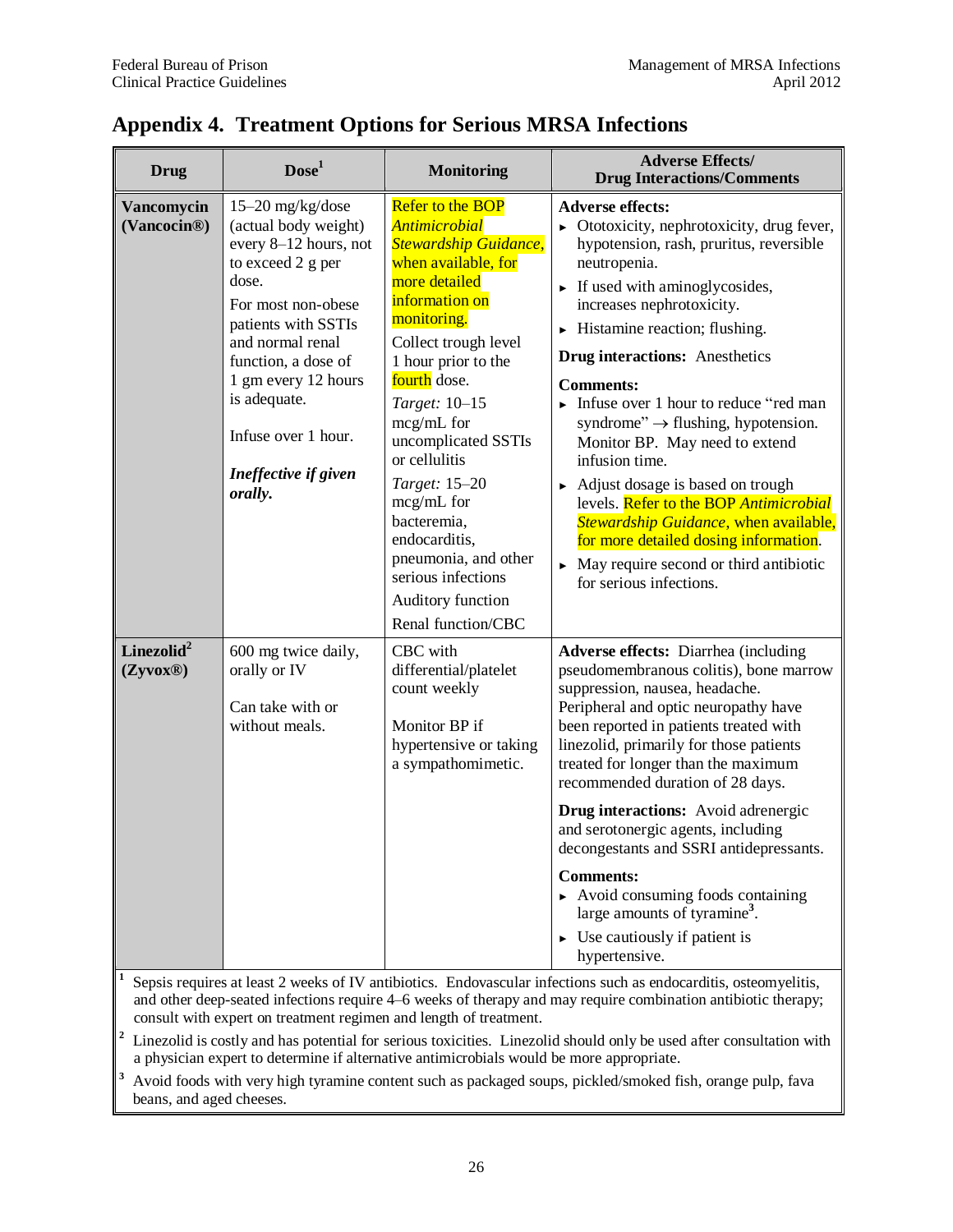### <span id="page-30-0"></span>**Appendix 5. Inmate Fact Sheet—General Instructions for Skin Infections**

*The following instructions are for inmates diagnosed with a skin infection.*

### **Handwashing and General Hygiene**

- Regularly wash your hands with soap and water for at least 15 seconds, especially:
	- $\rightarrow$  Before and after using the toilet.
	- ► Before and after touching your wound.
	- $\triangleright$  Before eating.
- Shower frequently and put on clean clothes. Change your clothing whenever they become soiled with wound drainage.
- Change bed linens and towels regularly and whenever they become soiled with wound drainage.
- Do not share personal items such as razors, towels, wash cloths, bars of soap, etc.
- If you have an open wound, it should be covered at all times with a bandage.
- Do not allow other inmates to touch your wound.
- If your bandage comes off, dispose of it carefully in a leak-proof container as instructed by health services staff. Wash your hands. Inform a correctional worker that you need a new bandage.

### **Warm Soaks and Compresses**

You may be instructed to soak your skin infection regularly in warm salt water or apply moist compresses for 20 minutes at a time. Carefully follow the instructions you receive. If your wound begins to drain, report it to the health center.

### **Antibiotics**

Take all medications prescribed by your doctor exactly as you are told to. They generally will be given only at pill line.

### **Report any of the following to the health center:**

- Fever
- Red streaks up from the wound
- Increased foul smell from wound drainage
- Increased wound drainage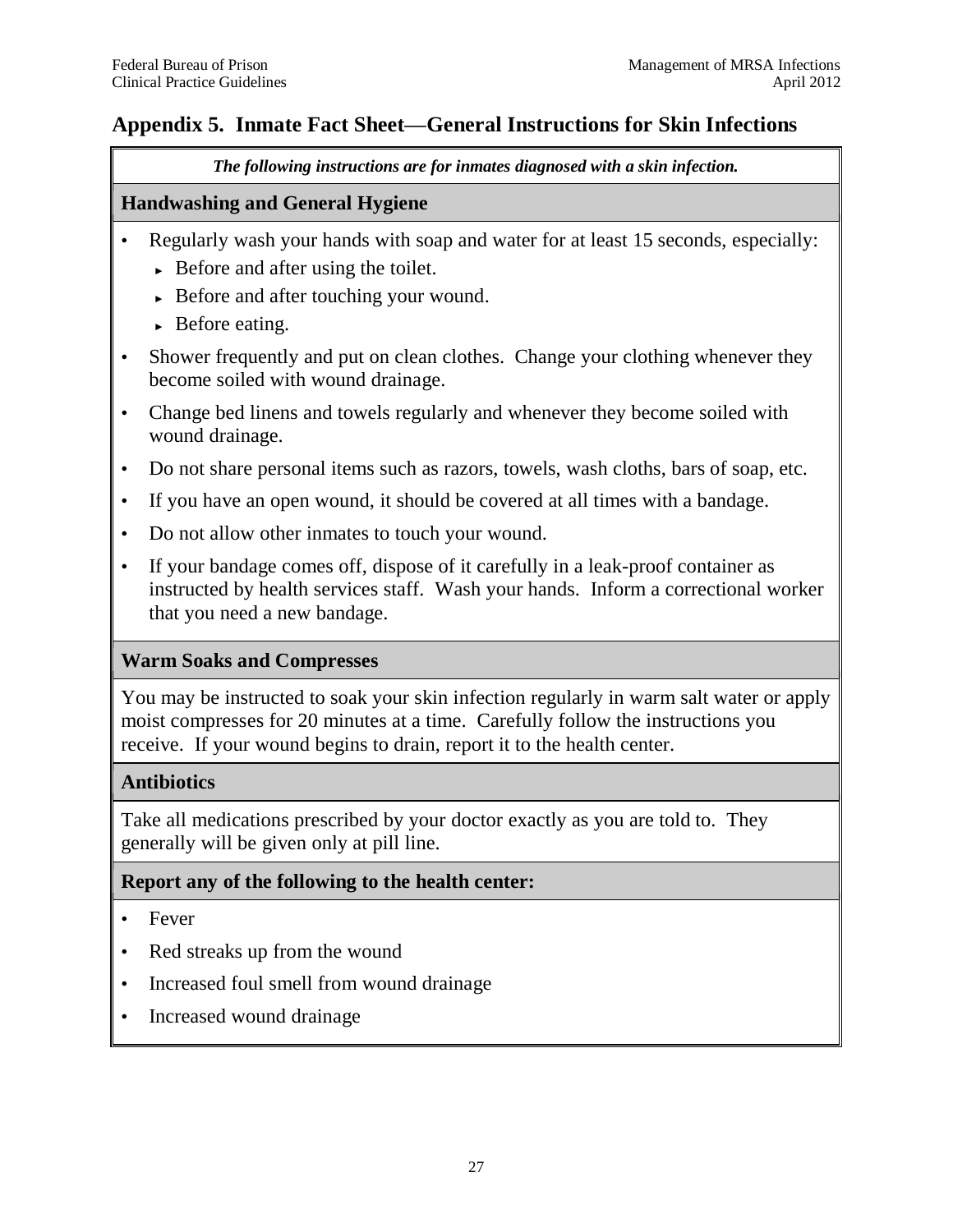### <span id="page-31-0"></span>**Appendix 6. MRSA Fact Sheet**

#### **What is MRSA?**

*Staphylococcus aureus*, often referred to as "staph," is a common type of bacteria that is found on the skin and in the nose of healthy persons. Staph bacteria may cause minor skin infections such as boils, or more serious infections such as pneumonia and blood poisoning. Certain "staph" bacteria that have become resistant to "first-line" antibiotics are called MRSA—which is short for "Methicillin-resistant *Staphylococcus aureus*." MRSA infections are more difficult to treat, but they usually respond to incision and drainage and/or antibiotics.

#### **How is MRSA spread from person to person?**

MRSA is usually spread through direct physical contact with an infected person, but may also be transmitted through contact with contaminated objects or surfaces. MRSA is not spread by coughing unless the infected person has pneumonia.

#### **How can I prevent becoming infected with MRSA?**

- **Wash your hands** thoroughly with soap and water throughout the day, particularly every time you use the toilet and before every meal.
- Never touch another person's wounds, infected skin, or dirty bandages.
- Don't scratch skin rashes.
- Maintain personal hygiene through regular showers and by keeping your living space clean, including regularly laundering your bed linens.
- Do not hand-wash and air dry your laundry.
- Never share personal hygiene items with others, including toiletries or towels.
- Clean off any surfaces shared with others, such as weight benches.
- Use a towel or shirt as a barrier between your bare skin and exercise equipment.
- Shower after participating in close-contact recreational activities whenever possible.
- Don't get a tattoo in prison.
- Don't use injection drugs.
- Don't have sexual contact with other inmates.

#### **How does a person know whether he or she has a MRSA infection?**

- Always seek medical attention if you develop a boil, red or inflamed skin, an insect or spider bite, or a sore that does not go away.
- The most common way for health care providers to detect MRSA is by doing a culture of the pus from the skin infection.

#### **How is MRSA treated?**

MRSA skin infections are often treated first with frequent warm soaks and draining of the wound. Strong antibiotics can be effective in treating MRSA. Serious or highly resistant MRSA infections may require intravenous (IV) antibiotics in the hospital.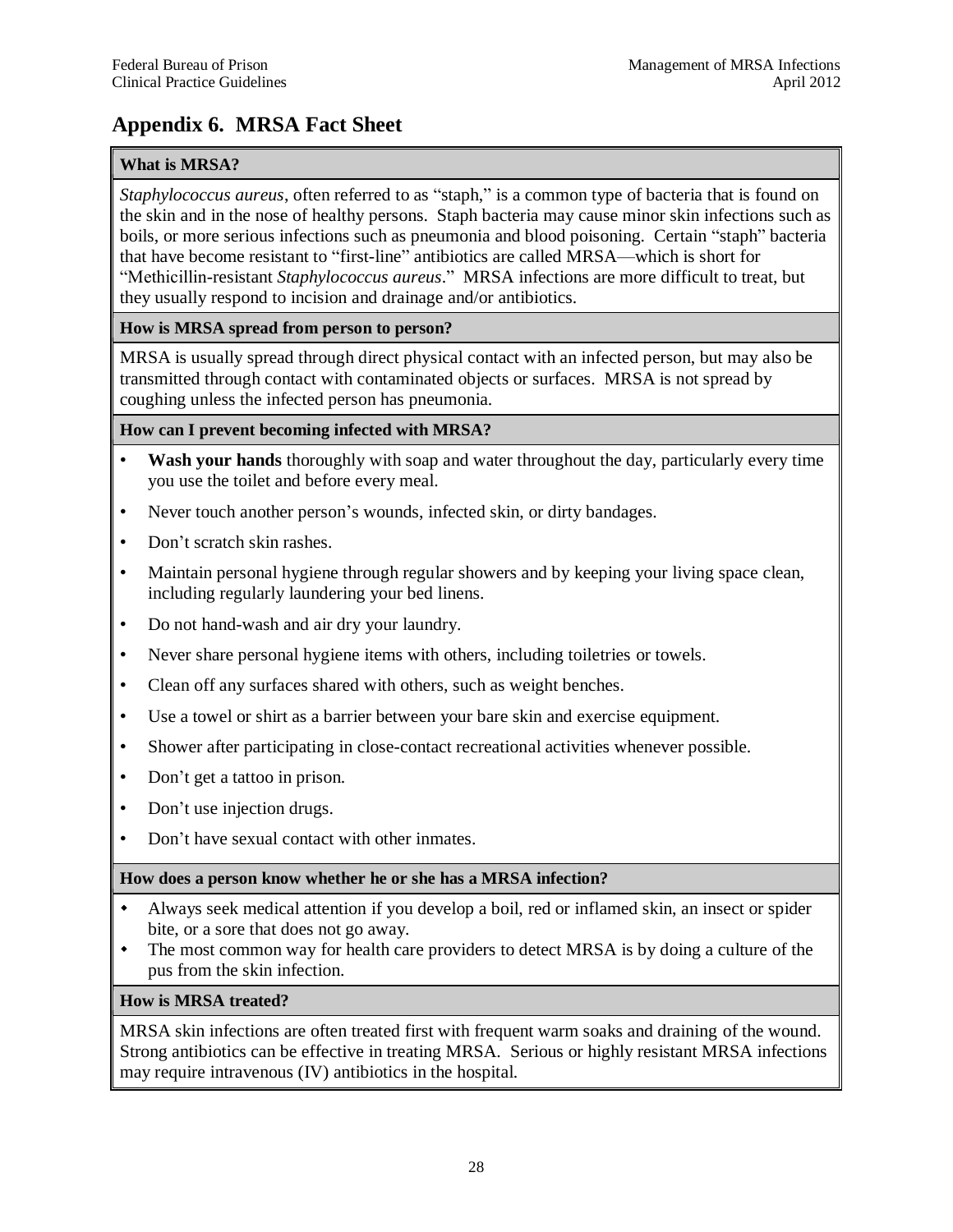## <span id="page-32-0"></span>**Appendix 7a. Correctional Standard Precautions in the General Population<sup>1</sup>**

| To prevent the spread of disease, all correctional workers<br>should routinely observe the following precautions. |                           |                                                                                                                                                                                                                                                                                                                                                                                                                                                                                                                                                   |  |  |
|-------------------------------------------------------------------------------------------------------------------|---------------------------|---------------------------------------------------------------------------------------------------------------------------------------------------------------------------------------------------------------------------------------------------------------------------------------------------------------------------------------------------------------------------------------------------------------------------------------------------------------------------------------------------------------------------------------------------|--|--|
| <b>Control</b><br><b>Measure</b>                                                                                  | <b>Indicated</b><br>(X)   | <b>Notes</b>                                                                                                                                                                                                                                                                                                                                                                                                                                                                                                                                      |  |  |
| Hand<br><b>Washing</b>                                                                                            | X                         | Hands should be routinely washed with soap and running water in all<br>of the following situations: before eating, after using the lavatory,<br>when hands are visibly dirty, and when there has been contact with<br>blood or other body fluids. Wash hands with soap and running water<br>for at least 15 seconds.                                                                                                                                                                                                                              |  |  |
| <b>Personal</b><br><b>Protective</b><br>Equipment<br>(PPE)                                                        | Not routinely             | The following personal protective equipment is indicated only if<br>contact with blood or body fluids is likely: gloves to protect hands<br>from contact; masks, face/eye wear, and gowns to protect from sprays<br>and splashes.                                                                                                                                                                                                                                                                                                                 |  |  |
| <b>Sharps</b>                                                                                                     | X                         | Dispose of sharps in a leak-proof, puncture-resistant container. Never<br>recap, bend, break, or otherwise manipulate used needles by hand.                                                                                                                                                                                                                                                                                                                                                                                                       |  |  |
| <b>Single cell</b>                                                                                                | Not routinely             | Place potentially infectious inmates in a private room (in consultation<br>with medical staff).                                                                                                                                                                                                                                                                                                                                                                                                                                                   |  |  |
| <b>Sanitation</b>                                                                                                 | X                         | Do routine cleaning with an Environmental Protection Agency (EPA)<br>registered disinfectant (http://www.epa.gov/oppad001/chemregindex.htm),<br>according to the manufacturer's instructions. All washable (non-<br>porous) surfaces should be cleaned during and after (terminal) cell<br>occupancy. Correctional workers should conduct sanitation<br>inspections of living and bathroom areas to identify visibly dirty areas.                                                                                                                 |  |  |
| Laundry                                                                                                           | $\boldsymbol{\mathrm{X}}$ | Collect at bedside or allow inmate to self-launder. If wet or soiled,<br>handle as little as possible while wearing gloves. Bag in a leak-proof<br>bag at the location in which it was used, in accordance with local<br>policy on management of contaminated linens. Machine wash and<br>dry.                                                                                                                                                                                                                                                    |  |  |
| <b>Activities</b>                                                                                                 | X                         | Shared exercise equipment such as weight benches or other surfaces<br>exposed to sweat should be disinfected daily, and routinely wiped<br>clean between users with a clean dry towel. Inmates using exercise<br>equipment should use barriers to protect bare skin, such as a towel or<br>clean shirt.<br>Inmates participating in Sweat Lodges should shower beforehand<br>and wear clean shorts and shirts; afterwards, they should shower and<br>again put on clean clothes. Routinely clean blankets and towels used<br>during the ceremony. |  |  |
| <b>Reporting</b><br><b>Skin</b><br><b>Infections</b>                                                              | $\boldsymbol{X}$          | Correctional workers with possible skin infections should report them<br>promptly to their supervisor. Likewise, inmates with possible skin<br>infections should be sent promptly for medical evaluation.                                                                                                                                                                                                                                                                                                                                         |  |  |
| <sup>1</sup> General Population refers to all correctional settings except health care settings.                  |                           |                                                                                                                                                                                                                                                                                                                                                                                                                                                                                                                                                   |  |  |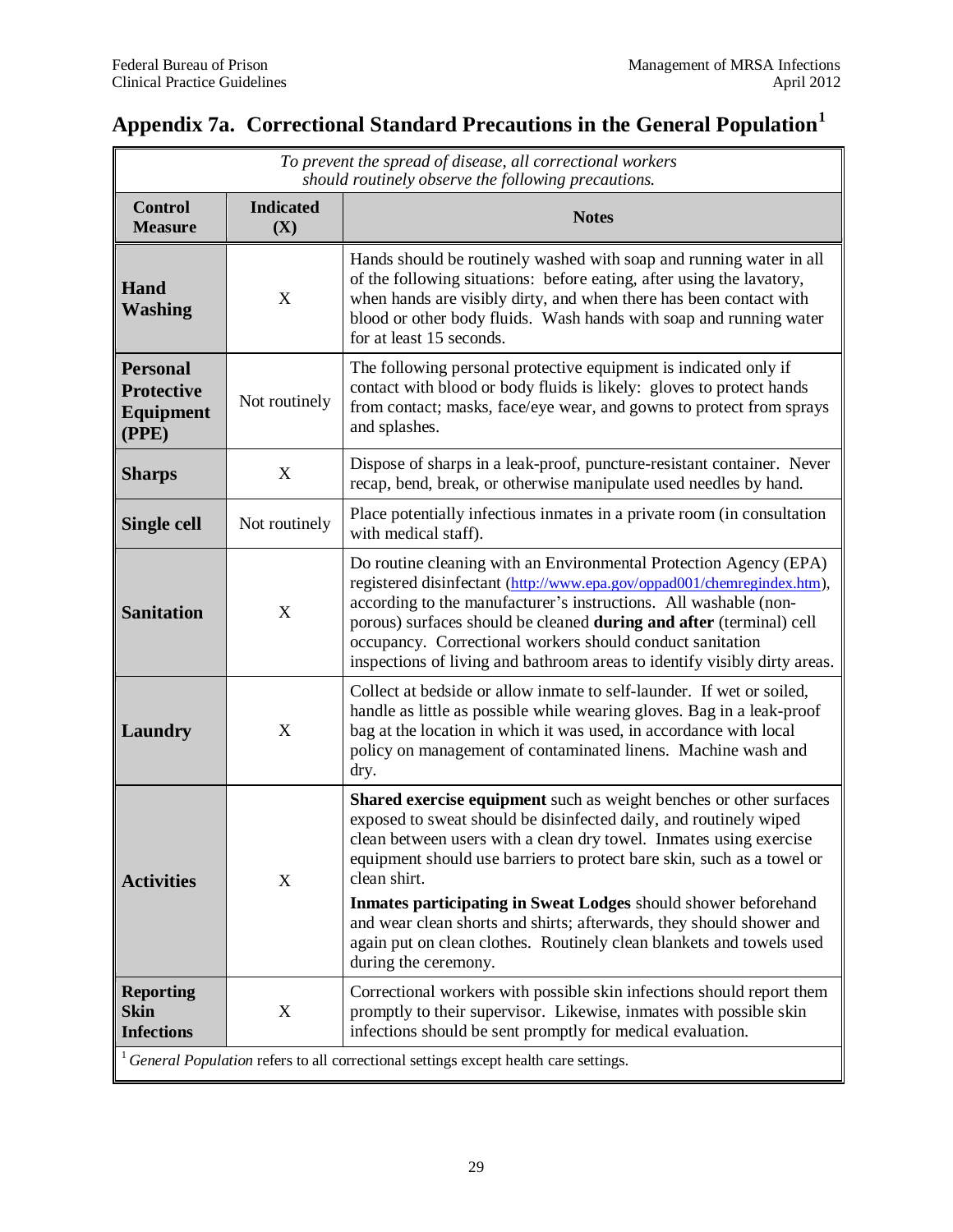## <span id="page-33-0"></span>**Appendix 7b. Correctional Standard Precautions in the Health Care Setting<sup>1</sup>**

| The following precautions should be observed routinely by all correctional<br>workers and clinicians who work in health care (HC) settings.                                       |                           |                                                                                                                                                                                                                                                                                                                                                                                                                                                                                                                                                                                                                                                                                                                                                     |  |  |
|-----------------------------------------------------------------------------------------------------------------------------------------------------------------------------------|---------------------------|-----------------------------------------------------------------------------------------------------------------------------------------------------------------------------------------------------------------------------------------------------------------------------------------------------------------------------------------------------------------------------------------------------------------------------------------------------------------------------------------------------------------------------------------------------------------------------------------------------------------------------------------------------------------------------------------------------------------------------------------------------|--|--|
| <b>Control</b><br><b>Measure</b>                                                                                                                                                  | <b>Indicated</b><br>(X)   | <b>Notes</b>                                                                                                                                                                                                                                                                                                                                                                                                                                                                                                                                                                                                                                                                                                                                        |  |  |
| Hand<br><b>Washing</b>                                                                                                                                                            | X<br>rigorously           | Perform before and after every patient contact, whether or not gloves were<br>worn. If not visibly soiled: Clean hands with a small quantity (e.g., 2-3 mL)<br>of an alcohol-based handrub containing at least 60% alcohol (if permitted) or<br>an antimicrobial soap. If visibly soiled: Hands should be washed with soap<br>(antimicrobial or regular) and running water, using friction. Liquid soap<br>dispensers at sinks are preferred.                                                                                                                                                                                                                                                                                                       |  |  |
| <b>Personal</b><br><b>Protective</b><br>Equipment<br>(PPE)                                                                                                                        | X                         | Staff should have access to single-use, disposable gloves for use when<br>contact with infectious body fluids or mucous membranes is anticipated.<br>Latex-free gloves for latex-sensitivities should be available. Gloves may be<br>sterile or non-sterile, depending on the task. All HC staff should clean their<br>hands before and after use of gloves. Use other PPE (e.g., masks, face/eye<br>wear, and gowns) if spray/splash is likely.                                                                                                                                                                                                                                                                                                    |  |  |
| <b>Sharps</b>                                                                                                                                                                     | X                         | Properly dispose of sharps in a leak-proof and puncture-proof container per<br>OSHA standards. Never recap, bend, break, or manipulate used needles by<br>hand.                                                                                                                                                                                                                                                                                                                                                                                                                                                                                                                                                                                     |  |  |
| <b>Room</b><br><b>Assignment</b>                                                                                                                                                  | not routinely             | Place potentially infectious inmates in a private room. Consider for those<br>with poor hygiene.                                                                                                                                                                                                                                                                                                                                                                                                                                                                                                                                                                                                                                                    |  |  |
| <b>Sanitation</b>                                                                                                                                                                 | X<br>strictly<br>enforced | Routinely clean all countertops and treatable surfaces in HC facilities per<br>local schedule, with emphasis on frequently touched surfaces (e.g., door<br>knobs, bed rails), and after any contamination with blood/body fluids. Use<br>an appropriate quaternary ammonium (chloride containing) disinfectant.<br>Change solutions on a <i>daily</i> basis, and clean the container to prevent<br>contamination. Ensure that patient care items and potentially contaminated<br>surfaces are cleaned and disinfected after use. Use protective coverings as<br>barriers for surfaces that are touched frequently with gloved hands during<br>patient care, that may become contaminated with blood/body fluids, or that<br>are difficult to clean. |  |  |
| Laundry                                                                                                                                                                           | X                         | Collect and bag at bedside using standard precautions. Machine wash in hot<br>water and machine dry regularly. Distribute when thoroughly dry.                                                                                                                                                                                                                                                                                                                                                                                                                                                                                                                                                                                                      |  |  |
| <b>Patient Care</b><br><b>Equipment</b>                                                                                                                                           | X                         | Safely handle contaminated patient-care equipment to prevent skin and<br>mucous membrane exposures, contamination of clothing, or transfer of<br>microorganisms to other patients and environments. Ensure that reusable<br>equipment is decontaminated and reprocessed after each patient use.<br>Discard all single-use items properly. Promptly decontaminate reusable<br>equipment if contaminated with infectious body fluids or visibly soiled.                                                                                                                                                                                                                                                                                               |  |  |
| <b>Reporting</b><br><b>Skin</b><br><b>Infections</b>                                                                                                                              | X                         | Healthcare staff should follow local procedures on reporting infections.<br>Staff with suspected skin infections should report them promptly to their<br>supervisors.                                                                                                                                                                                                                                                                                                                                                                                                                                                                                                                                                                               |  |  |
| Health care setting refers to areas where health care is delivered such as: medical/observation rooms, ambulatory<br>or chronic care clinics, dental offices, or inpatient units. |                           |                                                                                                                                                                                                                                                                                                                                                                                                                                                                                                                                                                                                                                                                                                                                                     |  |  |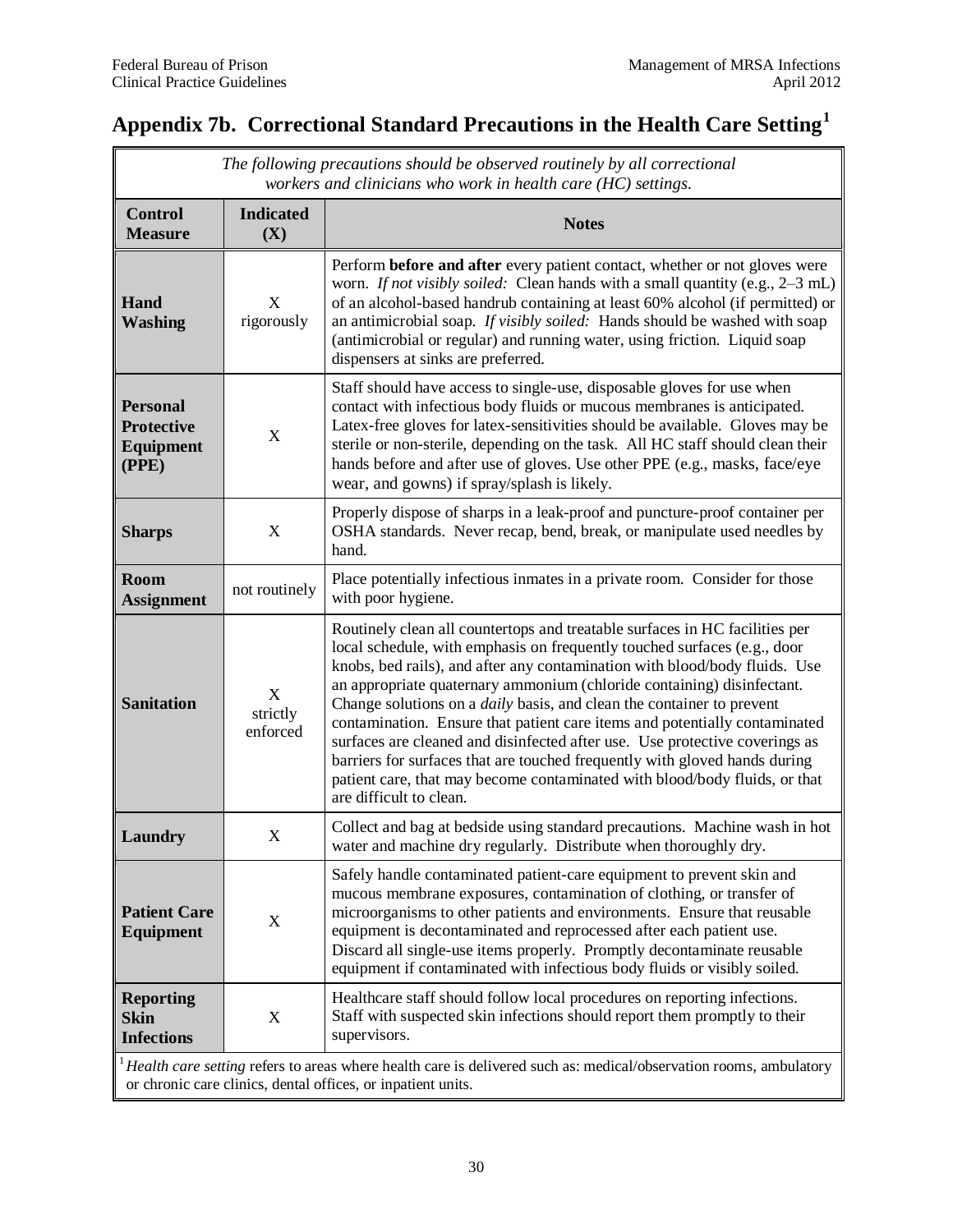## <span id="page-34-0"></span>**Appendix 8a. Correctional Contact Precautions in the General Population<sup>1</sup>**

|                                                                                     | Observe the following precautions, in addition to routine Correctional Standard<br>Precautions (see Appendix 7a), when working with an inmate known to have a skin infection. |                                                                                                                                                                                                                                                                                                                                                                                                                                                                                                                                                                                                                         |  |  |  |
|-------------------------------------------------------------------------------------|-------------------------------------------------------------------------------------------------------------------------------------------------------------------------------|-------------------------------------------------------------------------------------------------------------------------------------------------------------------------------------------------------------------------------------------------------------------------------------------------------------------------------------------------------------------------------------------------------------------------------------------------------------------------------------------------------------------------------------------------------------------------------------------------------------------------|--|--|--|
| <b>Control</b><br><b>Measure</b>                                                    | <b>Indicated</b><br>(X)                                                                                                                                                       | <b>Notes</b>                                                                                                                                                                                                                                                                                                                                                                                                                                                                                                                                                                                                            |  |  |  |
| Hand<br><b>Washing</b>                                                              | $\mathbf X$<br>rigorously                                                                                                                                                     | Hands should be routinely washed with soap and running water for at least 15<br>seconds. Perform hand washing before and after every contact with an infected<br>inmate, even if gloves were worn.                                                                                                                                                                                                                                                                                                                                                                                                                      |  |  |  |
| <b>Personal</b><br><b>Protective</b><br>Equipment<br>(PPE)                          | as needed                                                                                                                                                                     | Use gloves if touching contaminated items or having contact with blood/infectious<br>body fluids is likely. Use other personal protective equipment (mask, face/eye wear,<br>gowns) if contact with sprays or splashes is likely.                                                                                                                                                                                                                                                                                                                                                                                       |  |  |  |
| <b>Sharps</b>                                                                       | X                                                                                                                                                                             | Dispose of sharps properly in a leak-proof, puncture-resistant container. Never<br>recap, bend, break, or otherwise manipulate used needles by hand.                                                                                                                                                                                                                                                                                                                                                                                                                                                                    |  |  |  |
| <b>Housing</b>                                                                      | varies                                                                                                                                                                        | Medical personnel determine the appropriate housing for an inmate with a skin<br>infection. Inmates with skin infections may be housed in the general population if<br>the wound drainage can be contained in a dressing <i>and</i> the inmate is cooperative.<br>Inmates with wounds that have significant drainage should generally be housed in a<br>single cell. In an outbreak situation, inmates with MRSA may be housed together.                                                                                                                                                                                |  |  |  |
| <b>Sanitation</b>                                                                   | X                                                                                                                                                                             | Do routine cleaning with an Environmental Protection Agency (EPA) registered<br>disinfectant (http://www.epa.gov/oppad001/chemregindex.htm). Inmates are<br>responsible for daily sanitation of their cell. Instruct inmates to safely dispose of<br>bandages in a leak-proof container according to local security policy. Remove trash<br>daily. Clean all washable surfaces during and following (terminal) cell occupancy.<br>Correctional workers should conduct sanitation inspections of living and bathroom<br>areas.                                                                                           |  |  |  |
| Laundry                                                                             | X                                                                                                                                                                             | Change bed linens every other day (more often if visibly soiled). Linen should be<br>bagged by the inmate in the cell. Change towels and wash cloths <i>daily</i> . Machine<br>wash and dry.                                                                                                                                                                                                                                                                                                                                                                                                                            |  |  |  |
| <b>Inmate</b><br><b>Hygiene</b>                                                     | X                                                                                                                                                                             | Monitor inmate hygienic practices, particularly if the inmate is mentally impaired.<br>Inmates with skin infections should shower daily.                                                                                                                                                                                                                                                                                                                                                                                                                                                                                |  |  |  |
| <b>Activities/</b><br><b>Visitors</b>                                               | case-by-<br>case                                                                                                                                                              | Medical personnel will make decisions about the need for restrictions on activities or<br>visitors for inmates with skin infections. Restrictions on visitors are rarely<br>indicated.                                                                                                                                                                                                                                                                                                                                                                                                                                  |  |  |  |
| Equipment                                                                           | X                                                                                                                                                                             | For hand-cuffs and other security devices, single-use disposable items are<br>recommended. Otherwise, clean after each use.                                                                                                                                                                                                                                                                                                                                                                                                                                                                                             |  |  |  |
| <b>Transports</b>                                                                   | only when<br>essential                                                                                                                                                        | If transfer is <i>required</i> for security or medical reasons, the following procedures<br>should be followed: (1) The wound should be dressed on the day of transfer with<br>clean bandages that will contain the wound drainage. (2) Use contact precautions as<br>described above (hand-washing, gloves if touching wound drainage, safe disposal of<br>dressings). If soiling of security devices is likely, use disposable restraints if<br>feasible. If not, decontaminate after use. (3) Place a clean sheet on cloth seats in<br>vehicle (not needed if vinyl). Decontaminate if visible contamination occurs. |  |  |  |
| General Population refers to all correctional settings except health care settings. |                                                                                                                                                                               |                                                                                                                                                                                                                                                                                                                                                                                                                                                                                                                                                                                                                         |  |  |  |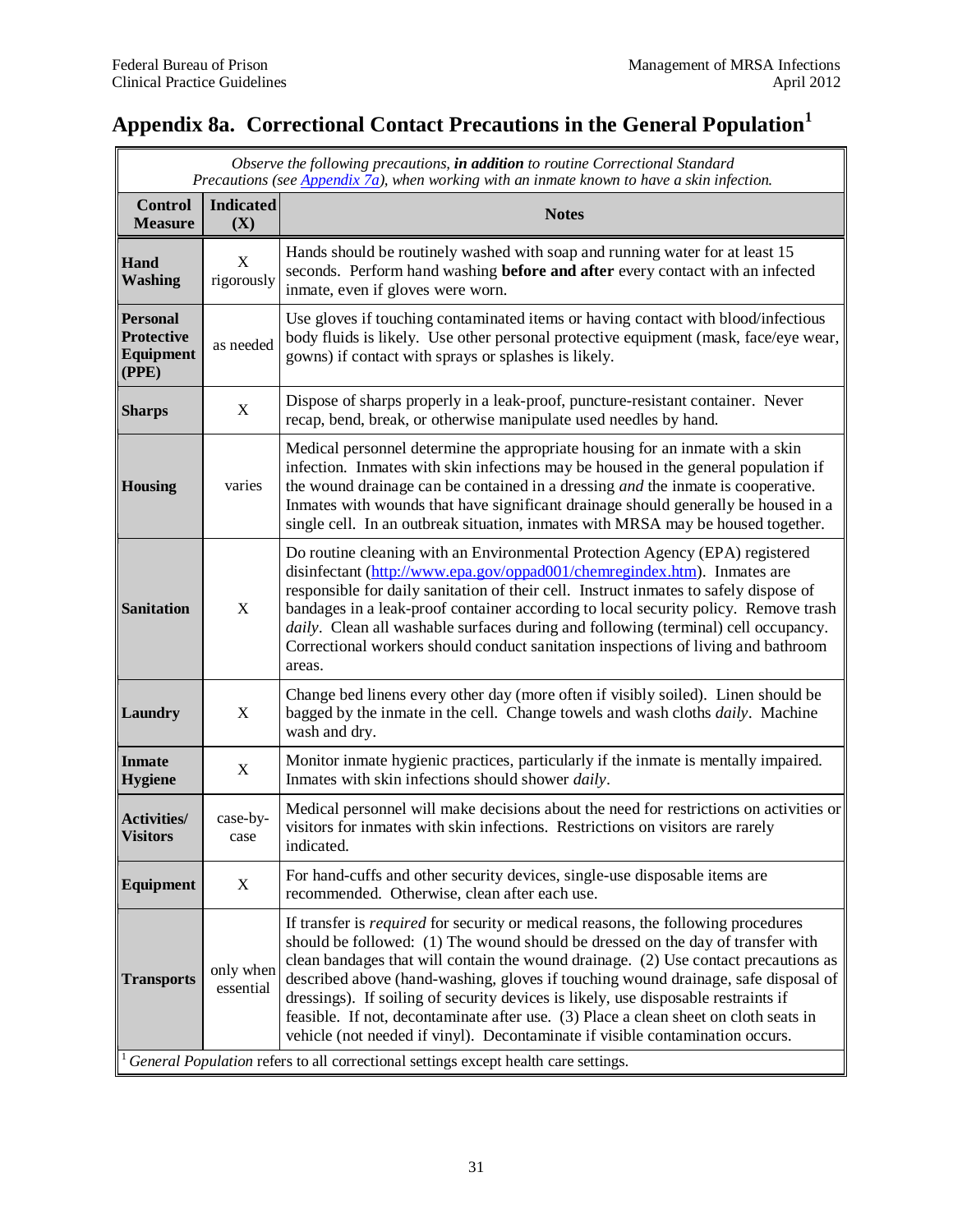## <span id="page-35-1"></span><span id="page-35-0"></span>**Appendix 8b. Correctional Contact Precautions in the Health Care Setting<sup>1</sup>**

*Observe the following precautions, in addition to routine Correctional Standard Precautions (se[e Appendix 7b\)](#page-33-0), when evaluating and treating inmates with skin or soft tissue infections in health care (HC) settings.*

| <b>Control</b><br><b>Measure</b>                                                                                                                                                | <b>Indicated</b><br>(X)         | <b>Notes</b>                                                                                                                                                                                                                                                                                                                                                                                                                                                                                                                                                                                                                                                           |  |
|---------------------------------------------------------------------------------------------------------------------------------------------------------------------------------|---------------------------------|------------------------------------------------------------------------------------------------------------------------------------------------------------------------------------------------------------------------------------------------------------------------------------------------------------------------------------------------------------------------------------------------------------------------------------------------------------------------------------------------------------------------------------------------------------------------------------------------------------------------------------------------------------------------|--|
| Hand<br><b>Washing</b>                                                                                                                                                          | X<br>rigorously                 | Perform hand washing <b>before and after</b> every contact with an infected inmate, in<br>accordance with Correctional Standard Precautions.                                                                                                                                                                                                                                                                                                                                                                                                                                                                                                                           |  |
| <b>Personal</b><br><b>Protective</b><br>Equipment<br>(PPE)                                                                                                                      | $\mathbf X$<br>as needed        | Use clean, non-sterile gloves for patient care. Change gloves after contact with<br>infective material. Before leaving the patient's room, remove gloves and<br>immediately wash hands with an antimicrobial. Avoid touching potentially<br>contaminated surfaces/items to avoid transfer of germs. Use other PPE if contact<br>with wound drainage is likely.                                                                                                                                                                                                                                                                                                         |  |
| <b>Sharps</b>                                                                                                                                                                   | X                               | Dispose of sharps properly in a leak-proof, puncture-resistant container. Never<br>recap, bend, break or otherwise manipulate used needles by hand.                                                                                                                                                                                                                                                                                                                                                                                                                                                                                                                    |  |
| <b>Room</b><br><b>Assignmen</b>                                                                                                                                                 | private<br><b>or</b><br>cohort  | Outpatient: Use a private exam room for suspected/confirmed MRSA cases.<br><i>Inpatient:</i> Use private exam room if inmate has extensive draining lesions (keep<br>covered) or MRSA pneumonia. May cohort if patients have same antibiotic<br>resistance pattern. (See Appendix 9)                                                                                                                                                                                                                                                                                                                                                                                   |  |
| <b>Sanitation</b>                                                                                                                                                               | X                               | Perform routine cleaning per local schedule, with emphasis on high touch areas.<br>Use quaternary ammonium. All patient care items and potentially contaminated<br>surfaces must be cleaned and disinfected after use. Use protective coverings as<br>barriers for surfaces that are touched frequently with gloved hands during patient<br>care, that may become contaminated with blood/body fluids, and/or that are difficult<br>to clean. Dispose of dirty bandages in accordance with local waste management<br>policy.                                                                                                                                           |  |
| Laundry                                                                                                                                                                         | X                               | Use routine standard precautions. No separate "isolation linen" is needed.                                                                                                                                                                                                                                                                                                                                                                                                                                                                                                                                                                                             |  |
| <b>Patient</b><br>Care<br>Equipment                                                                                                                                             | X<br>single-use,<br>if feasible | Safely handle contaminated patient-care equipment to prevent skin and mucous<br>membrane exposures, contamination of clothing, or transfer of microorganisms to<br>other patients and environments. Ensure that reusable equipment is decontaminated<br>and reprocessed after each patient use. Discard all single-use items properly.<br>Promptly decontaminate reusable equipment if it is contaminated with infectious<br>fluid or visibly soiled.                                                                                                                                                                                                                  |  |
| <b>Reporting</b><br><b>Infections</b>                                                                                                                                           | X                               | HC staff should follow local procedures for reporting MRSA infections. Staff with<br>suspected skin infections should report to their supervisors.                                                                                                                                                                                                                                                                                                                                                                                                                                                                                                                     |  |
| <b>Movement</b>                                                                                                                                                                 |                                 | Limit movement outside room to <i>essential</i> purposes only. Cover wound with clean<br>dressing.                                                                                                                                                                                                                                                                                                                                                                                                                                                                                                                                                                     |  |
| <b>Transfers</b>                                                                                                                                                                | essential<br>purposes<br>only   | In general, do not transfer inmates with contagious MRSA infections.<br>If transfer is required for security or medical reasons:<br>(1) On the day of transfer, securely dress draining wounds to prevent seepage.<br>(2) Use contact precautions (described above). If soiling of security devices is<br>likely, use disposable restraints if feasible. If not, decontaminate after use.<br>(3) Place a clean sheet on cloth seats in vehicle (not needed if vinyl).<br>Decontaminate vehicle if visible contamination.<br>(4) Have the clinical director (CD)/designee notify receiving CD/health services<br>administrator of pending transfer with MRSA infection. |  |
| Healthcare Setting refers to areas where health care is delivered such as medical/observation rooms, ambulatory<br>or chronic care clinics, dental offices, or inpatient units. |                                 |                                                                                                                                                                                                                                                                                                                                                                                                                                                                                                                                                                                                                                                                        |  |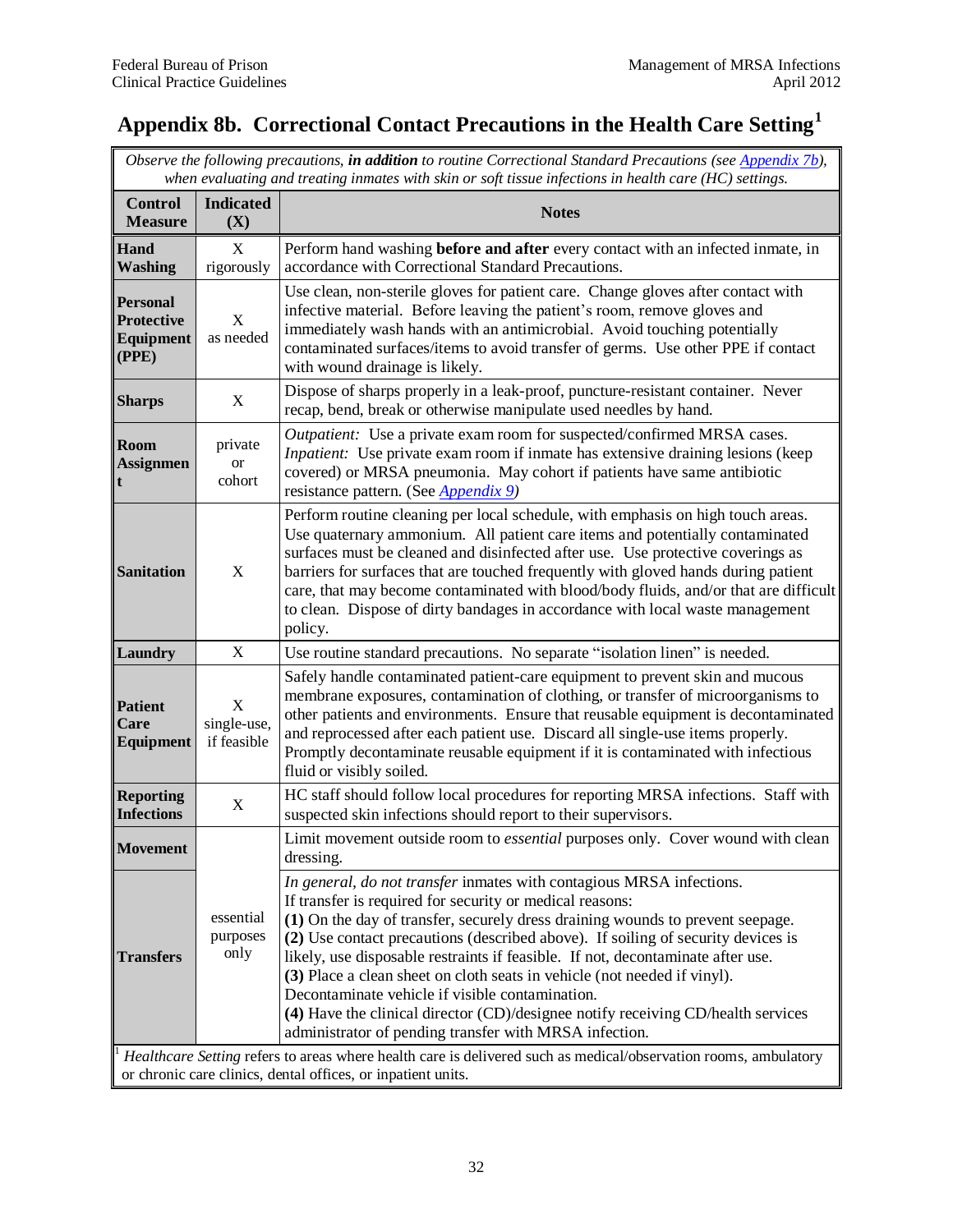<span id="page-36-0"></span>

| <b>Status</b>                                                                                                                                                                                                                                                                                             | <b>Housing Containment Guideline</b>                                                                                                                                                                                                                                                                                                                                                                                                                                                                                              | <b>Precautions</b>                                                                                                                            |  |  |  |  |
|-----------------------------------------------------------------------------------------------------------------------------------------------------------------------------------------------------------------------------------------------------------------------------------------------------------|-----------------------------------------------------------------------------------------------------------------------------------------------------------------------------------------------------------------------------------------------------------------------------------------------------------------------------------------------------------------------------------------------------------------------------------------------------------------------------------------------------------------------------------|-----------------------------------------------------------------------------------------------------------------------------------------------|--|--|--|--|
| Non-draining skin or soft<br>tissue infection (SSTI)                                                                                                                                                                                                                                                      | Single-cell housing is not required. Inmates should<br>be instructed in personal hygiene, as well as the need to<br>report a worsening of the infection or an increase in<br>wound drainage.                                                                                                                                                                                                                                                                                                                                      | <sup>1</sup> Correctional<br>Standard<br>Precautions                                                                                          |  |  |  |  |
| <b>Small, draining SSTI</b><br>(easily contained by a<br>simple dressing)                                                                                                                                                                                                                                 | Single-cell housing usually is not required. Single-<br>cell housing should be considered for inmates who are<br>mentally ill, cognitively impaired, or uncooperative.                                                                                                                                                                                                                                                                                                                                                            | <sup>1</sup> Correctional<br>Standard<br>Precautions                                                                                          |  |  |  |  |
| <b>SSTI</b> with uncontained<br>drainage<br>(e.g., weeping cellulitis,<br>purulent catheter-site<br>infections, non-healing<br>abscesses, infected surgical<br>wounds, etc.)                                                                                                                              | Single-cell housing is recommended. In outbreak<br>situations, it is acceptable to cohort MRSA-infected<br>inmates with similar antibiotic resistance patterns.<br>$\triangleright$ Restrict these inmates from recreation and other<br>common areas.<br>$\triangleright$ Visitor restrictions are rarely indicated, and should<br>be handled on a case-by-case basis.<br>$\triangleright$ Separate shower and toilet facilities are preferred,<br>with priority given to inmates with draining peri-<br>rectal or thigh lesions. | <sup>1</sup> Correctional<br>Standard<br>Precautions<br>$\mathcal{R}_{\mathcal{L}}$<br><sup>2</sup> Correctional<br>Contact<br>Precautions    |  |  |  |  |
| <b>MRSA</b> pneumonia                                                                                                                                                                                                                                                                                     | Inmates with MRSA pneumonia can often be housed<br>with other inmates. Decisions about housing should be<br>made on a case-by-case basis. If the inmate has<br>copious respiratory secretions or has poor hygiene<br>habits—and is likely to contaminate the environment-<br>house in a separate room and utilize contact<br>precautions.                                                                                                                                                                                         | <sup>1</sup> Correctional<br>Standard<br>Precautions<br>$\mathcal{R}$<br><sup>2</sup> Correctional<br>Contact<br>Precautions,<br>if indicated |  |  |  |  |
| <b>Status</b>                                                                                                                                                                                                                                                                                             |                                                                                                                                                                                                                                                                                                                                                                                                                                                                                                                                   | <b>Criteria for Discontinuing Restricted Housing</b>                                                                                          |  |  |  |  |
| <b>Healed wounds</b>                                                                                                                                                                                                                                                                                      | Release 24 hours after wound drainage has ceased (even if antibiotic<br>therapy is incomplete).                                                                                                                                                                                                                                                                                                                                                                                                                                   |                                                                                                                                               |  |  |  |  |
| <b>Draining wounds</b>                                                                                                                                                                                                                                                                                    | Release once wound drainage can be contained with a simple dressing.<br>or<br>Release after documenting clinical improvement and 2 consecutive<br>negative cultures, at least 72 hours apart.                                                                                                                                                                                                                                                                                                                                     |                                                                                                                                               |  |  |  |  |
| <sup>1</sup> The components of <i>Correctional Standard Precautions</i> are outlined in $\Delta$ <i>ppendix 7a</i> and $\Delta$ <i>ppendix 7b</i> .<br><sup>2</sup> The components of <i>Correctional Contact Precautions</i> are outlined in $\Delta$ <i>ppendix 8a</i> and $\Delta$ <i>ppendix 8b</i> . |                                                                                                                                                                                                                                                                                                                                                                                                                                                                                                                                   |                                                                                                                                               |  |  |  |  |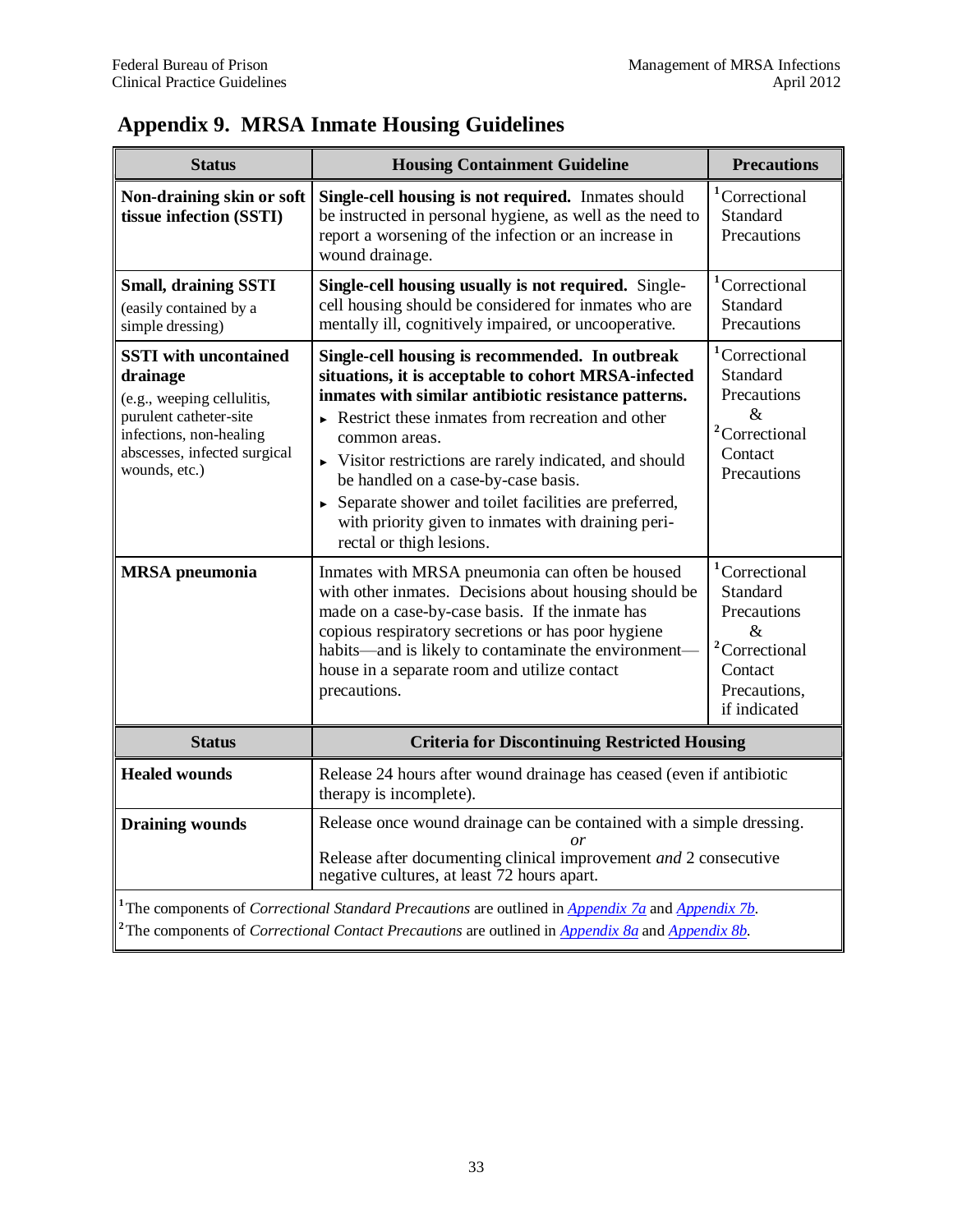## <span id="page-37-0"></span>**Appendix 10. MRSA Infection Control Checklist** (Page 1 of 2)

| T | <b>SSTI Case Follow-Up</b>                                                                                                                                                                                                                                                                                                                                                                                                                                                                                                      |                                                                                                                                                                                                                                                                                                                                                                                                                                                                                                             |  |  |  |  |  |  |
|---|---------------------------------------------------------------------------------------------------------------------------------------------------------------------------------------------------------------------------------------------------------------------------------------------------------------------------------------------------------------------------------------------------------------------------------------------------------------------------------------------------------------------------------|-------------------------------------------------------------------------------------------------------------------------------------------------------------------------------------------------------------------------------------------------------------------------------------------------------------------------------------------------------------------------------------------------------------------------------------------------------------------------------------------------------------|--|--|--|--|--|--|
|   |                                                                                                                                                                                                                                                                                                                                                                                                                                                                                                                                 | Case – Last name:<br>First name:<br><b>Registration #:</b>                                                                                                                                                                                                                                                                                                                                                                                                                                                  |  |  |  |  |  |  |
|   |                                                                                                                                                                                                                                                                                                                                                                                                                                                                                                                                 | 1. History of current illness<br>G I & D Date: $\angle$ $\angle$ $\angle$<br>G Pneumonia Onset date: $\angle$<br>G History of fever (obtain blood cultures)                                                                                                                                                                                                                                                                                                                                                 |  |  |  |  |  |  |
|   |                                                                                                                                                                                                                                                                                                                                                                                                                                                                                                                                 | 2. Culture Results:<br>G Culture/Source: __________ Date: __/__/___ Organism: _______ Resist: _________<br>G Culture/Source: ___________ Date: __/__/___ Organism: _______ Resist: _________<br>G Culture/Source: ___________ Date: __/__/___ Organism: _______ Resist: _________                                                                                                                                                                                                                           |  |  |  |  |  |  |
|   | 3. Indicate recommended housing of inmate: (see <i>Appendix 9, Inmate Housing Guidelines</i> )<br>G General population (generally non-draining lesions or lesions with contained drainage)<br>G Single cell housing (draining lesions, uncooperative inmates with MRSA, MRSA pneumonia-if<br>indicated)<br>G Separate toilet facility preferred<br>G Separate toilet facility required (thigh/peri-rectal lesions, etc.)<br>G Cohorted housing for inmates with MRSA with similar susceptibility patterns (outbreak situations) |                                                                                                                                                                                                                                                                                                                                                                                                                                                                                                             |  |  |  |  |  |  |
|   | 4.                                                                                                                                                                                                                                                                                                                                                                                                                                                                                                                              | <b>Inmate teaching/restrictions</b> ( <i>check all that apply</i> )<br>G Teach inmate about wound care/precautions (see <i>Appendix 5</i> , <i>General Instructions for Skin Infections</i> ).<br>G Restrict from work assignment (COLLECTION CONSERVINTED SUPPORTIONS) until not infectious.<br>G Restrict from recreation, until not infectious.<br>G Restrict or G do not restrict from dining hall (check one).<br>G Impose visitor restrictions (rarely indicated; determine on a case-by-case basis). |  |  |  |  |  |  |
|   | 5.                                                                                                                                                                                                                                                                                                                                                                                                                                                                                                                              | Case interview to identify potential sources of infection Date of interview: $\frac{1}{2}$<br>G Tattoo while incarcerated<br>G Other medical risk, e.g., diabetes, dialysis, etc. ____________________________<br>G Participation in close-contact activity<br>G Exposure to other inmates with draining lesions ______________________________                                                                                                                                                             |  |  |  |  |  |  |
|   |                                                                                                                                                                                                                                                                                                                                                                                                                                                                                                                                 | 6. Identify potential contacts:<br>G Review infection data, sick-call $\rightarrow$ trends, more cases? G Yes G No<br>G Review interaction with providers $\rightarrow$ more cases? G Yes G No<br>G Identify other positive laboratory cultures? G Yes G No                                                                                                                                                                                                                                                 |  |  |  |  |  |  |
|   |                                                                                                                                                                                                                                                                                                                                                                                                                                                                                                                                 | 7. Discontinue restricted housing: ///<br>G Healed wounds: Release 24 hours after wound drainage ceased (even if antibiotic Tx incomplete).<br>G Draining wounds responding to Tx: Release if cooperative and drainage contained by simple bandage<br>OR after 2 consecutive negative cultures, at least 72 hours apart.<br>8. Follow up visit to monitor for potential reoccurrence. Date: $\frac{1}{2}$                                                                                                   |  |  |  |  |  |  |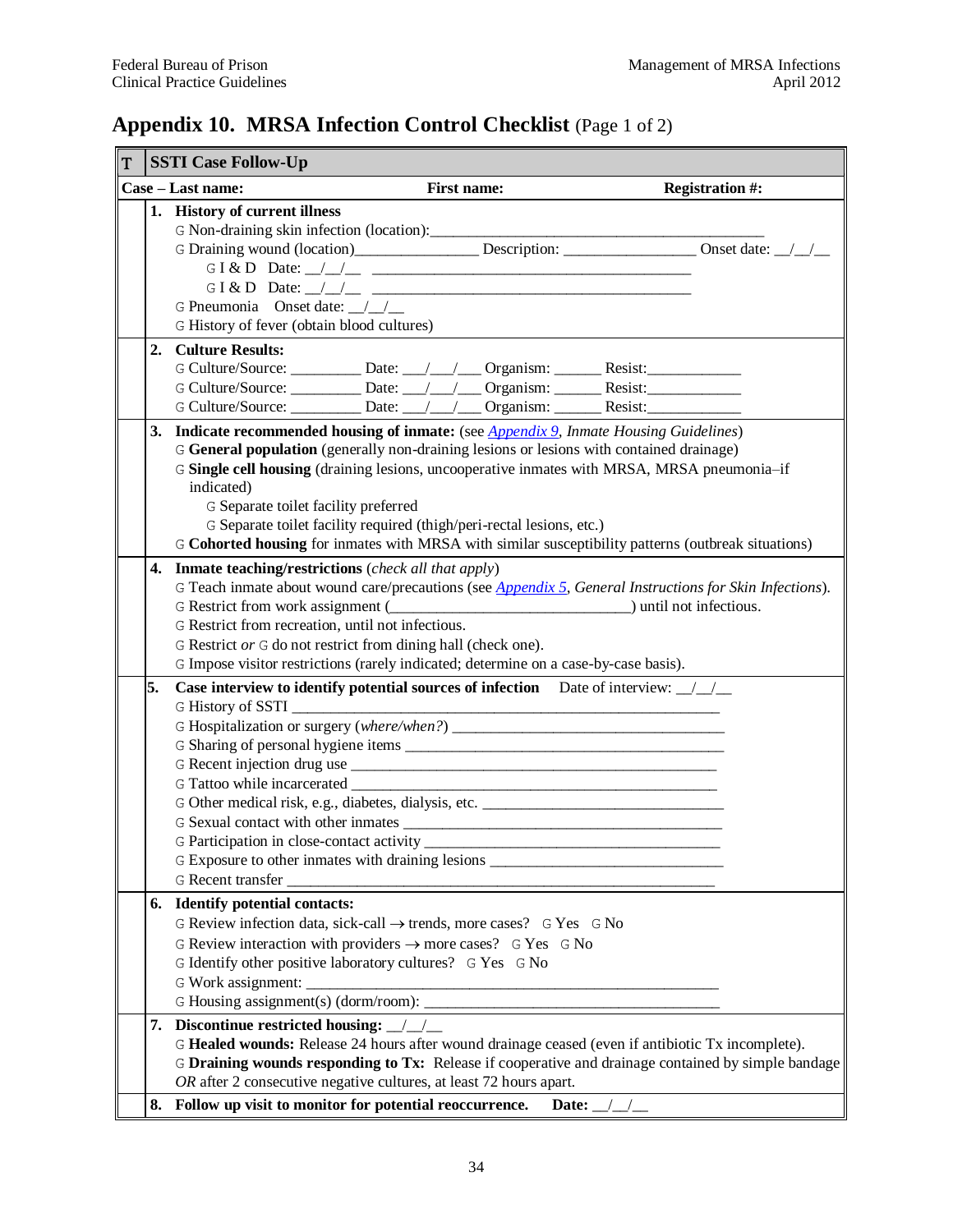## **Appendix 10. MRSA Infection Control Checklist** (Page 2 of 2)

| T |                                                                                                                                                                                                                                                                                                                           | <b>Contact Follow-Up/General Infection Control</b>                                                                                                                                                                                                                 |                           |  |  |  |  |  |
|---|---------------------------------------------------------------------------------------------------------------------------------------------------------------------------------------------------------------------------------------------------------------------------------------------------------------------------|--------------------------------------------------------------------------------------------------------------------------------------------------------------------------------------------------------------------------------------------------------------------|---------------------------|--|--|--|--|--|
|   |                                                                                                                                                                                                                                                                                                                           | Case - Last name:<br><b>First name:</b>                                                                                                                                                                                                                            | <b>Registration #:</b>    |  |  |  |  |  |
|   |                                                                                                                                                                                                                                                                                                                           | 9. Implement appropriate barrier precautions and promote good hand hygiene.<br>G Insure appropriate staff communication.<br>G Insure processes to maintain access to appropriate hand hygiene supplies are in place for<br>infected inmate and staff.<br>Describe: |                           |  |  |  |  |  |
|   |                                                                                                                                                                                                                                                                                                                           |                                                                                                                                                                                                                                                                    | Date: $\angle$ / $\angle$ |  |  |  |  |  |
|   |                                                                                                                                                                                                                                                                                                                           | 10. Communicate risks and educate on transmission, infection control, $\&$ prevention.<br><b>G</b> Inmates<br><b>G</b> Correctional workers<br>G Clinician staff – include management training as necessary<br>Describe:                                           |                           |  |  |  |  |  |
|   |                                                                                                                                                                                                                                                                                                                           |                                                                                                                                                                                                                                                                    | Date: $\angle$ /          |  |  |  |  |  |
|   | 11. Screen all close contacts for symptoms.<br>Date completed: $\angle$<br>Screen for localized symptoms or systemic symptoms/potential sepsis, e.g., fever, tachycardia,<br>tachypnea, hypotension, and mental status changes. Expedite to hospital, as indicated.                                                       |                                                                                                                                                                                                                                                                    |                           |  |  |  |  |  |
|   | 12. Evaluate symptomatic cases and treat and contain as indicated. Refer as necessary.<br>Obtain culture and susceptibility testing on draining lesions. If MRSA is suspected, refer back<br>to steps 1-8 on Page 1 of this checklist.                                                                                    |                                                                                                                                                                                                                                                                    |                           |  |  |  |  |  |
|   |                                                                                                                                                                                                                                                                                                                           | 13. Report MRSA outbreak* to:<br>G Not applicable<br>G Warden<br>Date: $\_\_\_\_\_\_\_\_\_\$<br>Date: $\angle$<br>G Regional Office<br><b>G</b> Central Office HSD<br>Date: $\angle$ / $\angle$<br>G Local health department Date: 11                              |                           |  |  |  |  |  |
|   |                                                                                                                                                                                                                                                                                                                           | * Outbreak: Two or more epidemiologically related cases with similar antibiotic resistance pattern.                                                                                                                                                                |                           |  |  |  |  |  |
|   |                                                                                                                                                                                                                                                                                                                           | 14. Continue surveillance to identify potential cases.<br>If transmission-linked cases are evident, consider mass screening of implicated areas.                                                                                                                   |                           |  |  |  |  |  |
|   |                                                                                                                                                                                                                                                                                                                           | 15. Provide feedback and address areas where improvement in infection control is indicated.                                                                                                                                                                        |                           |  |  |  |  |  |
|   | 16. Transfers/Releases: Inmates with contagious MRSA infections should ordinarily not be transferred to<br>other BOP institutions or halfway houses until their infection has been adequately treated and the risk of<br>contagion is controlled. See recommendations on page 11 regarding required transfers & releases. |                                                                                                                                                                                                                                                                    |                           |  |  |  |  |  |
|   |                                                                                                                                                                                                                                                                                                                           | Investigating Employee (Last Name, First – Print)                                                                                                                                                                                                                  | Date Completed            |  |  |  |  |  |
|   |                                                                                                                                                                                                                                                                                                                           |                                                                                                                                                                                                                                                                    |                           |  |  |  |  |  |
|   |                                                                                                                                                                                                                                                                                                                           | <b>Employee Signature</b>                                                                                                                                                                                                                                          |                           |  |  |  |  |  |